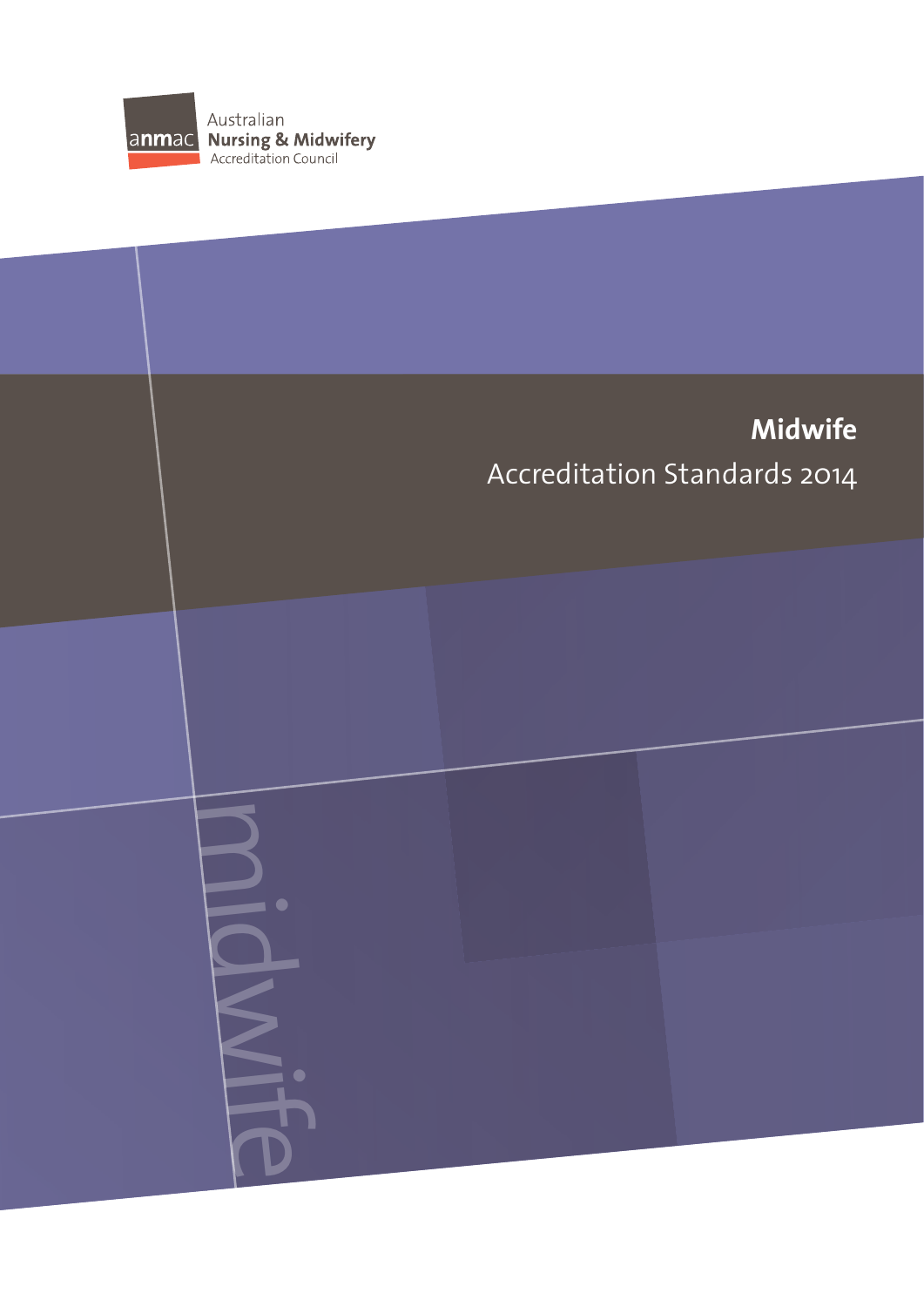

# **Midwife** Accreditation Standards 2014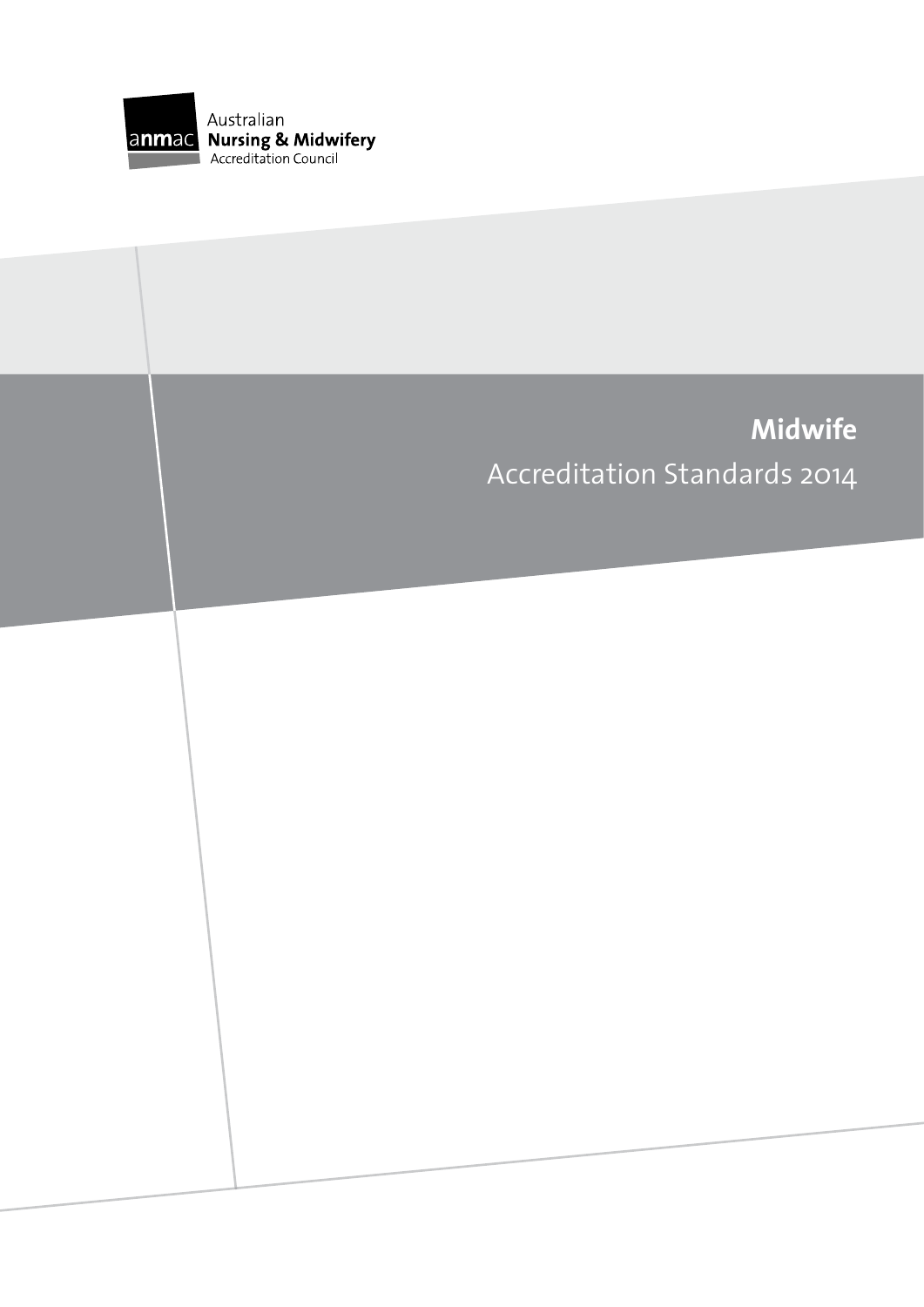#### © ANMAC 2014

This work is copyright. You may download, display, print and reproduce this material in unaltered form only (retaining this notice) for your personal, non-commercial use or use within your organisation. Apart from any use as permitted under the Copyright Act 1968, all other rights are reserved. Requests and inquiries concerning reproduction and rights should be addressed to Copyright, Australian Nursing and Midwifery Accreditation Council, GPO Box 400, Canberra ACT 2601

ISBN: 978-0-9808210-6-2

Published by the Australian Nursing and Midwifery Accreditation Council, Canberra, October 2014

This document is online at www.anmac.org.au/ publications

**For further information, contact:** 

ANMAC GPO Box 400 Canberra City ACT 2601

**T:** + 61 2 6257 7960 **F:** + 61 2 6257 7955 **E:** anmac@anmac.org.au **www.anmac.org.au**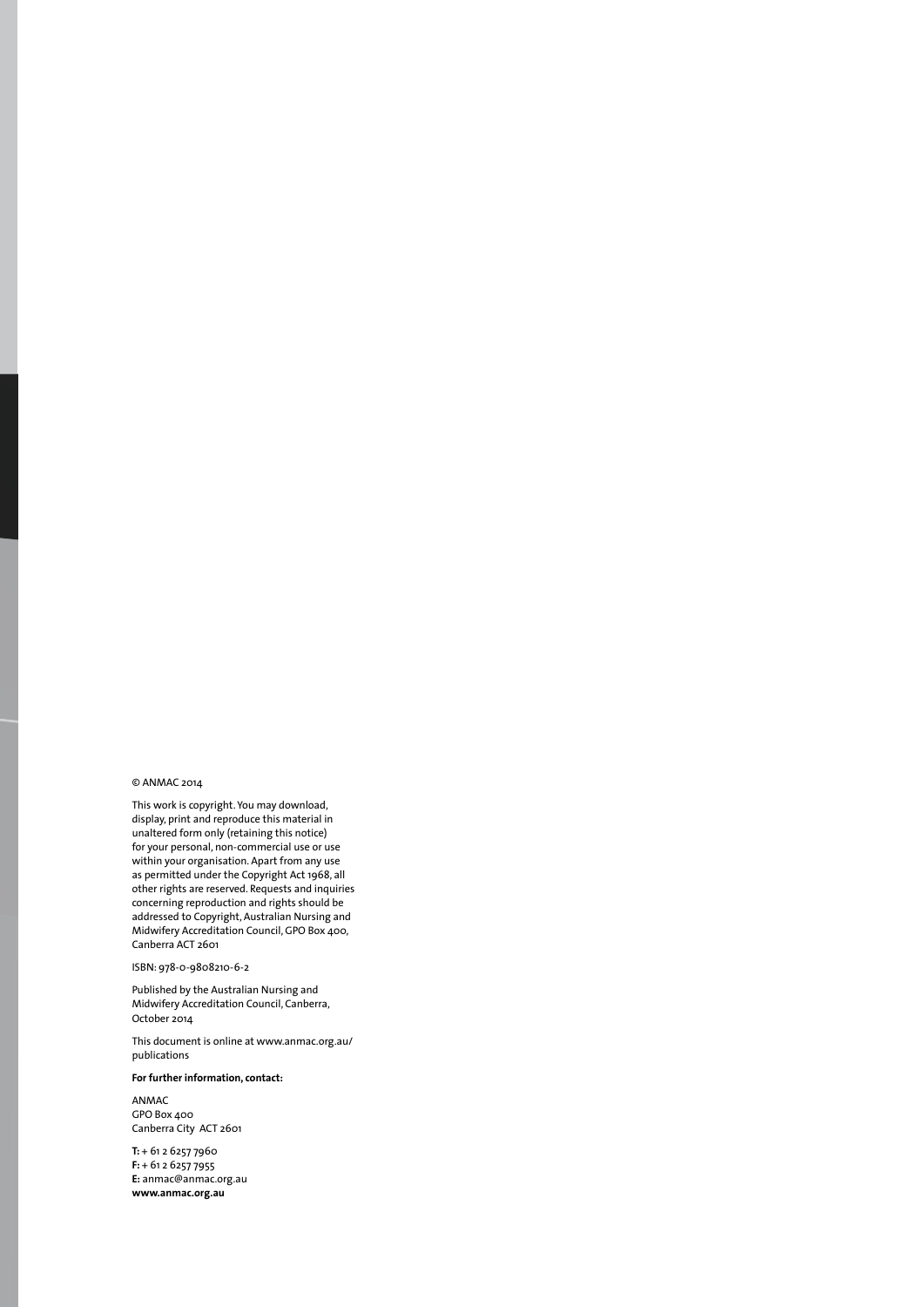# **Contents**

| Acknowledgements |                                                             | iv             |
|------------------|-------------------------------------------------------------|----------------|
| 1                | Preamble                                                    | 1              |
|                  | 1.1 Midwifery education in Australia                        | 1              |
|                  | 1.2 Health practitioner regulation                          | $\mathbf{1}$   |
|                  | 1.3 Higher education regulation                             | $\overline{2}$ |
|                  | 1.4 Reform in health care funding and maternity care policy | 3              |
|                  | 1.5 Background                                              | 5              |
|                  | 1.6 Review of the Midwife Accreditation Standards           | 6              |
|                  | 1.7 Regulatory impact assessment                            | 8              |
|                  | 1.8 Ratification and approval                               | 8              |
| $\mathbf{z}$     | Introduction                                                | 9              |
|                  | 2.1 Purpose of the ANMAC accreditation process              | 9              |
|                  | 2.2 Midwife Accreditation Standards                         | 9              |
|                  | 2.3 Using the Midwife Accreditation Standards               | 11             |
| 3                | The Midwife Accreditation Standards                         | 13             |
|                  | Standard 1: Governance                                      | 13             |
|                  | Standard 2: Curriculum conceptual framework                 | 14             |
|                  | Standard 3: Program development and structure               | 15             |
|                  | Standard 4: Program content                                 | 17             |
|                  | Standard 5: Student assessment                              | 19             |
|                  | Standard 6: Students                                        | 20             |
|                  | Standard 7: Resources                                       | 21             |
|                  | Standard 8: Management of midwifery practice experience     | 23             |
|                  | Standard 9: Quality improvement and risk management         | 26             |
|                  | <b>Glossary and abbreviations</b>                           | 27             |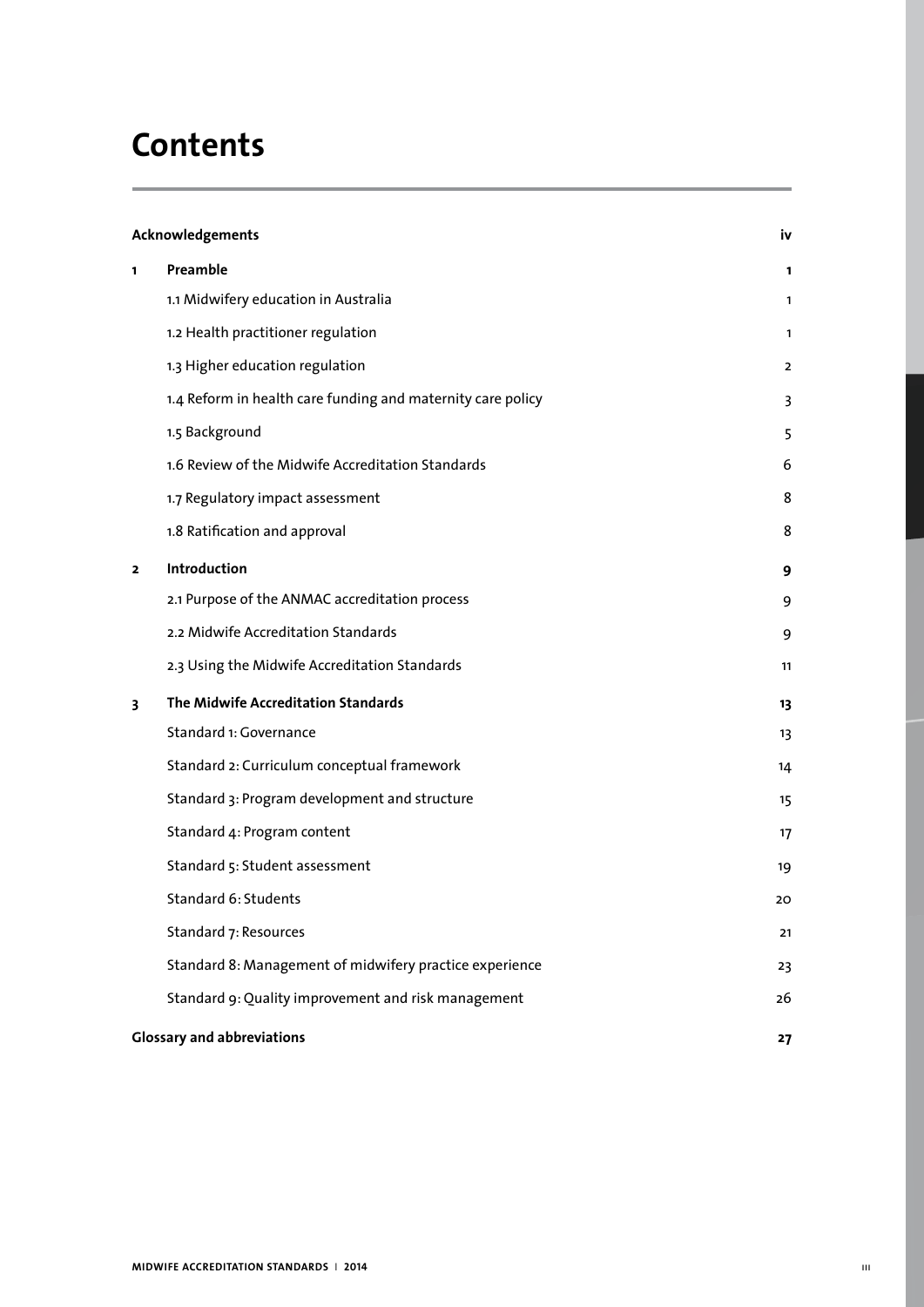# **Acknowledgements**

The Board of the Australian Nursing and Midwifery Accreditation Council (ANMAC) gratefully acknowledges the expertise, time and commitment contributed by each member of the Expert Advisory Group to review and update these Midwife Accreditation Standards. Membership comprised:

- Dr Joanne Gray—Expert Advisory Group Chair
- Ms Roz Donnellan-Fernandez—Australian College of Midwives
- Ms Janice Butt—Australian College of Midwives, Midwifery Education Advisory Committee
- Ms Alison McMillan—Australian and New Zealand Council of Chief Nurses and Midwives
- Ms O'Bray Smith—Australian Nursing and Midwifery Federation
- Ms Karen Atkinson—Congress of Aboriginal and Torres Strait Islander Nurses and Midwives
- Professor Sue McDonald—Council of Deans of Nursing and Midwifery
- Associate Professor Lee Stewart—James Cook University, educationalist for dual degree (nursing and midwifery) programs
- Mr Bruce Teakle—Maternity Coalition
- Ms Jan White—Maternity Services Inter-Jurisdictional Committee
- Professor Caroline Homer—University of Technology Sydney, educationalist for entry-to-practice midwifery programs
- Associate Professor Graeme Boardley—Women's Healthcare Australasia
- Associate Professor Jan Taylor—ANMAC, Midwife Accreditation Committee Chair
- Professor Bob Meyenn—ANMAC, Standards Accreditation and Assessment Committee Chair
- Ms Amanda Adrian—ANMAC, Chief Executive Officer
- Ms Donna Mowbray—ANMAC, Executive Director Accreditation and Assessment Services
- Ms Kate Jackson—ANMAC, Acting Manager of Accreditation Services (February 2013 to June 2013)
- Dr Ann Alder—ANMAC, Associate Director for Professional Programs
- Ms Margaret Gatling—ANMAC, Associate Director for Professional Programs
- Ms Jackie Doolan—ANMAC, Standards Development and Review Co-ordinator.

ANMAC also acknowledges the individuals and representatives of organisations who participated in the nine consultation forums or took the time to write a submission or respond to electronic surveys. The intellectual input, collective wisdom and critical thinking provided was delivered in a manner that exemplified the goodwill and respect characteristic of those passionate about the midwifery profession in Australia. It was vital to the end result.

ANMAC also acknowledges QUORUS consultancy for contributing to the development of the first consultation paper used in this review.

ANMAC commends these accreditation standards to the Nursing and Midwifery Board of Australia (NMBA) and acknowledges the support of the NMBA in their review and revision.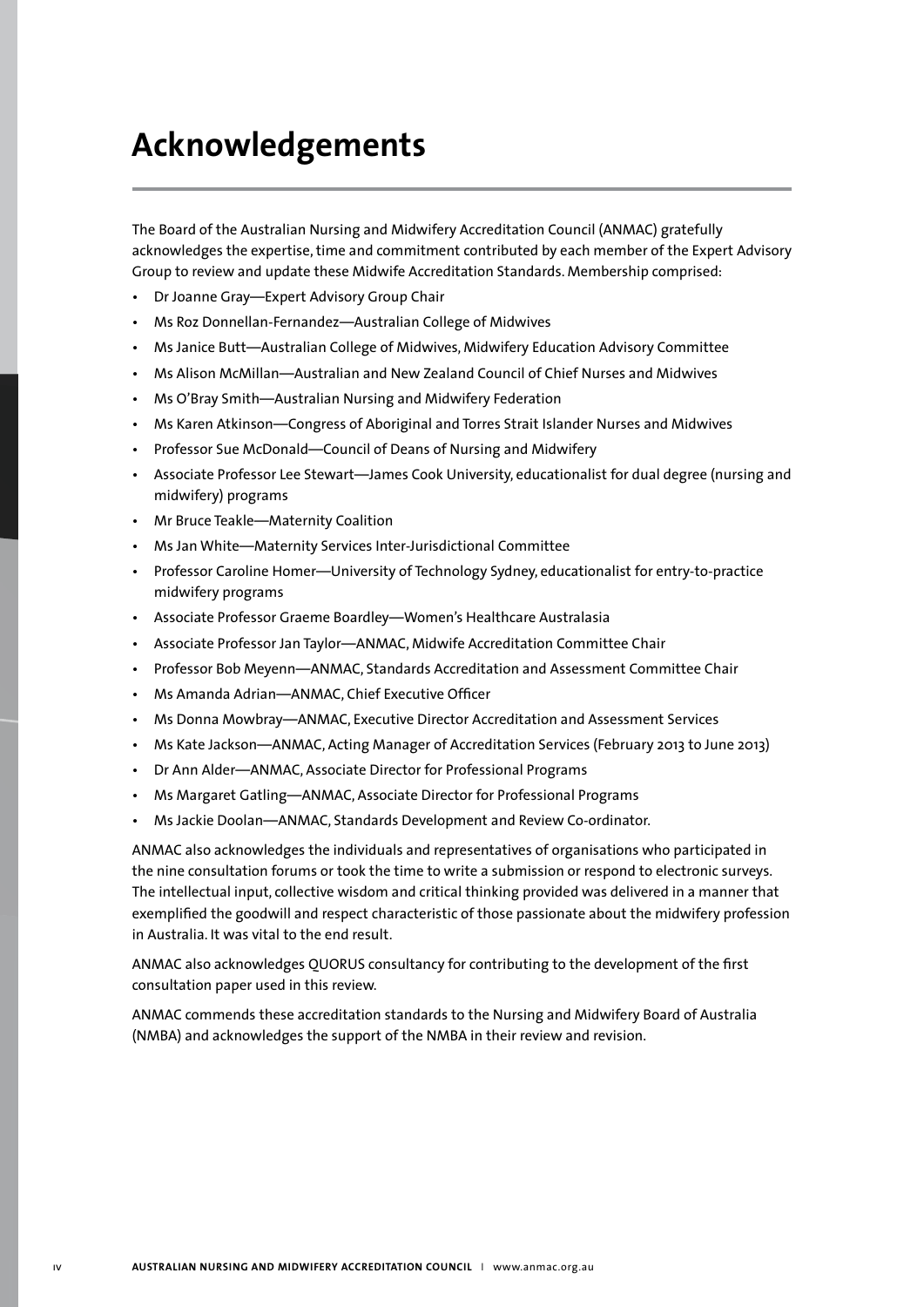# **1 Preamble**

# **1.1 Midwifery education in Australia**

To apply to become a registered midwife in Australia, individuals must first have completed a program of study accredited by the Australian Nursing and Midwifery Accreditation Council (ANMAC) and approved by the NMBA. Programs of study eligible for accreditation (often referred to as entry-topractice programs) are delivered by a government-accredited university or other higher education provider. These programs lead to the award of a Bachelor or Post-graduate Degree in Midwifery.

The Australian regulatory environment in which midwives are registered, and programs of study accredited and delivered, have undergone significant change in the past few years. Higher education regulation and quality assurance have also undergone major transformation. Implementation of national reforms in health policy, particularly for maternity services, as well as governance and funding has also influenced midwifery education. These changes form the basis of reviewing and updating these Midwife Accreditation Standards.

# **1.2 Health practitioner regulation**

In recent years, the Council of Australian Governments has established both a single national registration scheme that includes 14 health professions and a single national regulation and accreditation scheme for health education and training. These schemes have improved consistency and simplified arrangements that were once the remit of state and territory regulatory authorities.<sup>1</sup> The *Health Practitioner Regulation National Law Act 2009* (the National Law), enacted on July 1 2010, is the national law by which the National Registration and Accreditation Scheme for health practitioners is instituted.

The scheme has six objectives with the first of primary importance:

**… to provide for the protection of the public by ensuring that only health practitioners who are suitably trained and qualified to practise in a competent and ethical manner are registered.2**

Under s. 49(1) of the National Law, graduates of entry-to-practice midwifery programs of study are not eligible to register unless the program is accredited by ANMAC and approved by the NMBA as meeting the educational requirements for registration as a Midwife.

After the National Law was introduced, the Australian Nursing and Midwifery Council (ANMC) was appointed under the National Registration and Accreditation Scheme as the independent accreditation authority for all nursing and midwifery education providers and programs of study leading to registration and endorsement in Australia.

The name ANMC was changed to ANMAC in November 2010 to reflect its principal role as an accrediting authority. ANMAC is also responsible for monitoring education providers and programs of study leading to qualification for registration in nursing and midwifery. In addition it regularly reviews and improves the accreditation standards underpinning accreditation for programs of study under its mandate.

<sup>1</sup> Council of Australian Governments (2008). *Intergovernmental Agreement for a National Registration and Accreditation Scheme for the Health Professions*. Viewed at: www.ahpra.gov.au/About-AHPRA/Ministerial-Directives-and-Communiques.aspx on 6 November 2014

<sup>2</sup> AHPRA (2009). *Health Practitioner Regulation National Law Act 2009*, p. 25. Viewed at: www.ahpra.gov.au/Legislation-and-Publications/Legislation.aspx on 6 November 2014.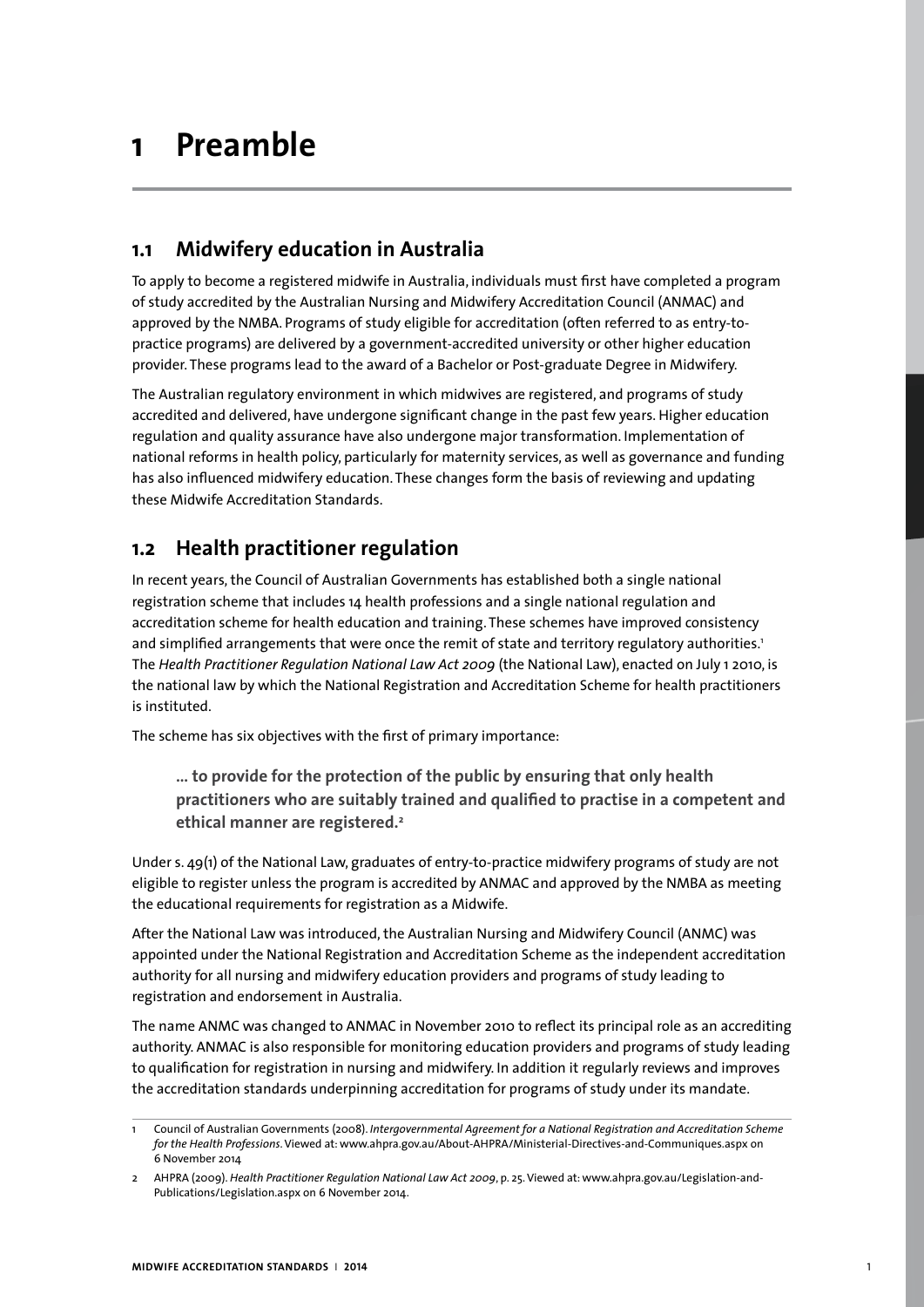Professional education accreditation is concerned with the quality of the profession and its work, from the perspective of the public interest and community safety. It is part of a broader process of assuring the community that, having completed an accredited program of study, beginning professional practitioners have achieved agreed professional outcomes and are able to practise in a safe and competent manner because they are equipped with the necessary foundation knowledge, professional attitudes and essential skills. This process itself, however, relies on two fundamental principles:

- 1. That the education providers themselves are authorised to issue the relevant qualification and are evaluated to assure continued quality learning outcomes for their graduates.
- 2. That there exists a set of agreed and contemporary competency or practice standards for the profession, against which the capability of graduates of entry-to-practice programs can be assessed.

The first principle is discussed in section 1.3. The second relates to the National Competency Standards for the Midwife<sup>3</sup> developed in the early 1990s. These standards articulate the core competencies used to assess the performance of those wanting to obtain and retain a licence to practise as a registered midwife in Australia. Higher education providers use them when developing midwifery curricula and assessing student performance. Employers use them when evaluating new graduate performance.

The national competency standards—regularly reviewed and revised—were formally adopted by the NMBA in 2010. They will continue to be reviewed against nursing and midwifery education and practice changes. Current NMBA revisions indicate that they will in time become 'standards for practice'.

The accreditation process administered by ANMAC is an efficient and effective proxy for externally assessing graduates against competency standards. Professional program accreditation must ensure that professional standards are protected without inhibiting diversity and innovation or constraining continuous quality improvement. As with the national competency standards, the national accreditation standards are regularly reviewed to ensure relevance in the light of changes in health and education legislation, policy, delivery and ethos.

## **1.3 Higher education regulation**

As a result of recommendations arising from the *Review of Australian Higher Education—Final Report* (the Bradley Review4 ) the Australian Government established an independent national body to regulate and assure the quality of all types of higher education. The Tertiary Education Quality and Standards Agency (TEQSA) started on 1 July 2011 to fulfil the Government's commitment to:

**... accredit providers, evaluate the performance of institutions and programs, encourage best practice, simplify current regulatory arrangements and provide greater national consistency.5**

Recent directions indicate that the Government intends to assure quality while reducing the higher education regulatory burden.<sup>6</sup> Consequently, there is now an emphasis on improving the focus, timeliness and efficiency of TEQSA's regulatory activities.7

7 Australian Government (2011). *Tertiary Education Quality and Standards Agency Act*—*Ministerial Direction No. 2 of 2013 Explanatory Statement*. Viewed at: www.comlaw.gov.au/Details/F2013L01824/Explanatory%20Statement/Text on 6 November 2014.

<sup>3</sup> NMBA (2006). *National Competency Standards for the Midwife*. Viewed at: www.ahpra.gov.au/Search.aspx?q=National%20 Competency%20Standards%20for%20the%20Midwife on 6 November 2014.

<sup>4</sup> Australian Government (2008). *Review of Australian Higher Education–Final Report*. Viewed at: www. industry.gov.au/highereducation/ResourcesAndPublications/ReviewOfAustralianHigherEducation/Pages/ ReviewOfAustralianHigherEducationReport.aspx on 6 November 2014.

<sup>5</sup> Australian Government (2009). *Transforming Australia's Higher Education System*, p. 31. Viewed at: http://planipolis.iiep.unesco. org/upload/Australia/Australia\_TransformingAusHigherED.pdf on 6 November 2014.

<sup>6</sup> Australian Government (2013). *Review of Higher Education Regulation Report*. Viewed at: www.education.gov.au/review-highereducation-regulation-1 on 6 November 2014.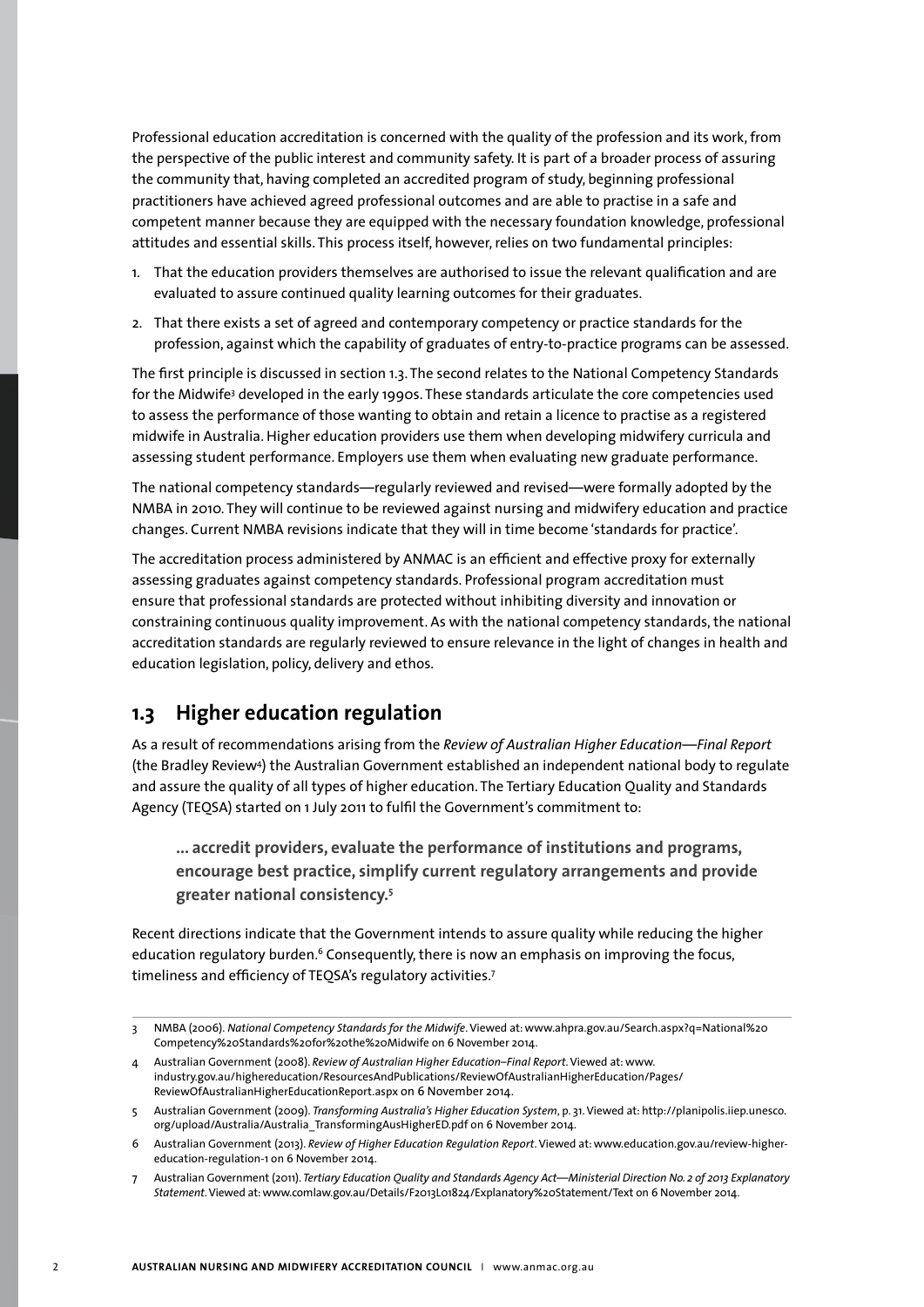A part of TEQSA's regulatory responsibility is to evaluate the performance of universities and other higher education providers every five years or when there is evidence that standards are not met. The Higher Education Standards Framework (Threshold Standards) 2011 sets a legislated standard by which TEOSA accredits higher education providers.<sup>8</sup> These standards apply to all higher education providers offering Level 5 (diploma) to Level 10 (doctoral) qualifications as described in the Australian Qualifications Framework (AQF).9 Consequently, all higher education institutions offering degree programs in midwifery are regulated and accredited by TEQSA.

The implementation of the AQF was another government initiative arising from the Bradley Review. The AQF is the national policy for regulated qualifications in Australian education and training. It incorporates the qualifications from each education and training sector into one comprehensive framework comprising 10 levels of qualification, with a Bachelor Degree sitting at Level 7.

The AQF stipulates the learning outcomes expected within each level of education in relation to knowledge, skills and the application of both. This ensures the integrity of qualifications and standardises them across education providers, settings and delivery modes. All institutions offering entry-to-practice nursing and midwifery programs are required to comply with AQF criteria for learning outcomes. The AOF Register of Authorised Accrediting Authorities<sup>10</sup> lists currently accredited courses and providers.

# **1.4 Reform in health care funding and maternity care policy**

Major reforms in the governance, funding and provision of health services<sup>11</sup> over recent years have aimed to increase national integration and local control of the health care system. They also aim to improve patient access and the performance, transparency and accountability of health services, while ensuring funding sustainability. In addition, new national agencies have been formed<sup>12</sup>, one of which was Health Workforce Australia. Although decommissioned in 2014, Health Workforce Australia delivered a national, coordinated approach to health workforce reform and had the capacity to influence the role and number of midwives and their place in the system of professional health services delivery.

Maternity service reforms are also influencing the midwife's role in delivering maternity care. Rising birth numbers, increasing workforce shortages and increasing obstetric intervention rates led the Government to review Australian maternity services. The review report<sup>13</sup> informed the National Maternity Services Plan14 endorsed by the Australian's Health Ministers' Conference in November 2010.

<sup>8</sup> Australian Government (2011). *Higher Education Standards Framework (Threshold Standards)*. Viewed at: www.comlaw.gov.au/ Series/F2012L00003 on 6 November 2014.

<sup>9</sup> Australian Qualifications Framework (AQF) Council (2013). *Australian Qualifications Framework*, Second edition. Viewed at: www.aqf.edu.au/wp-content/uploads/2013/05/AQF-2nd-Edition-January-2013.pdf on 6 November 2014.

<sup>10</sup> AQF Council (2013). *AQF Register of AQF Qualifications and Authorised Issuing Organisations*. Viewed at: www.aqf.edu.au/ register/aqf-register/ on 6 November 2014.

<sup>11</sup> Australian Government (2010). *A National Health and Hospitals Network for Australia's Future* and *A National Health and Hospitals Network: Further Investments in Australia's Health*. Viewed at: www0.health.nsw.gov.au/resources/Initiatives/ healthreform/pdf/NHHN\_report2\_GreenBook.pdf on 6 November 2014.

<sup>12</sup> Examples: Independent Hospital Pricing Authority; National Performance Authority; Australian Commission on Safety and Quality in Health Care; Australian National Preventive Health Agency; Health Workforce Australia.

<sup>13</sup> Australian Government (2009). *Improving Maternity Services in Australia—The Report of the Maternity Services Review*. Viewed at:www.health.gov.au/internet/main/publishing.nsf/Content/624EF4BED503DB5BCA257BF0001DC83C/\$File/Improving%20 Maternity%20Services%20in%20Australia%20-%20The%20Report%20of%20the%20Maternity%20Services%20Review.pdf on 6 November 2014.

<sup>14</sup> Australian Health Ministers' Conference (2010). *National Maternity Services Plan.* Viewed at: www.health.gov.au/internet/ publications/publishing.nsf/Content/BFE6AE67A9BC1BF1CA257A1B001B4B2D/\$File/maternity%20plan.pdf on 6 November 2014.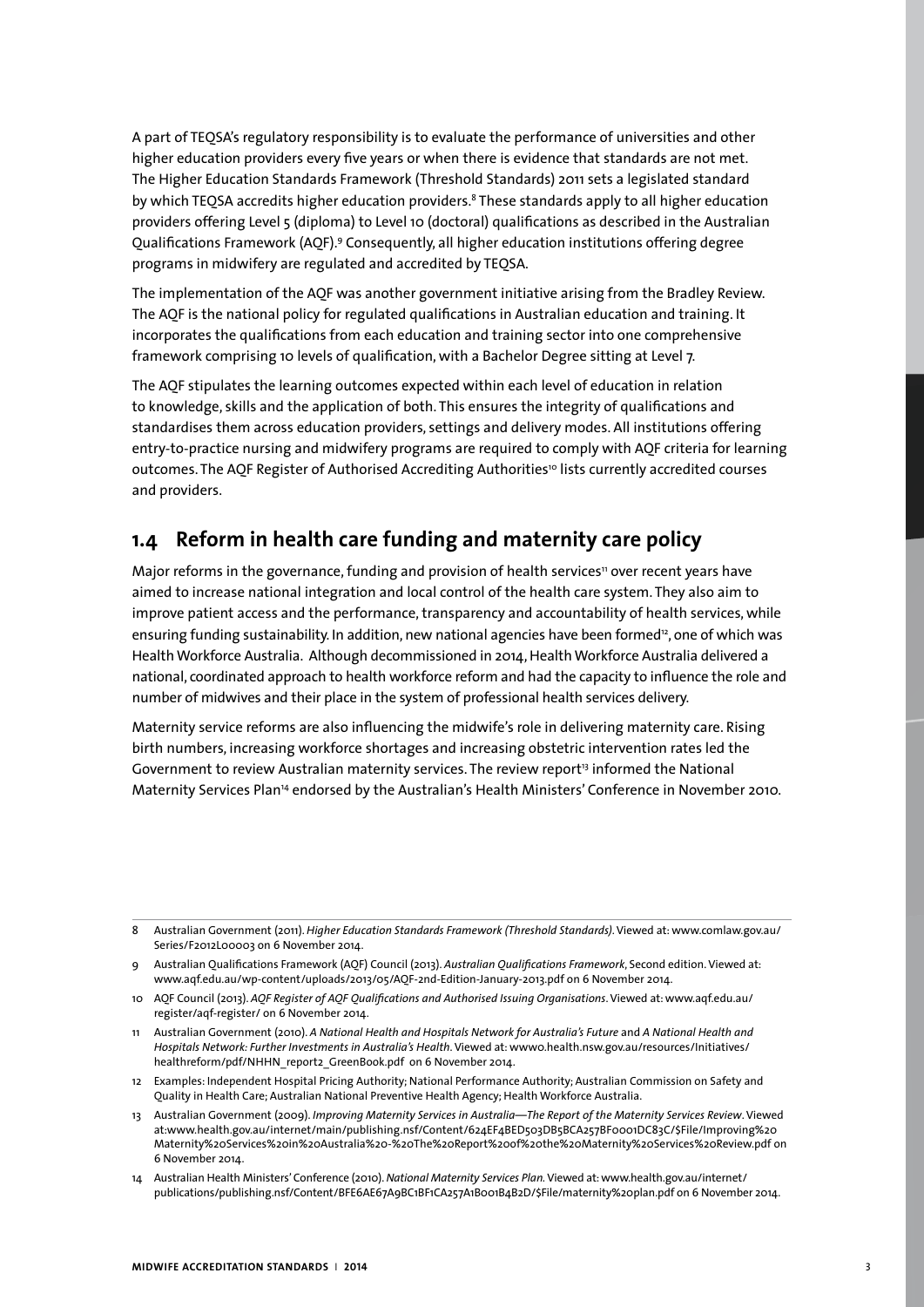The maternity care principles underpinning this five-year plan include<sup>15</sup>:

- improving access to quality maternity services, particularly for women in rural and remote areas
- placing the woman at the centre of care services and enabling the woman and her family to make informed and timely choices to meet individual needs
- providing continuity of care across the childbirth continuum as a key element of quality maternity care for all women and babies
- providing services that reduce health inequities faced by Aboriginal and Torres Strait Islander mothers and babies and disadvantaged populations
- providing care within a wellness paradigm, using primary health care principles and appropriately responding to emerging complications
- maximising the potential of maternity health professionals to practice to the full scope of their knowledge, skills and attributes to contribute to women's maternity care
- providing high-quality, safe, evidence-based maternity care services within an expanded range of sustainable maternity care models
- providing services staffed by a trained and qualified maternity workforce that can sustain contemporary evidence-based maternity care
- providing services, within a national system, that monitor performance, outcomes and guide quality improvement.

The importance of these maternity service reforms is accentuated by national core maternity indicators. These indicators signal ongoing increases in numbers of induction, caesarean section and instrumental vaginal birth rates among selected women with proportionate decreases in the rate of normal birth.<sup>16</sup> Of further concern are increases in the prevalence of women presenting with co-morbidities, for example, obesity and diabetes, which are associated with adverse pregnancy outcomes.<sup>17,18</sup> Statistics also indicate increases in the numbers of babies with Apgar scores<sup>19</sup> below 7 at 5 minutes of age.<sup>20</sup>

Ensuring evidenced-based maternity care is an important feature of recent maternity service reform. New evidence from Cochrane's systematic review—*Midwife-led continuity models versus other models of care for childbearing women* (2013)—concludes that most women should be offered midwife-led continuity models of care as they are associated with less intervention, including less pre-term birth, epidurals, episiotomies and instrumental births.<sup>21</sup> Furthermore, other randomised controlled trials show caseload midwifery models of care are cost effective and safe for women of any risk.<sup>22,23</sup> On the basis of

- 19 The Apgar score is a numerical score assigned to five newborn characteristics that, when totaled, measures post-birth adaptation. Scoring is completed at 1 and 5 minutes of age. The total score range is 1 to 10, with 'normal' being 7 or more.
- 20 AIHW (2013). National Perinatal Epidemiology and Statistics Unit and AIHW, (2013). *National core maternity indicators.* Cat. no. PER 58. Canberra: AIHW. Viewed at: www.aihw.gov.au/WorkArea/DownloadAsset.aspx?id=60129542725 on 6 November 2014.
- 21 Sandall J, Soltani H, Gates S, Shennan A and Devane D (2013). 'Midwife-led continuity models versus other models of care for childbearing women', *Cochrane Database of Systematic Reviews*. Issue 8. art. no.: CD004667. DOI: 10.1002/14651858.CD004667. pub3. Viewed at: http://onlinelibrary.wiley.com/doi/10.1002/14651858.CD004667.pub3/abstract on 6 November 2014.
- 22 Tracy S, Hartz D, Tracy M, Allen J, Forti A et al. (2013). 'Caseload midwifery care versus standard maternity care for women of any risk: M@NGO, a randomised controlled trial', *The Lancet*. Vol. 382, issue 9906, pp. 1723–1732, doi:10.1016/S0140-6736(13)61406-3. Viewed at: www.thelancet.com/journals/lancet/article/PIIS0140-6736(13)61406-3/fulltext on 6 November 2014.
- 23 McLachlan H, Forster D, Davey M, Lumley J, Farrell T et al. (2008). 'COSMOS: Comparing standard maternity care with one-to-one midwifery support: a randomised controlled trial', *BMC Pregnancy and Childbirth*. 8:35 doi:10.1186/147-2393-8-35

<sup>15</sup> ibid.

<sup>16</sup> Australian Institute of Health and Welfare (AIHW) (2013). National Perinatal Epidemiology and Statistics Unit, and AIHW (2013). *National core maternity indicators.* Cat. no. PER 58. Canberra: AIHW. Viewed at: www.aihw.gov.au/WorkArea/DownloadAsset. aspx?id=60129542725 on 6 November 2014.

<sup>17</sup> McIntyre H, Gibbons K, Flenady V and Callaway L, (2012). 'Overweight and obesity in Australian mothers: epidemic or endemic?', *Medical Journal of Australia*, Vol. 196, pp. 184–188, doi:10.5694/mjall.11120 Viewed at: www.mja.com.au/journal/2012/196/3/ overweight-and-obesity-australian-mothers-epidemic-or-endemic on 6 November 2014.

<sup>18</sup> AIHW (2010). *Diabetes in pregnancy: its impact on Australian women and their babies. Diabetes.* Series no. 14, cat. no. CVD 52. Canberra: AIHW. Viewed at: www.aihw.gov.au/publication-detail/?id=6442472448&tab=2 on 6 November 2014.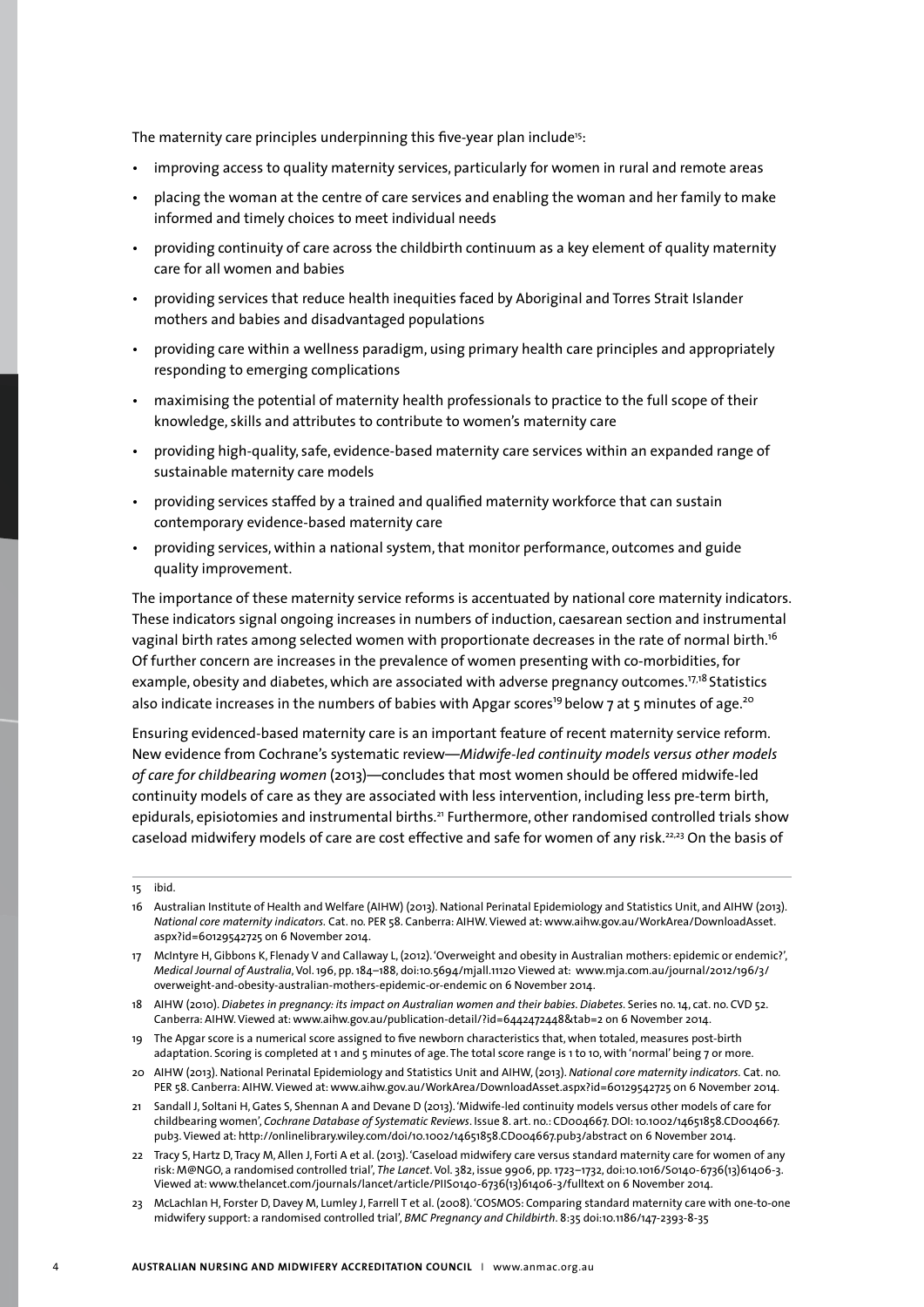this research, it is likely that policy makers will continue to support midwifery-led care as an option for all Australian childbearing women.

To ensure midwives are trained and qualified to sustain contemporary, evidenced-based maternity care, programs of study leading to registration will need to incorporate:

- Understanding of midwifery philosophies, including woman-centered care and primary health care principles.
- Preparation to the full scope of midwifery practice, including foundational knowledge and skills for providing competent midwifery care in normal pregnancy and birth.
- Experience in and knowledge of detecting and reporting deviations from normal and providing complex care to women and babies.
- Knowledge of maternity care needs of Aboriginal and Torres Strait Islander communities, women with culturally and linguistically diverse backgrounds and other vulnerable groups.
- Superior skills in communication, collaboration and teamwork, as well as delegation and supervision capabilities, to facilitate safe and effective care.
- Skills in the innovative use of information technology and electronic resources, particularly to support access to regional, rural or remote maternity care.

Recent maternity care reform is defining 'contemporary maternity care' in Australia and shaping midwifery practice and education.

## **1.5 Background**

The original Standards and Criteria for the Accreditation of Nursing and Midwifery Courses Leading to Registration, Enrolment, Endorsement and Authorisation in Australia—with Evidence Guide were developed in February 2009 by the ANMC with key industry stakeholders, including regulators, professional bodies, consumers and academics. The standards were approved by the newly established NMBA in 2010.24

As the external accreditation authority for nursing and midwifery programs of study (National Law, s. 44), ANMAC has been conducting accreditation assessments of programs of study leading to qualifications in nursing and midwifery since 1 July 2010. During this time, education providers have submitted valuable feedback on the accreditation standards, as have independent assessment team members and ANMAC Associate Directors for Professional Programs.

The ANMAC Board, at its August 2011 meeting, agreed to undertake a rolling review of all accreditation standards used by ANMAC. The review of the Midwife Accreditation Standards began in December 2012 with stakeholder engagement planned in accordance with National Law that states:

**In developing an accreditation standard for a health profession, an accreditation authority must undertake wide-ranging consultation about the content of the standard.25**

<sup>24</sup> ANMC (2009). *Registered Nurse Standards and Criteria for the Accreditation of Nursing and Midwifery Courses Leading to Registration, Enrolment, Endorsement and Authorisation in Australia—with Evidence Guide*, February 2009, Canberra.

<sup>25</sup> AHPRA (2009). *Health Practitioner Regulation National Law Act 2009*, p. 25. Viewed at: www.ahpra.gov.au/Legislation-and-Publications/Legislation.aspx on 6 November 2014.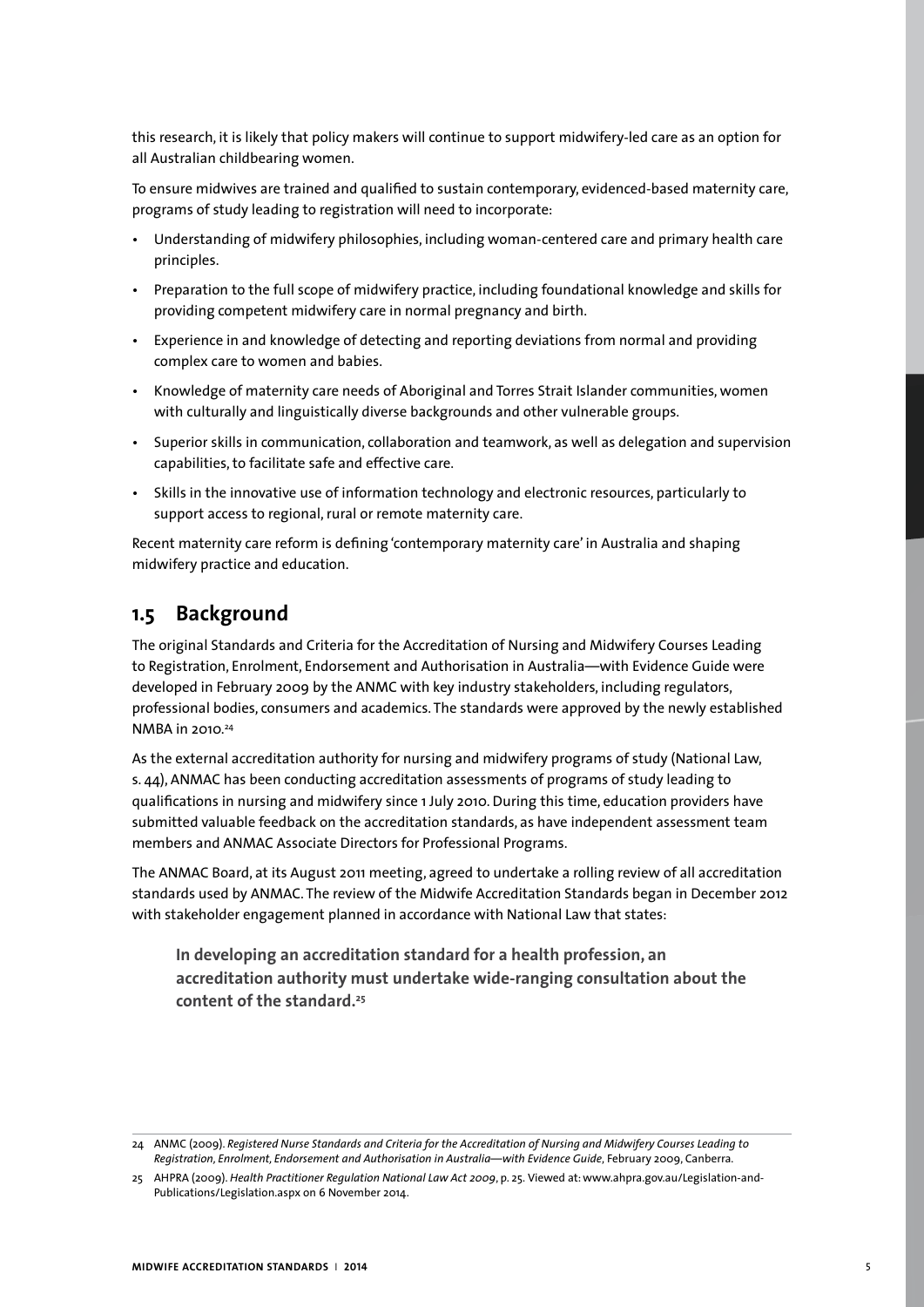# **1.6 Review of the Midwife Accreditation Standards**

The ANMAC Board convened an Expert Advisory Group (see Acknowledgements) to oversee the review of the Midwife Accreditation Standards. The Expert Advisory Group developed a project timeline and identified a wide-ranging list of stakeholders to consult. A letter of invitation was sent to stakeholders outlining the process and options for providing comment and feedback throughout the review. A dedicated email address enabled stakeholders to contribute views at any time.

The review comprised two key consultation stages, each revolving around a consultation paper.

### **Stage 1—First consultation paper**

The first consultation paper and first version of the revised standards was prepared with a consultancy firm, edited by the Expert Advisory Group, approved by the ANMAC Board and sent to stakeholders to consider before the first consultation forum was held in Brisbane (21 August 2013).

The first version of the revised Midwife Accreditation Standards incorporated the new ANMAC standard structure developed during the review of the Registered Nurse Accreditation Standards in 2012. A copy of the first consultation paper was placed on the ANMAC website with a public invitation to contribute. This paper covered the background, context, purpose and process of the review and addressed key areas of change in education and maternity health care policy pertinent to revising the nine Midwife Accreditation Standards.

Stakeholders were asked to consider specific content areas in the first version of the standards, including facilitation of intra and interprofessional learning, competency development, use of midwifery practice experience requirements, pathways to beginning practice, simulated learning, workforce preparation and new criteria relating to women-centred care, program structure and inclusion of a discrete subject specifically addressing Aboriginal and Torres Strait Islander peoples' history, health wellness and culture.

The consultation paper asked for feedback on whether the first version of the standards were complete and sufficient to assure the NMBA and the Australian community that a graduate of an accredited entry-to-practice program was fit to be registered and could practise in a safe and competent manner within the context of a contemporary, Australian maternity care setting.

Stakeholders could provide feedback by attending one of eight forums held across various metropolitan, regional and rural locations, emailing a submission or by responding to an electronic survey.

Feedback indicated that there was much support for the content and intent of the first version of the Midwife Accreditation Standards. Most responses contained suggestions on how to promote the understanding, flexibility or clarity of specific criteria. Feedback also identified omissions, superfluous content or scope of practice issues.

Three key points of difference became apparent from the feedback:

- 1. Achieving competency: although there was support for using a competency-based approach for clinical practice, most stakeholders preferred stipulating minimum practice requirements so students would be sufficiently exposed to clinical learning. The queried rigour of competency assessment methods appeared to influence this preference.
- 2. Specifying minimum practice requirements: the degree to which certain minimum practice requirements should change became a point of difference, due mostly to the absence of guiding evidence and variance in stakeholder views on the relevance of international benchmarks<sup>26</sup> in an Australian maternity care system. As a practice requirement continuity of care experiences were highly valued by stakeholders, however increasing the quality of experiences by reducing required

<sup>26</sup> Directive 2005/36/EC of the European Parliament and of the Council of 7 September 2005 on the recognition of professional qualifications. Articles 40–42 and Annex V, point 5.5.1.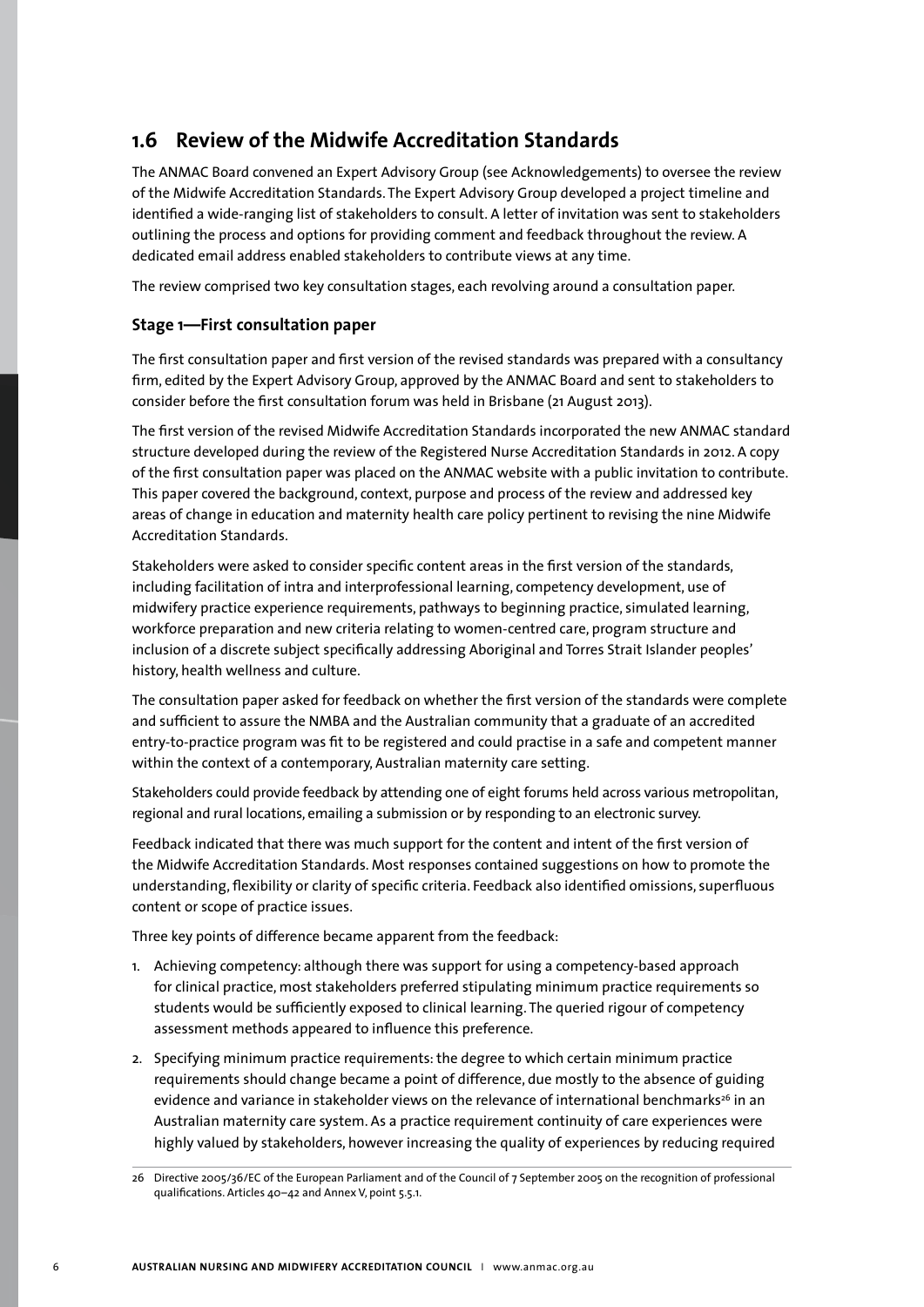numbers was a reoccurring theme. Many stakeholders referred to Australian research that reported student perceptions of continuity of care experiences. <sup>27,28,29</sup> This included benefits and burdens experienced by students when completing requirements. Stakeholders also held differing opinions about the importance of attending the birth as a requirement of continuity of care experiences.

3. Specifying minimum practice hours: feedback indicated substantial support for there being one accreditation standard, applicable to all entry-to-practice midwifery programs, incorporating criteria for minimum practice hours and a theory-to-practice ratio. Many stakeholders noted the absence of evidence guiding the specification of minimum practice hours. Further, an agreed quantum did not emerge from stakeholder feedback.

The Expert Advisory Group supported further stakeholder consultation to address these three key points of difference.

## **Stage 2—Second consultation paper**

In October 2013 the second consultation paper was released, to find a convergent view that most stakeholders considered met the primary objective of the National Law.30

The second consultation paper acknowledged the absence of high-level evidence to guide midwifery curricula development in the above three key areas of difference. The paper also included a conceptual model for curricula design integrating key elements of stakeholder feedback. This model underpinned the second version of the standards.

Stakeholders were then asked to consider if these changes enhanced the utility of the standards and facilitated student achievement of safe, competent practice. Feedback was returned and collated before the summative consultation forum held on 11 December 2013. Final issues were addressed at the forum, with minimum practice hours and specifications for continuity of care experiences and primary *accoucheur* experiences central to discussion.

The Expert Advisory Group considered all feedback from Stage 2. Key outcomes included:

- Standard 3—Program development and structure:
	- Minimum practice hours were removed because a quantum acceptable to stakeholders could not be identified.
	- The theory-to-practice ratio was retained without change.
- Standard 8—Management of midwifery practice experience:
	- Continuity of care experiences were reduced, with attendance at most births retained, to enhance the quality of this valued learning experience.
	- ū No further reduction was made to primary *accoucheur* experiences. This foundational knowledge was considered necessary to support the transition to registered practice in contemporary maternity care settings.

<sup>27</sup> McLachlan H, Newton M, Nightingale H, Morrow J and Kruger G (2013). 'Exploring the "follow-through experience": a statewide survey of midwifery students and academics conducted in Victoria, Australia'. *Midwifery,* 2013. http//dx.doi.org/10.1016/j.midw. 2012.12.017.

<sup>28</sup> Gray J, Leap N, Sheehy A and Homer C. (2013). 'Students' perceptions of the follow through experience in 3 year Bachelor of Midwifery programmes in Australia'. *Midwifery*, 2013, vol. 29, pp. 400–406.

<sup>29</sup> Licqurish S and Seibold C. (2012). 'Chasing the numbers': Australian Bachelor of Midwifery students' experiences of achieving midwifery practice requirements for registration. *Midwifery*, 2012. Viewed at: http://dx.doi.org/10.1016/j.midw.2012.06.006 on 6 November 2014

<sup>30</sup> To provide for the protection of the public by ensuring that only health practitioners suitably trained and qualified to practise in a competent and ethical manner are registered. AHPRA (2009). *Health Practitioner Regulation National Law Act 2009*, p. 25. Viewed at www.ahpra.gov.au/Legislation-and-Publications/Legislation.aspx on 6 November 2014.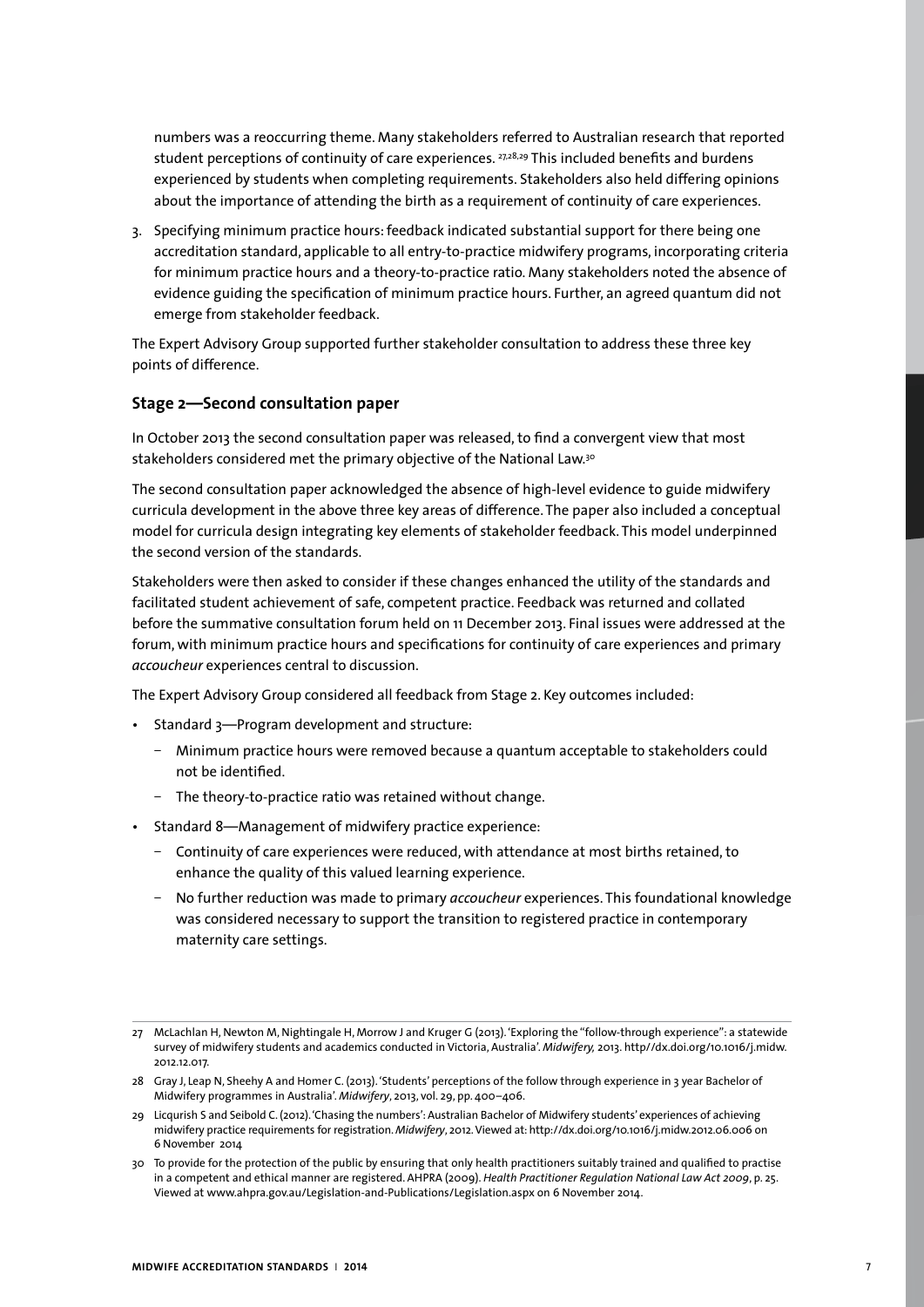# **1.7 Regulatory impact assessment**

During the development of the Midwife Accreditation Standards, ANMAC undertook a regulatory impact assessment.<sup>31</sup> The Australian Government's Office of Best Practice Regulation requires national standard setting agencies such as ANMAC to consider the impact of regulation, standards and other quasi-regulation before approving such instruments. ANMAC developed the regulatory impact statement to assist its Standards Accreditation and Assessment Committee and both ANMAC and NMBA Boards to approve the proposed accreditation standards.

This assessment was undertaken in accordance with the Council of Australian Governments' Best Practice Regulation—*A Guide for Ministerial Councils and National Standard Setting Bodies 2007*. It considered such matters as the costs and benefits of introducing the new accreditation standards, the business compliance costs and the impact on competition.

The ANMAC regulatory impact assessment was submitted to the Office of Best Practice Regulation who identified the proposed changes to the current NMBA-approved national accreditation standards to be minor and, as a consequence, required no further regulatory impact statement.

# **1.8 Ratification and approval**

The EAG and Standards Accreditation and Assessment Committee reviewed the final draft of the accreditation standards before presenting them to the ANMAC Board.

While ANMAC is responsible for developing the accreditation standards, the NMBA is responsible for approving them under the National Law. This same dual regulatory function applies to the accreditation of individual programs of study leading to registration or endorsement as a nurse or midwife.

<sup>31</sup> ANMAC (2014). *Regulatory Impact Statement—Midwife Accreditation Standards.*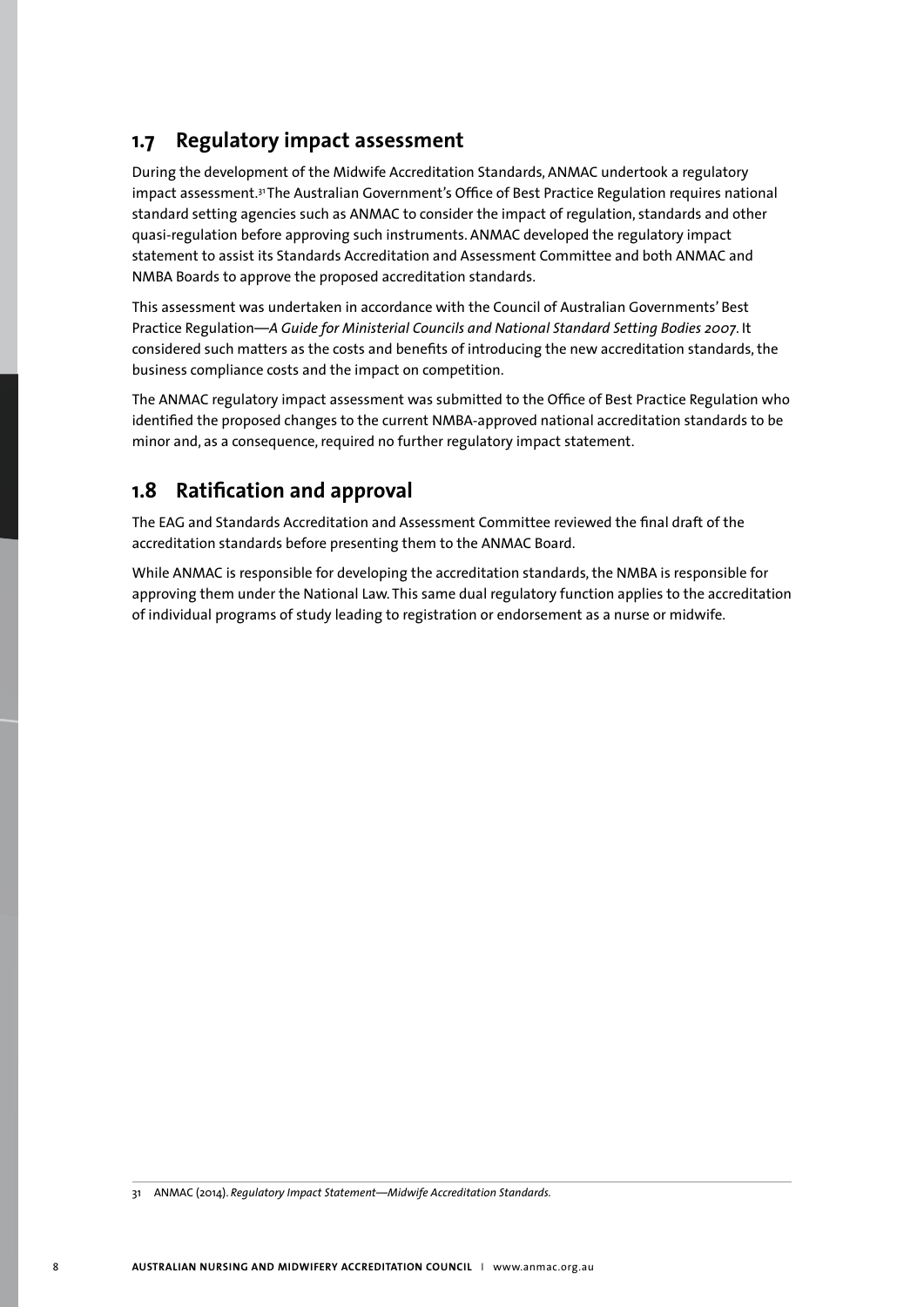# **2 Introduction**

# **2.1 Purpose of the ANMAC accreditation process**

The ANMAC accreditation process is to ensure the quality of the nursing and midwifery professions and its work on behalf of public interest and public safety. The public needs to know that those who graduate from higher education provider entry-to-practice midwifery programs are competent to practise safely and effectively and eligible to be registered through the NMBA as a midwife in Australia.

Education providers ensure graduates have the common and transferable skills, knowledge, behaviours and attitudes (articulated in the National Competency Standards for the Midwife) required to practice. Accreditation evaluates if the education provider, on the basis of evidence they provide, will meet this goal.

Professional program accreditation is concerned with the quality of the profession and its work, from the perspective of the public interest and public safety. This is in contrast to accreditation (or similar assessment) of higher education providers by TEQSA for quality assurance and risk management purposes. However, having TEQSA accreditation is a prerequisite for ANMAC to assess nursing and midwifery programs for accreditation.

External professional (or occupational) accreditation helps assure the community that professionals who have completed an accredited program of study are safe and competent beginning practitioners. It is an efficient and effective proxy for assessing every graduate against the National Competency Standards for the Midwife. Accreditation therefore involves comprehensively examining the higher education provider's: governance system and quality management framework; student enrolment processes, student support, assessment and workplace experience; curriculum philosophy, curriculum structure and content; and teaching and learning approaches.

Periodic accreditation of nursing and midwifery programs stimulates education providers to review and assess their own programs. It enables providers to validate strengths of existing programs, identify areas for improvement and introduce new teaching and learning initiatives.

The ANMAC accreditation process supports diversity, innovation and evolution in approaches to education. The standards therefore have minimal prescription of curricula content, core subject inclusion and educational approaches required for program delivery.

# **2.2 Midwife Accreditation Standards**

The Midwife Accreditation Standards detail the minimum requirements higher education providers must meet if they want their program of study to be accredited by ANMAC. TEQSAapproved higher education providers must also be accredited. Under s. 49(1) of the National Law, graduates cannot register unless their program of study is accredited by ANMAC with accreditation approved by the NMBA.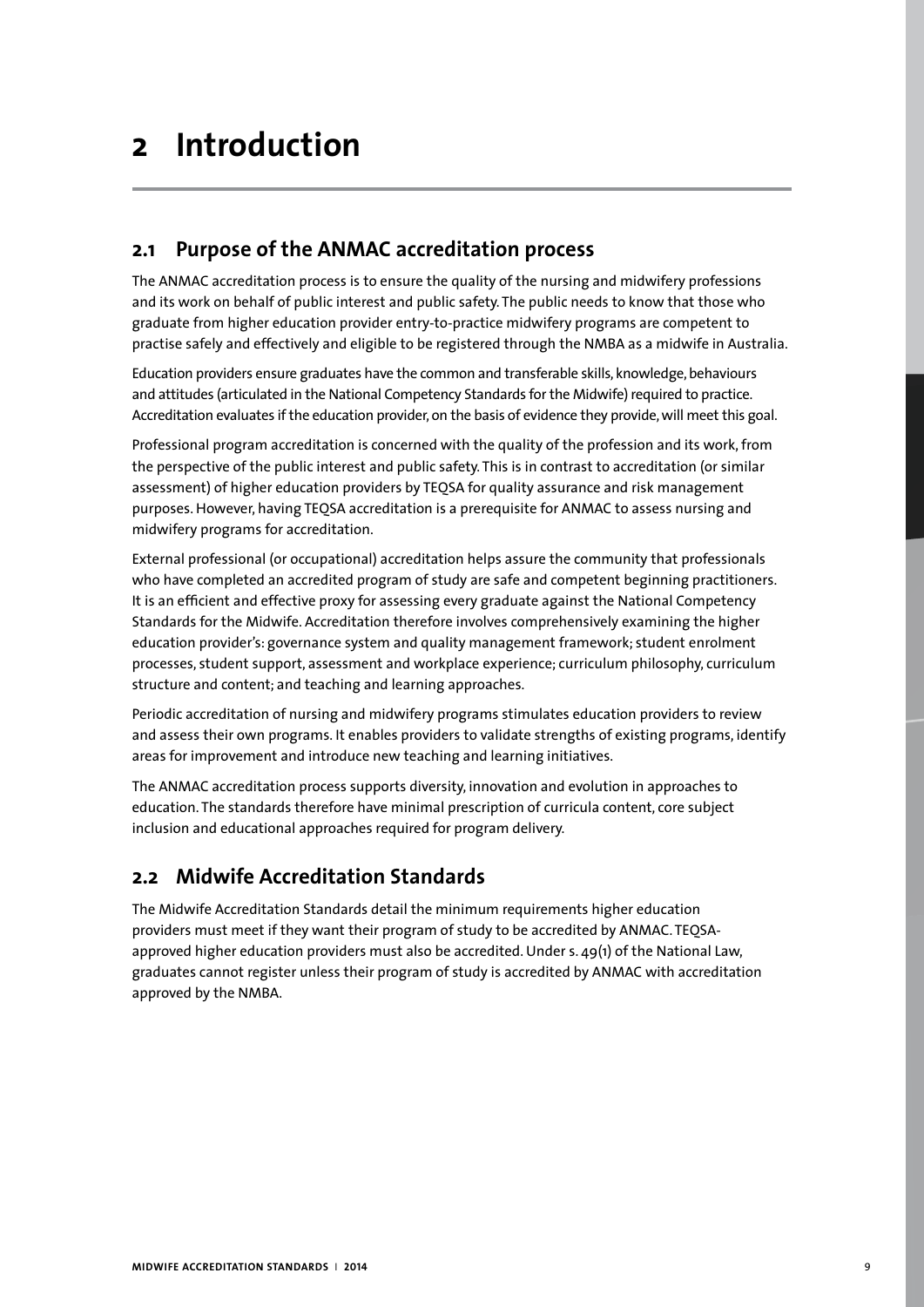The nine Midwife Accreditation Standards are listed in Figure 1:

#### **Figure 1—Midwife Accreditation Standards**

### **STANDARD 1: GOVERNANCE**

The education provider has established governance arrangements for the midwifery program of study that develop and deliver a sustainable, high-quality education experience for students, to enable them to meet the National Competency Standards for the Midwife.

#### **STANDARD 2: CURRCICULUM CONCEPTUAL FRAMEWORK**

The program provider makes explicit, and uses a contemporary conceptual framework for the midwifery program of study that encompasses the educational philosophy underpinning design and delivery and the philosophical approach to midwifery practice.

### **STANDARD 3: PROGRAM DEVELOPMENT AND STRUCTURE**

The program of study is developed in collaboration with key stakeholders to reflect contemporary trends in midwifery practice and education, comply in length and structure with the AQF for the qualification offered, and enable graduates to meet the National Competency Standards for the Midwife. Midwifery practice experience is sufficient to enable safe and competent midwifery practice by program completion.

### **STANDARD 4: PROGRAM CONTENT**

The program content delivered by the program provider comprehensively addresses the National Competency Standards for the Midwife and incorporates Australian and international best practice perspectives on midwifery as well as existing and emerging regional, national and international health priorities.

#### **STANDARD 5: STUDENT ASSESSMENT**

The curriculum incorporates a variety of approaches to assessment that suit the nature of the learning experience and robustly measure achievement of required learning outcomes. This includes a summative assessment of student performance against the National Competency Standards for the Midwife.

#### **STANDARD 6: STUDENTS**

The program provider's approach to attracting, enrolling, supporting and assessing students is underpinned by values of transparency, authenticity, equal opportunity and an appreciation of social and cultural diversity.

### **STANDARD 7: RESOURCES**

The program provider has adequate facilities, equipment and teaching resources, as well as staff who are qualified, capable and sufficient in number to enable students to attain the National Competency Standards for the Midwife.

#### **STANDARD 8: MANAGEMENT OF MIDWIFERY PRACTICE EXPERIENCE**

The program provider ensures that every student is given a variety of supervised midwifery practice experiences conducted in environments providing suitable opportunities and conditions for students to attain the National Competency Standards for the Midwife.

## **STANDARD 9: QUALITY IMPROVEMENT AND RISK MANAGEMENT**

The program provider is able to assess and address risks to the program, its outcomes and students, and has a primary focus on continually improving the quality of the teaching and learning experience for students and the competence of graduates.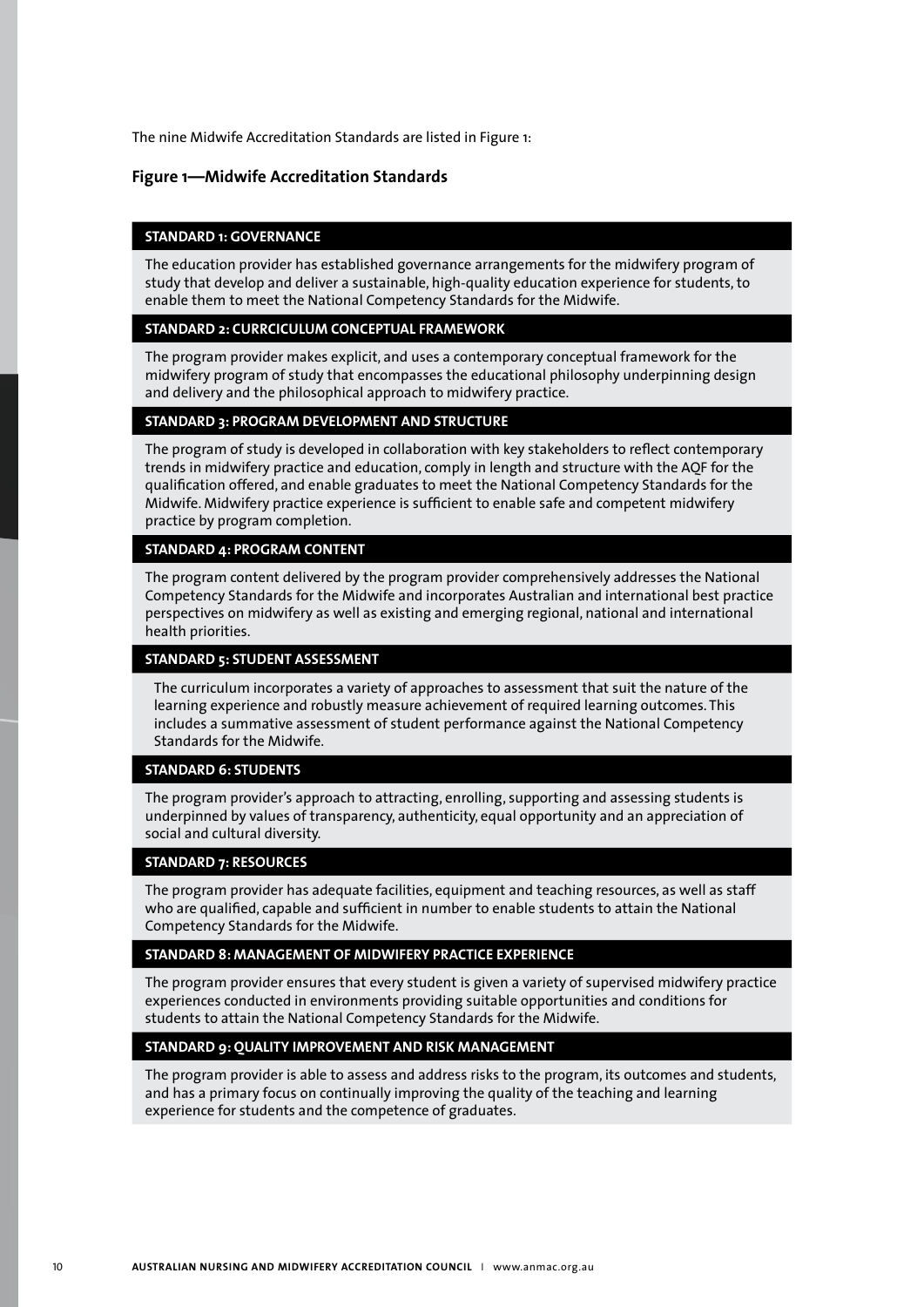# **2.3 Using the Midwife Accreditation Standards**

The Midwife Accreditation Standards are designed principally for use by higher education providers seeking accreditation of an entry-to-practice program of midwifery study. ANMAC Associate Directors for Professional Programs, the Registered Midwife Accreditation Committee and members of ANMAC assessment teams evaluate programs against these standards and make recommendations to the ANMAC Board for decision making.

The standards are principally for use by higher education providers, they are also useful for anyone interested and involved in the education of midwives.

Higher education providers seeking accreditation have to complete an application pack (available at www.anmac.org.au). The pack includes the Midwife Accreditation Standards and guidance on addressing them. This guidance is regularly reviewed and updated to assist education providers prepare their submissions.

Other material to assist education providers (also available at www.anmac.org.au) includes:

- National Guidelines for the Accreditation of Nursing and Midwifery Programs Leading to Registration and Endorsement in Australia<sup>32</sup>, which describes the structures, personnel and processes of accreditation of nursing and midwifery providers and programs of study.
- The ANMAC Assessor Handbook.<sup>33</sup>

<sup>32</sup> ANMAC (2012). *National Guidelines for Accreditation of Nursing and Midwifery Programs of Study Leading to Registration and Endorsement in Australia*. November 2012. Viewed at: www.anmac.org.au/document/national-accreditation-guidelines on 6 November 2014.

<sup>33</sup> ANMAC (2012). Assessor Handbook. Viewed at: www.anmac.org.au/sites/default/files/documents/Assessors\_Handbook.pdf on 6 November 2014.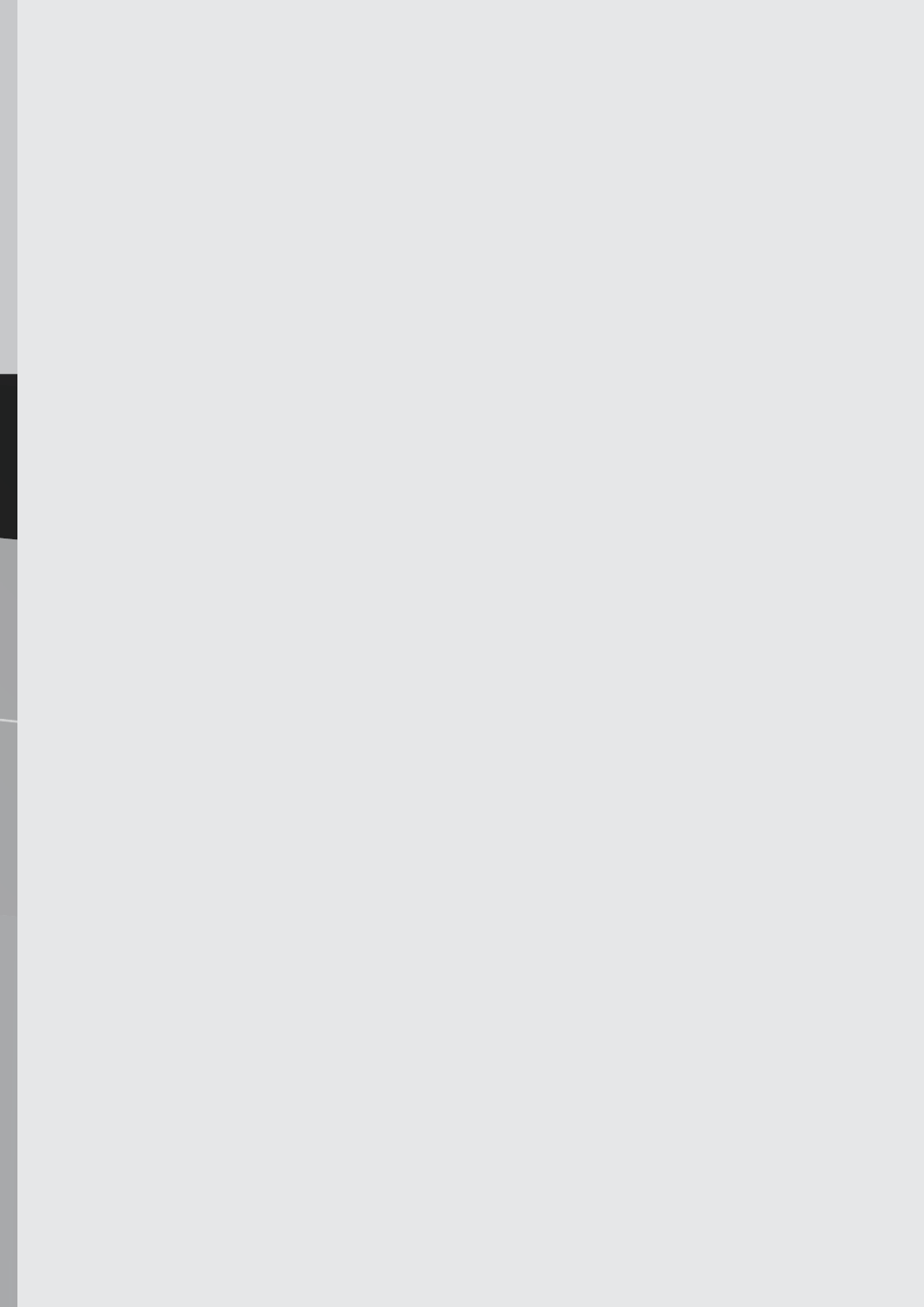# **Standard 1: Governance**

**The education provider has established governance arrangements for the midwifery program of study that develop and deliver a sustainable, high-quality education experience for students, to enable them to meet the National Competency Standards for the Midwife.** 

## **Criteria**

The education provider must provide evidence of:

- 1.1 Current registration with Tertiary Education Quality and Standards Agency (TEQSA) as an Australian university or other higher education provider.34
- 1.2 Current accreditation of the midwifery program of study by the university (or TEQSA for nonself-accrediting higher education providers) detailing the expiry date and any recommendations, conditions and progress reports related to the school.
- 1.3 Meeting Australian Qualifications Framework (AQF) requirements for the award of Bachelor (level 7) as a minimum.
- 1.4 Current, documented academic governance structure for the university or other higher education provider and the school conducting the program (program provider) that ensures academic oversight of the program and promotes high-quality teaching and learning, scholarship, research and ongoing evaluation.
- 1.5 Terms of reference for relevant school committees and advisory and/or consultative groups, including direct consumer involvement and partnerships with Aboriginal and Torres Strait Islander health professionals and communities.
- 1.6 Staff delegations, reporting relationships, and the role of persons or committees in decision making related to the program.
- 1.7 Governance arrangements between the university or other higher education provider and the school that ensure responsiveness to requirements for ongoing compliance with accreditation standards.
- 1.8 Policies relating to credit transfer or the recognition of prior learning that are consistent with AQF national principles and the graduate's ability to meet the National Competency Standards for the Midwife for professional registration.

<sup>34</sup> For an explanation of provider categories see: TEQSA (2011). *Higher Education (Threshold Standards) 2011 Legislative Instrument*, Chapter 2. Viewed at: www.teqsa.gov.au/higher-education-standards-framework on 6 November 2014.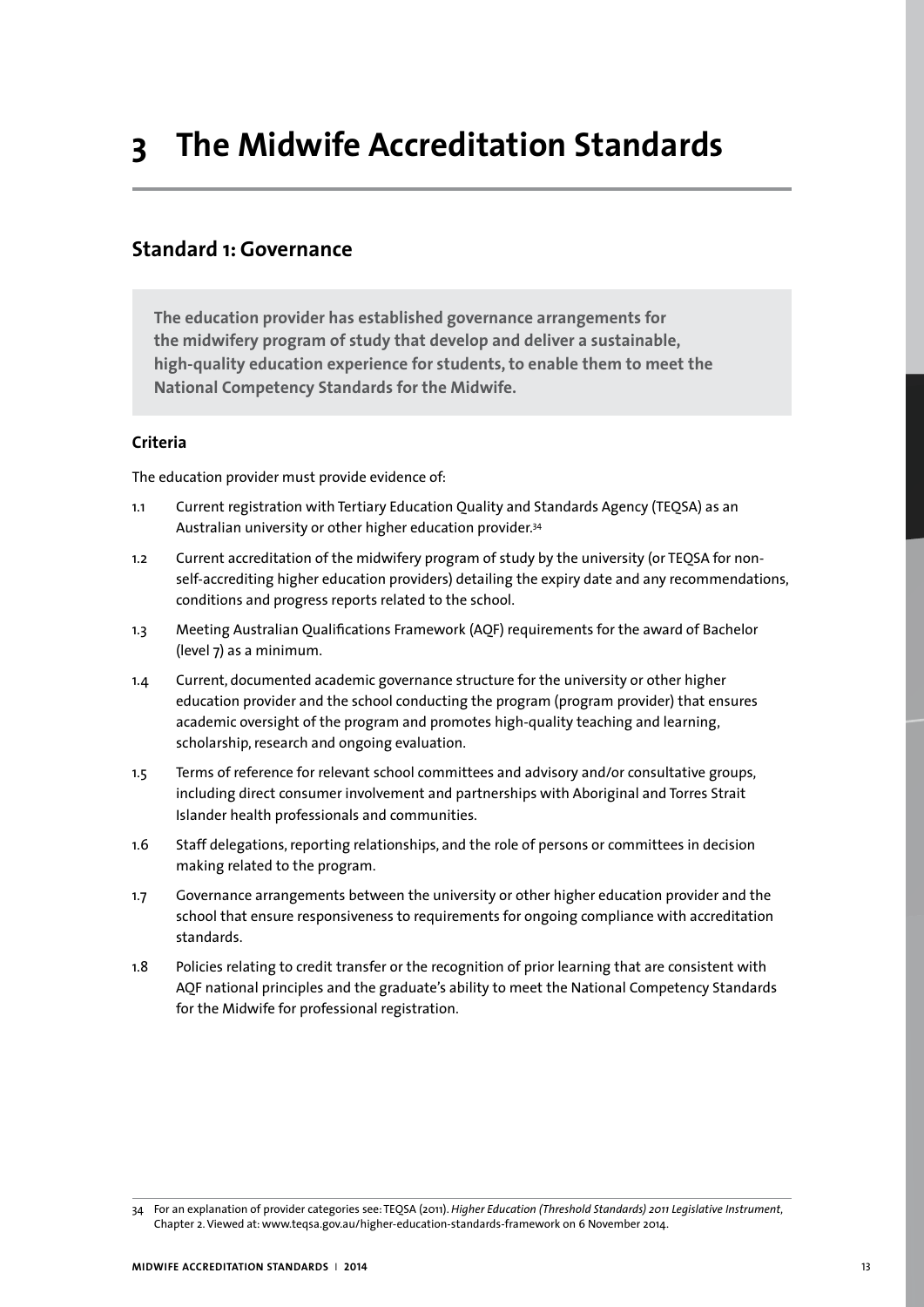# **Standard 2: Curriculum conceptual framework**

**The program provider makes explicit, and uses a contemporary conceptual framework for the midwifery program of study that encompasses the educational philosophy underpinning design and delivery and the philosophical approach to midwifery practice.** 

## **Criteria**

- 2.1 A clearly documented conceptual framework for the program, including a curriculum underpinned by:
	- a a woman-centred midwifery philosophy
	- b a midwifery continuity of care philosophy
	- c primary health care principles
	- d an education philosophy.
- 2.2 The incorporation of contemporary Australian and international best practice teaching, learning and assessment methodologies and technologies to enhance the delivery of curriculum content, accommodate differences in student learning styles and stimulate student engagement and learning.
- 2.3 A program of study that is congruent with contemporary and evidence-based approaches to midwifery practice and education and underpinned by principles of safety and quality in health care.35
- 2.4 Teaching and learning approaches that:
	- a enable achievement of stated learning outcomes
	- b facilitate the integration of theory and practice
	- c scaffold learning appropriately throughout the program
	- d encourage the development and application of critical thinking and reflective practice
	- e engender deep rather than surface learning
	- f encourage students to become self-directed learners
	- g embed recognition that graduates take professional responsibility for continuing competence and life-long learning
	- h instil in students the desire and capacity to continue to use and learn from research throughout their careers
	- i promote emotional intelligence, communication, collaboration and teamwork, cultural safety, ethical practice and leadership skills
	- j incorporate an understanding of, and engagement with, intraprofessional and interprofessional learning for collaborative practice.

<sup>35</sup> Including the current *Australian Safety and Quality Framework for Health Care* released by the Australian Commission on Safety and Quality in Health Care. Viewed at: www.safetyandquality.gov.au/wp-content/uploads/2012/01/32296-Australian-SandQ-Framework1.pdf on 6 November 2014.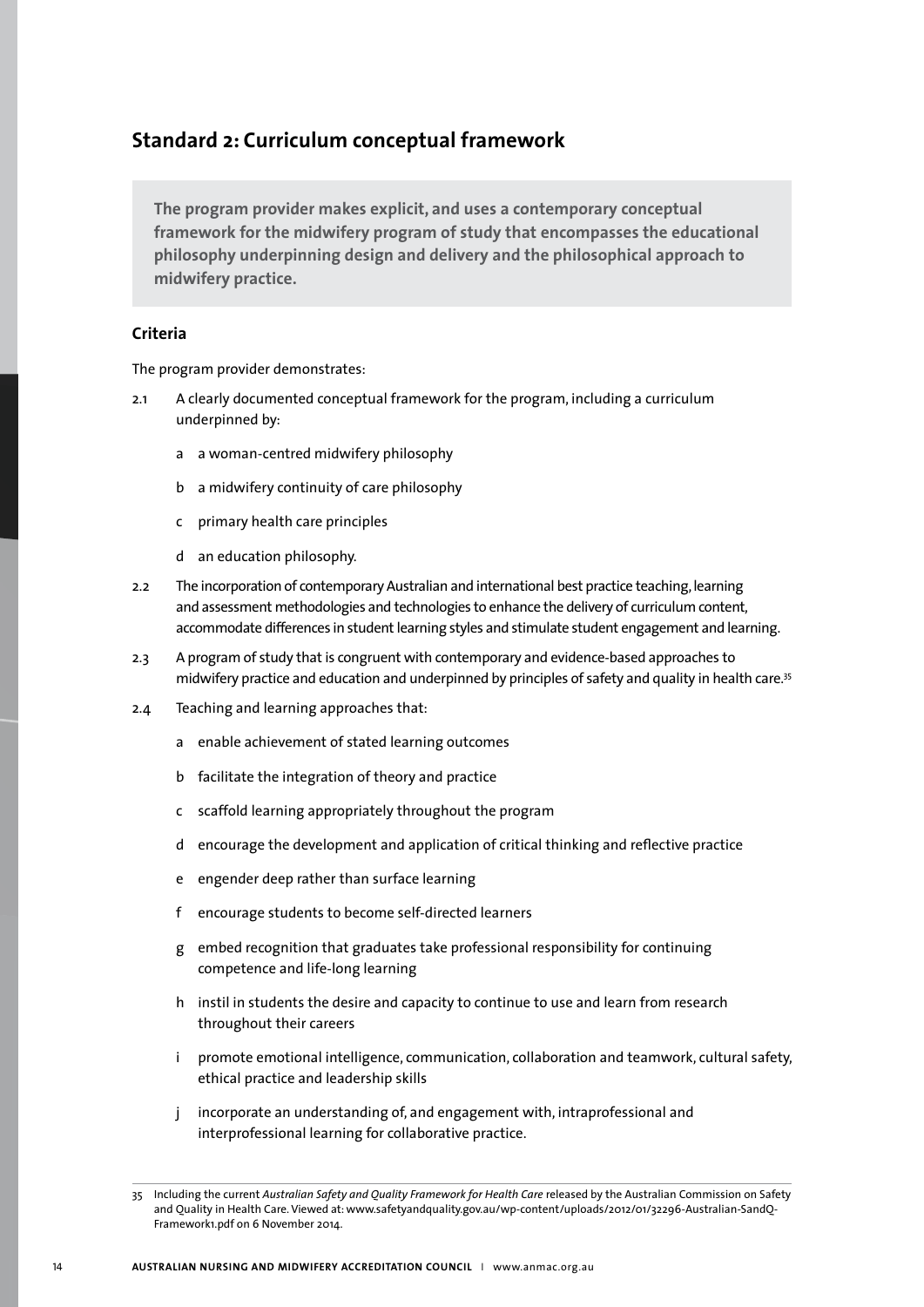# **Standard 3: Program development and structure**

**The program of study is developed in collaboration with key stakeholders to reflect contemporary trends in midwifery practice and education, comply in length and structure with the AQF for the qualification offered, and enable graduates to meet the National Competency Standards for the Midwife. Midwifery practice experience is sufficient to enable safe and competent midwifery practice by program completion.** 

## **Criteria**

- 3.1 Consultative and collaborative approaches to curriculum design and program organisation between academic staff, those working in health disciplines, students, consumers and other key stakeholders including Aboriginal and Torres Strait Islander health professionals and communities.
- 3.2 Contemporary midwifery and education practice in the development and design of the curriculum.
- 3.3 A map of subjects against the National Competency Standards for the Midwife that clearly identifies the links between learning outcomes, assessments and required graduate competencies.
- 3.4 Descriptions of curriculum content and the rationale for its extent, depth and sequencing in relation to the knowledge, skills and behaviours expected of students at each stage of the program.
- 3.5 Student interaction opportunities with other health professions to support understanding of the multi-professional health care environment and facilitate interprofessional learning for collaborative practice.
- 3.6 The program ensures sufficient midwifery practice experience placement—that may occur across the calendar year—to enable optimal exposure to midwifery continuity of care experience.
- 3.7 That the minimum length of the pre-registration midwifery program for registered nurses be at least 12 months full time.
- 3.8 Theory and practice are integrated throughout midwifery programs in equal proportions (50 per cent theory and 50 per cent practice).
- 3.9 That content and sequencing of the program of study prepares students for midwifery practice experience and includes opportunities for simulated learning<sup>36</sup> wherever possible.
- 3.10 Midwifery practice experience placement<sup>37</sup> is incorporated into the program across variety of care settings and is sufficient for students to meet the National Competency Standards for the Midwife and achieve the minimum midwifery practice requirements stipulated in Standard 8.
- 3.11 Midwifery practice experience is included as soon as is practically possible in the first year of study to facilitate early engagement with the professional context of midwifery.

<sup>36</sup> Refer to glossary for an operational definition of simulated learning.

<sup>37</sup> Refer to glossary for an operational definition of midwifery practice experience placement.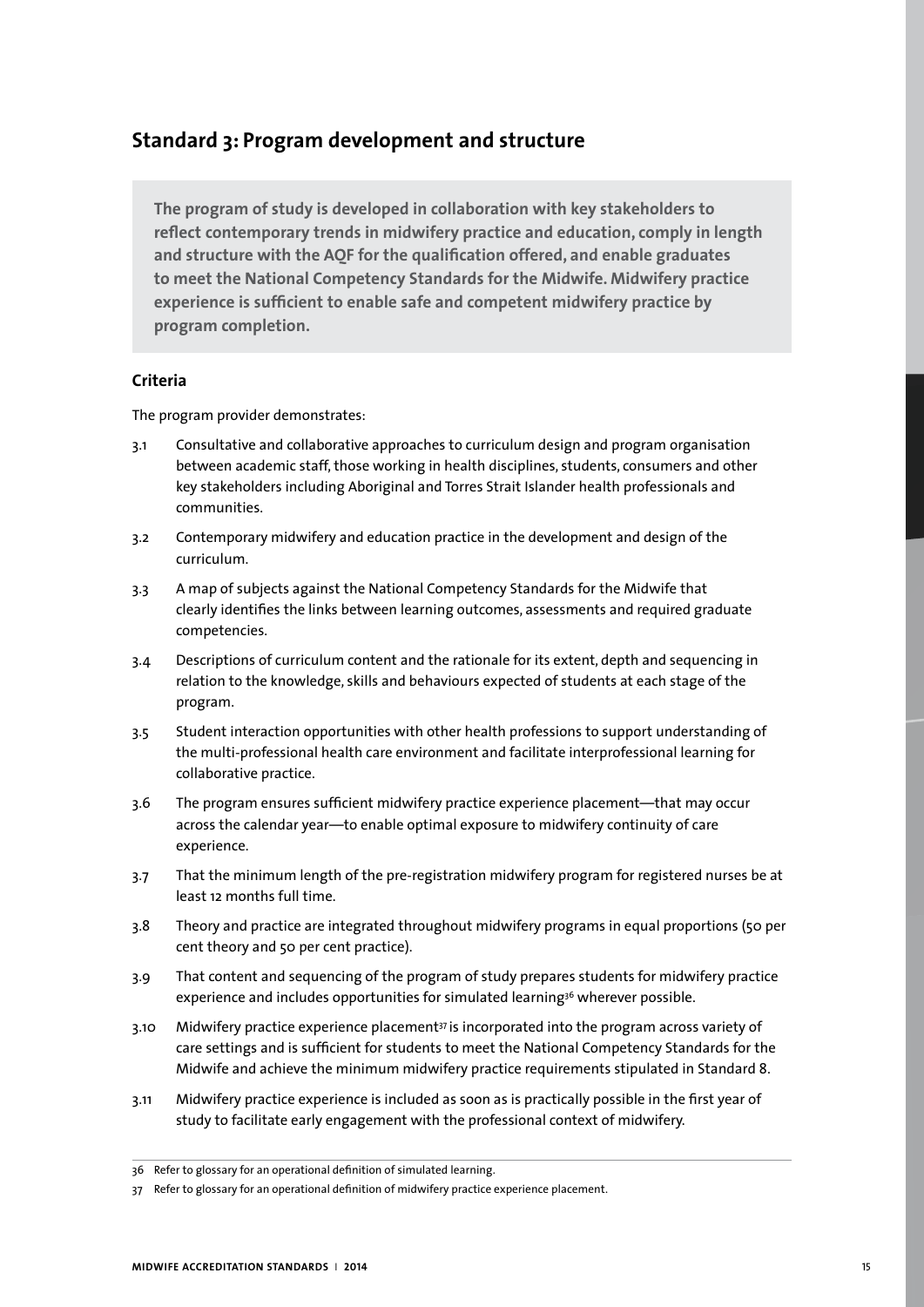- 3.12 Midwifery practice experience is included towards the end of the program, in Australia to consolidate the acquisition of competence and facilitate transition to practice and a summative assessment is made at this time against all National Competency Standards for the Midwife in a midwifery practice setting.
- 3.13 Equivalence of subject outcomes for programs taught in Australia in all delivery modes in which the program is offered, whether subjects are delivered on-campus or in mixed mode, by distance or by e-learning methods.
- 3.14 Where the structure of the program allows for multiple entry pathways for which students receive block credit or advanced standing (other than on an individual basis) and evidence that each pathway meets these Midwife Accreditation Standards.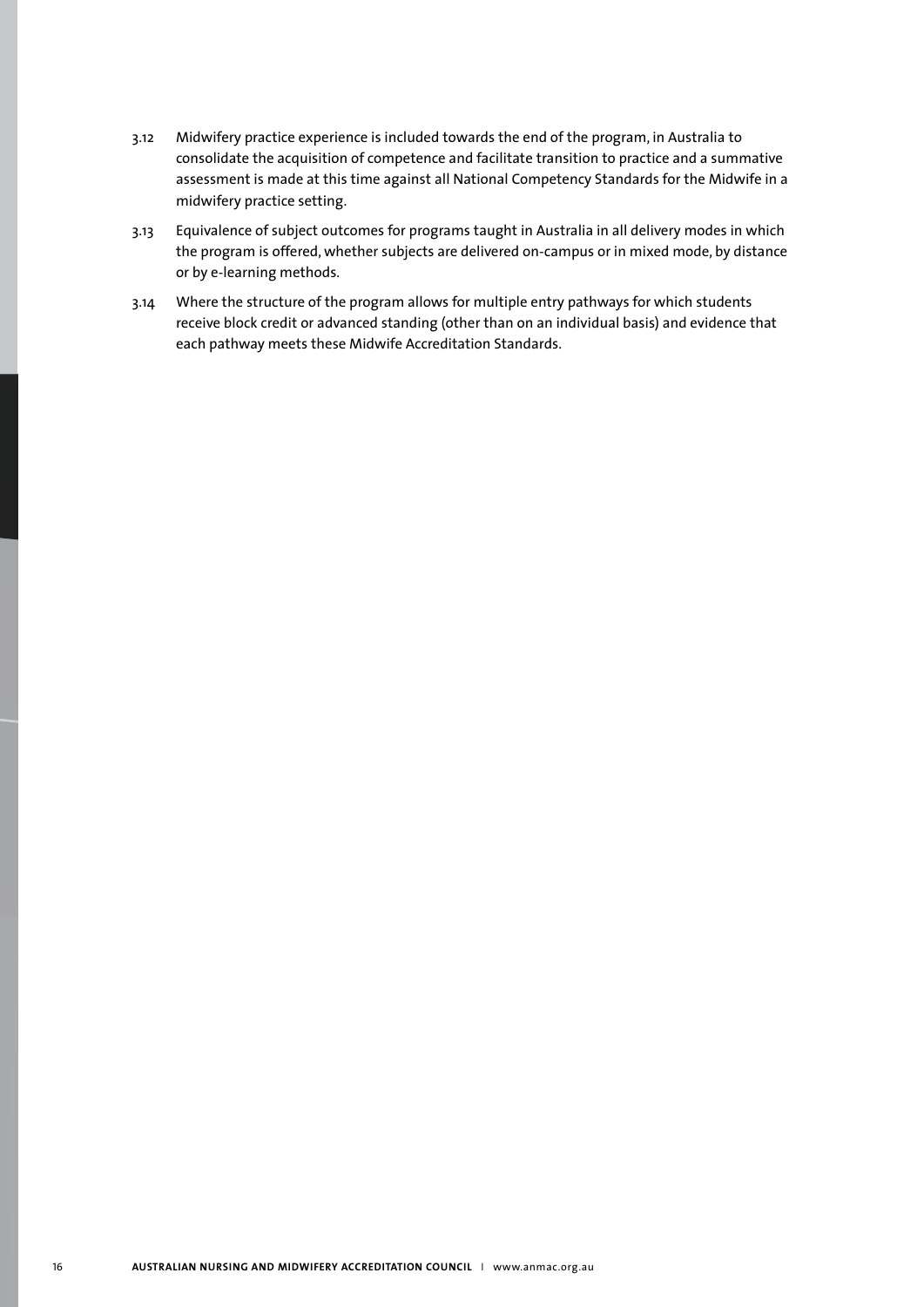# **Standard 4: Program content**

**The program content delivered by the program provider comprehensively addresses the National Competency Standards for the Midwife and incorporates Australian and international best practice perspectives on midwifery as well as existing and emerging regional, national and international health priorities.** 

## **Criteria**

- 4.1 A comprehensive curriculum document, based on the conceptual framework discussed in Standard 2 that includes:
	- a program structure and delivery modes
	- b subject outlines
	- c links between subject learning outcomes and their assessment and the National Competency Standards for the Midwife
	- d teaching and learning strategies
	- e a midwifery practice experience plan across a variety of midwifery practice settings.
- 4.2 The program content focuses on contemporary midwifery practice. This includes woman-centred midwifery care, midwifery continuity of care and primary health care principles as well as incorporation of regional, national and international maternity care priorities, research, policy and reform.
- 4.3 Research and evidence-based inquiry underpins all elements of curriculum content and delivery.
- 4.4 Program content includes but is not limited to supporting the development and application of knowledge and skills in:
	- a critical analysis and evaluation
	- b reflective practice
	- c professional advocacy
	- d responsibility and accountability
	- e quality improvement methodologies
	- f research appreciation and translation
	- g legal and ethical issues in health care and research
	- h health informatics and health technology.
- 4.5 Inclusion of content that develops understanding and appreciation of consumer perspectives of maternity care, the woman's right to make choices, and the role of the midwife to provide information relating to safety and care alternatives to support the woman's informed choice.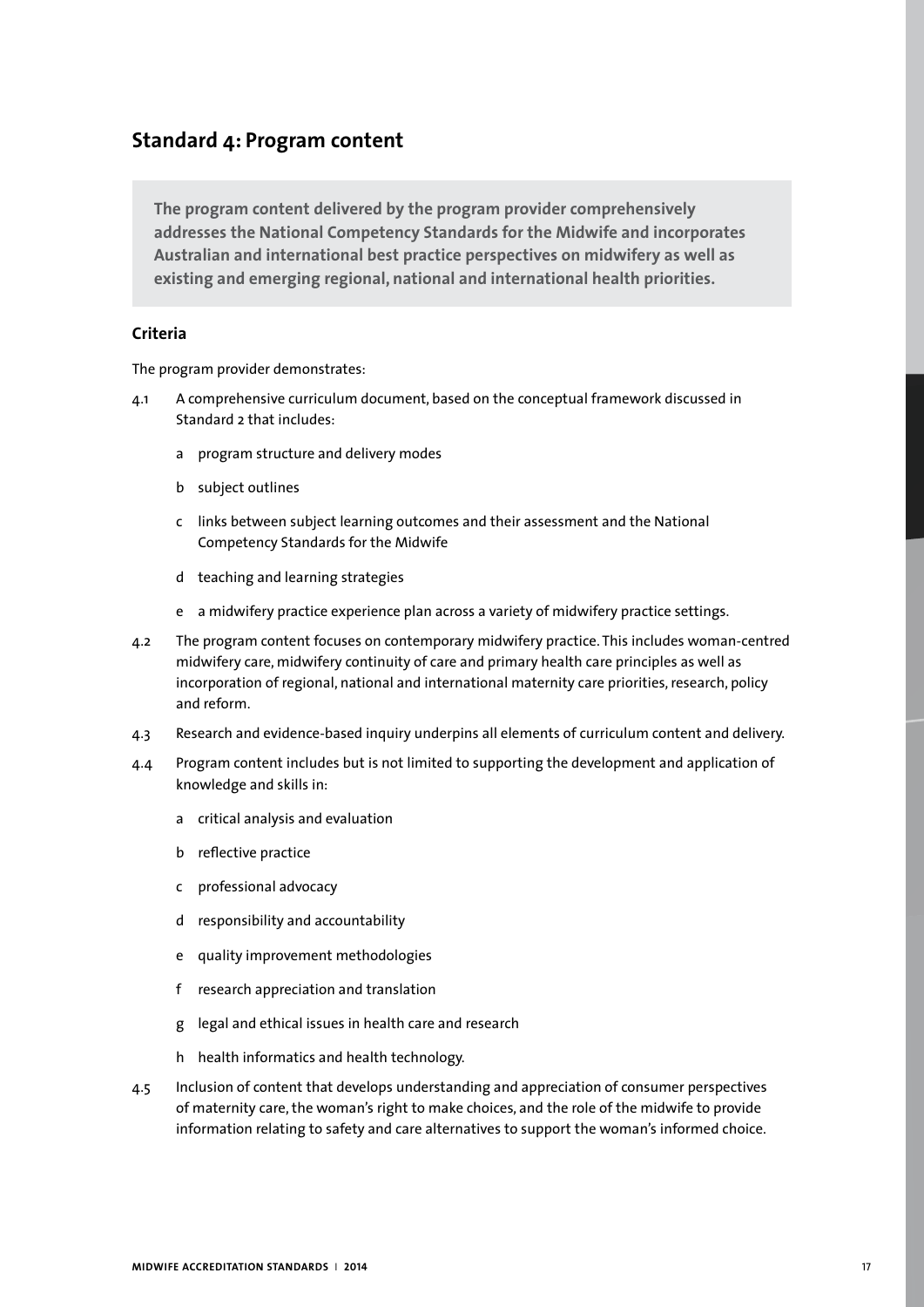- 4.6 Inclusion of content giving students an appreciation of the diversity of Australian culture, to develop and engender their knowledge of cultural respect and safety.
- 4.7 Inclusion of a discrete subject specifically addressing Aboriginal and Torres Strait Islander peoples' history, health, wellness and culture. Midwifery practice issues relevant to Aboriginal and Torres Strait Islander peoples and communities are also appropriately embedded in other subjects across the curriculum.
- 4.8 Equivalence of theory or midwifery practice experience gained outside Australia in terms of subject learning outcomes and assessment. Learning experiences outside Australia must not exceed one-fifth of the total program.<sup>38</sup>

<sup>38</sup> An explanation of learning experiences outside Australia can be found in the ANMAC explanatory note: *Offshore components in accredited Australian Programs of Study*, April 2013. Viewed at: www.anmac.org.au/document/accreditation-explanatory-noteoffshore-components-accredited-australian-programs-study on 2 October 2013.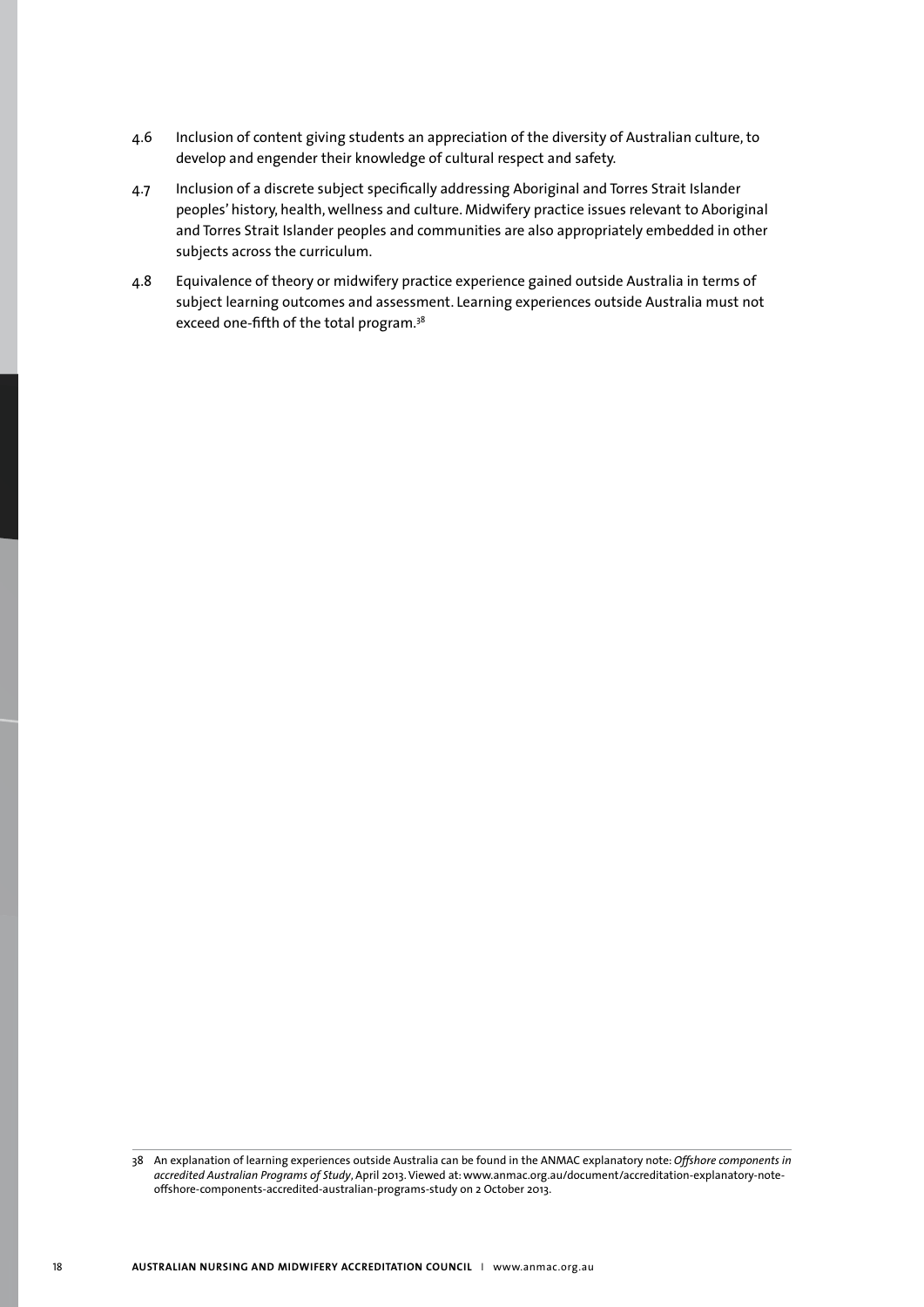## **Standard 5: Student assessment**

**The curriculum incorporates a variety of approaches to assessment that suit the nature of the learning experience and robustly measure achievement of required learning outcomes. This includes a summative assessment of student performance against the National Competency Standards for the Midwife.** 

## **Criteria**

- 5.1 A consistent approach to student assessment across teaching sites and modalities that is periodically reviewed and updated.
- 5.2 Clear statements about assessment and progression rules and requirements are provided to students at the start of each subject.
- 5.3 The level, number and context of assessments are consistent with determining the achievement of the stated learning outcomes.
- 5.4 Both formative and summative assessment types and tasks exist across the midwifery practice experience and theoretical components of the program to enhance individual and collective learning as well as inform student progression.
- 5.5 A variety of assessment approaches across a range of contexts to evaluate competence in the essential knowledge, skills and behaviours required for midwifery practice.
- 5.6 Student communication competence and English language proficiency are assessed before undertaking midwifery practice experience.
- 5.7 Appropriate assessment is used in midwifery practice experience to evaluate student ability to meet the National Competency Standards for the Midwife.
- 5.8 Ultimate accountability for the assessment of students in relation to their midwifery practice experience.
- 5.9 Assessments include the appraisal of competence in pharmacokinetics, pharmacodynamics and the quality use of medicines within the midwife's scope of practice and midwifery context.
- 5.10 Evidence of procedural controls, fairness, reliability, validity and transparency in assessing students.
- 5.11 Processes to ensure the integrity of any online assessment.
- 5.12 Collaboration between students, health service providers and academics in selecting and implementing assessment methods.
- 5.13 A summative assessment of student achievement of competence against the National Competency Standards for the Midwife is conducted by a midwife<sup>39</sup> in an Australian midwifery practice setting before program completion.

<sup>39</sup> Has current Australian general registration as a midwife.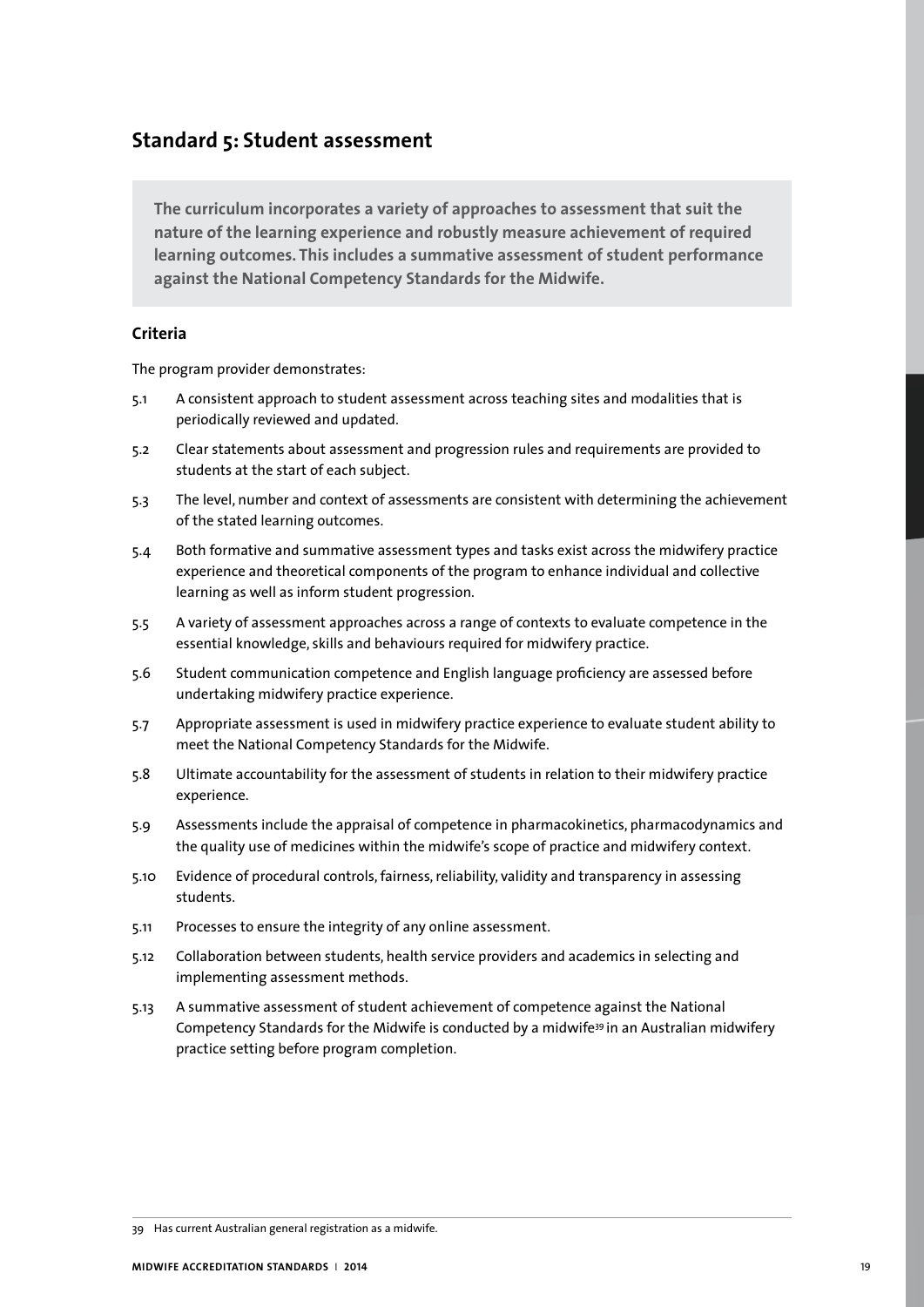## **Standard 6: Students**

**The program provider's approach to attracting, enrolling, supporting and assessing students is underpinned by values of transparency, authenticity, equal opportunity and an appreciation of social and cultural diversity.** 

## **Criteria**

- 6.1 Applicants are informed of the following before accepting an offer of enrolment:
	- a modes for program delivery and location of midwifery practice experience placements
	- b specific requirements for entry to the program of study, including English language proficiency
	- c compliance with the National Law by registering students with the NMBA
	- d compliance with the National Law by notifying the Australian Health Practitioner Regulation Agency (AHPRA) if a student undertaking midwifery practice experience has an impairment that may place the public at risk of harm
	- e specific requirements for right of entry to health services for midwifery practice experience placements (including fitness for practice, immunisation and criminal history)
	- f continuity of care experience requirements and implications for academic and personal life
	- g requirements for registration as a midwife by the NMBA including, but not limited to, the explicit registration standard on English language skills.
- 6.2 Students are selected for the program based on clear, justifiable and published admission criteria.
- 6.3 Students have sufficient English language proficiency and communication skills to successfully undertake academic experience and midwifery practice experience requirements throughout the program.
- 6.4 Students are informed about, and have access to, appropriate support services, including counselling, health care and academic advisory services.
- 6.5 Processes to enable early identification of and support for students not performing well academically or with professional conduct issues.
- 6.6 All students have equal opportunity to attain the National Competency Standards for the Midwife. The mode or location of program delivery should not influence this opportunity.
- 6.7 Processes for student representation and feedback in matters relating to governance and program management, content, delivery and evaluation.
- 6.8 Affirmative action strategies are adopted to support the enrolment of Aboriginal and Torres Strait Islander students and a range of supports are provided to students.
- 6.9 Other groups under-represented in the midwifery profession, especially those from culturally, socially and linguistically diverse backgrounds, are encouraged to enrol and a range of supports are provided to students.
- 6.10 People with diverse academic, work and life experiences are encouraged to enrol in the program.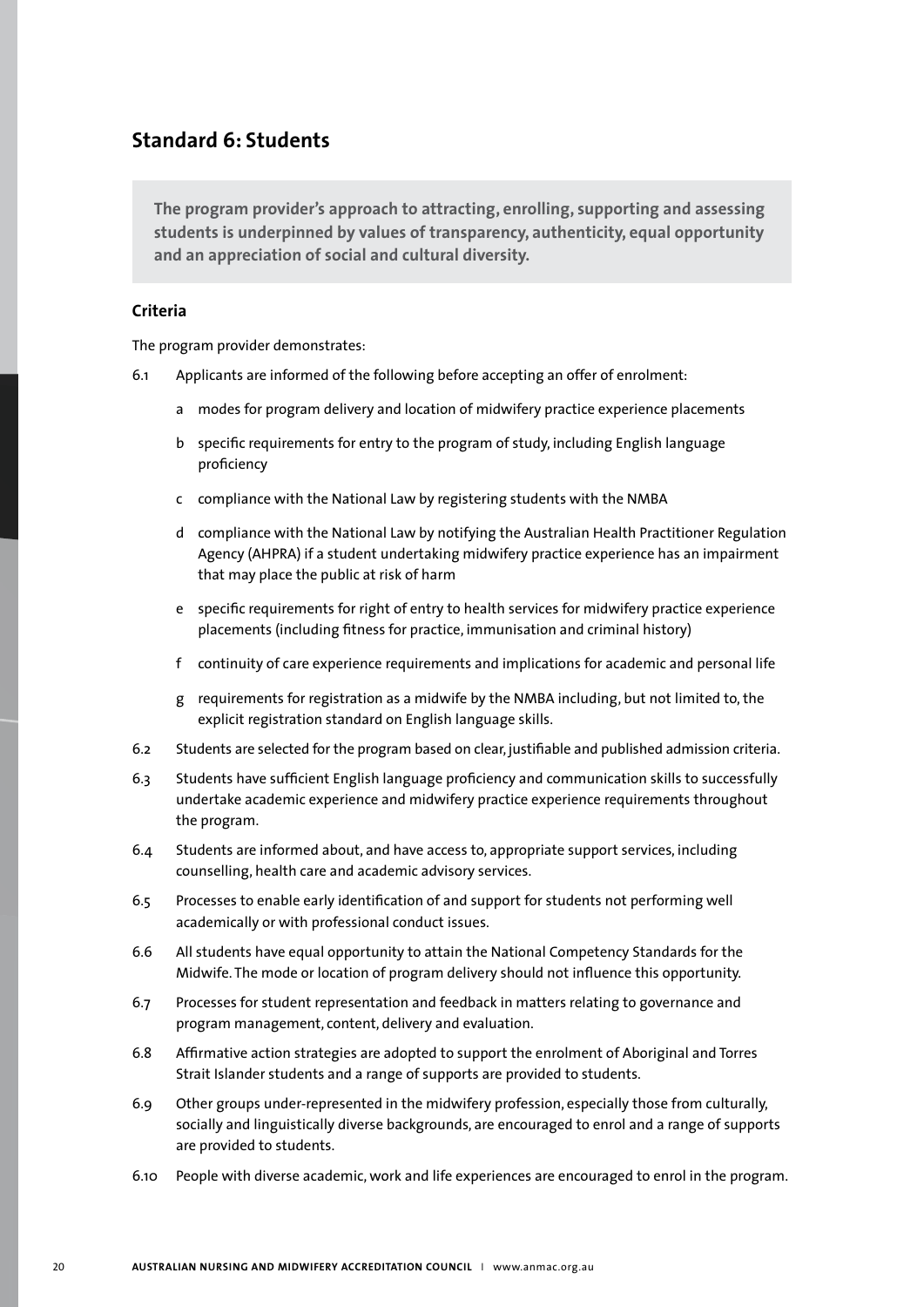# **Standard 7: Resources**

**The program provider has adequate facilities, equipment and teaching resources, as well as staff who are qualified, capable and sufficient in number to enable students to attain the National Competency Standards for the Midwife.** 

## **Criteria**

- 7.1 Staff, facilities, equipment and other teaching resources are sufficient in quality and quantity for the anticipated student population and any planned increase.
- 7.2 Students have sufficient and timely access to academic and clinical teaching staff to support their learning.
- 7.3 A balance of academic, clinical, technical and administrative staff appropriate to meeting teaching, research and governance commitments.
- 7.4 Staff recruitment strategies:
	- a are culturally inclusive and reflect population diversity
	- b take affirmative action to encourage participation from Aboriginal and Torres Strait Islander peoples.
- 7.5 Documented position descriptions for teaching staff, clearly articulating roles, reporting relationships, responsibilities and accountabilities.
- 7.6 The Head of Discipline responsible for midwifery curriculum development holds current Australian general registration as a midwife with no conditions relating to conduct, holds a relevant post graduate qualification, maintains active involvement in the midwifery profession, and has strong links with contemporary midwifery education and research.
- 7.7 Staff teaching, supervising and assessing midwifery practice related subjects have current Australian general registration as a midwife with relevant clinical and academic preparation and experience.
- 7.8 Academic staff are qualified in midwifery for their level of teaching to at least one tertiary qualification standard higher than the program of study being taught or with equivalent midwifery practice experience. For staff teaching in an entry-to-practice Masters program, this requires a relevant post-graduate qualification or equivalent midwifery practice experience.40
- 7.9 In cases where an academic staff member's tertiary qualifications do not include midwifery, that their qualifications and experience are relevant to the subject(s) they are teaching.

<sup>40</sup> Academic staff currently teaching into an accredited midwifery Bachelor or Diploma program of study who do not have a qualification at least one level higher than that being taught or an equivalent qualification and the required professional experience are provided with a grace period of five years to upgrade their qualifications. After this time, they will be ineligible to teach into an accredited midwifery program of study. This grace period began 1 January 2012 and will expire on 31 December 2016. New appointments to the academic staff during this period must meet the requirements of the relevant standards or be enrolled in a program of study that confers the qualification required by the standard. Excerpt from the ANMAC explanatory note: *Qualifications of Academic Staff Teaching into Nursing and Midwifery Programs of Study. V*iewed at: www.anmac.org.au/ sites/default/files/documents/ANMAC\_Explanatory\_Note-Qualifications\_of\_academic\_staff\_teaching\_into\_nursing.pdf on 6 November 2014.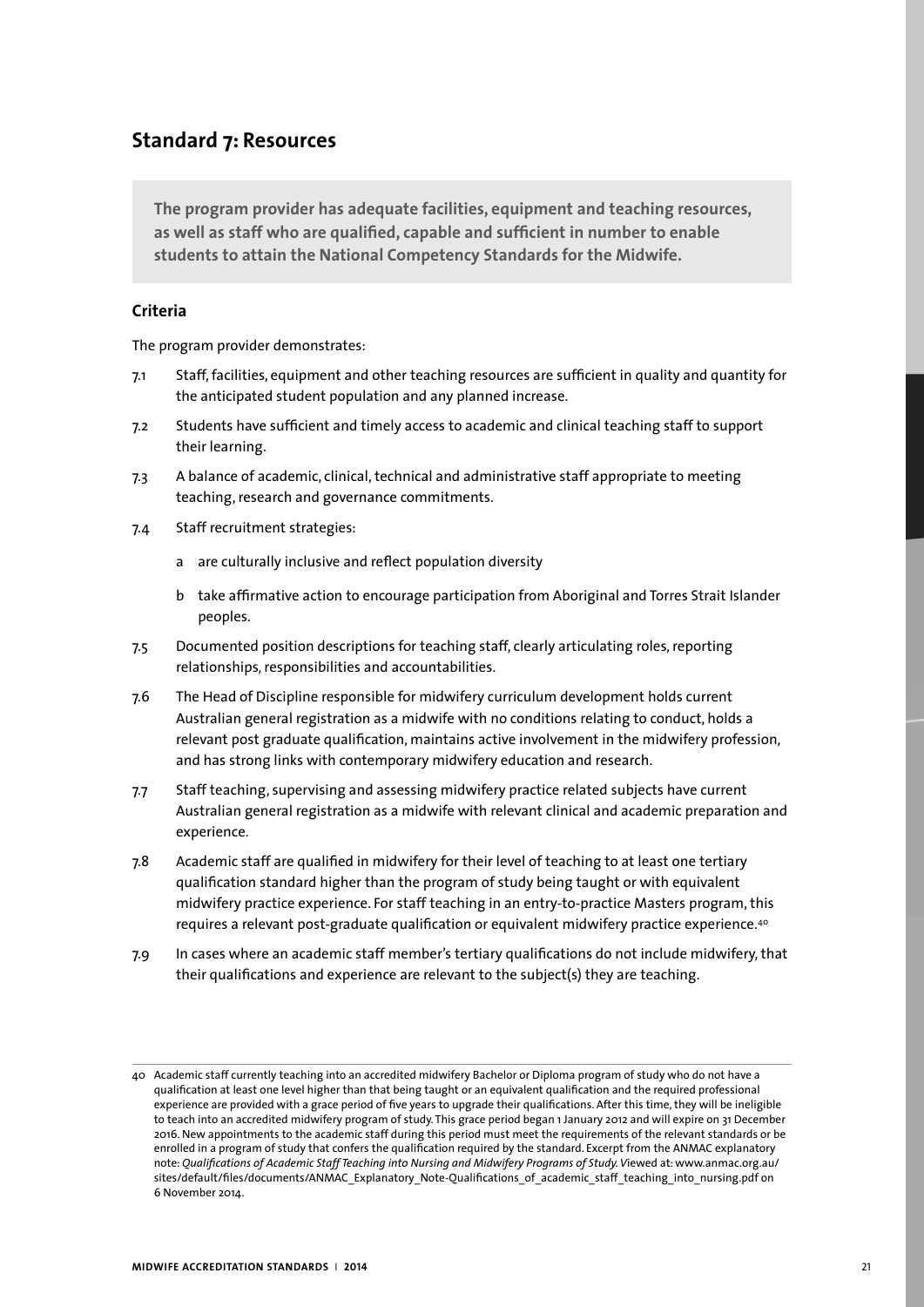- 7.10 Processes to ensure academic staff demonstrate a sound understanding of contemporary midwifery research, scholarship and practice in the subject(s) they teach.
- 7.11 Teaching and learning takes place in an active research environment where academic staff are engaged in research and/or scholarship and/or generating new knowledge. Areas of interest, publications, grants and conference papers are documented.
- 7.12 Policies and processes to verify and monitor the academic and professional credentials, including registration, of current and incoming staff and evaluate their performance and development needs.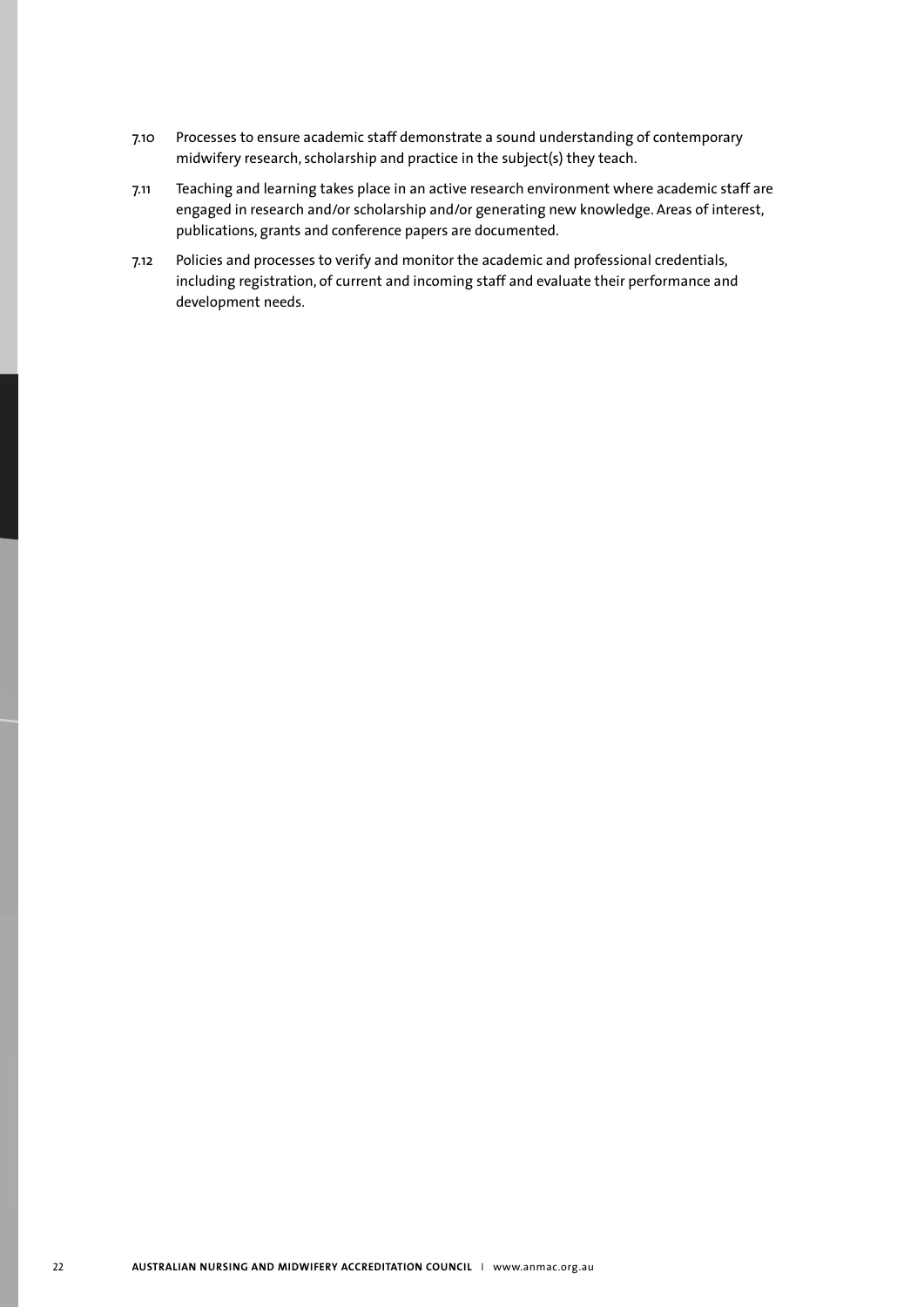# **Standard 8: Management of midwifery practice experience**

**The program provider ensures that every student is given a variety of supervised midwifery practice experiences conducted in environments providing suitable opportunities and conditions for students to attain the National Competency Standards for the Midwife.** 

## **Criteria**

- 8.1 Constructive relationships and clear contractual arrangements with all health providers where students gain their midwifery practice experience and processes to ensure these are regularly evaluated and updated.
- 8.2 Risk management strategies in all environments where students are placed to gain their midwifery practice experience and processes to ensure these are regularly reviewed and updated.
- 8.3 Midwifery practice experiences provide timely opportunities for experiential learning of curriculum content that is progressively linked to the attainment of the National Competency Standards for the Midwife.
- 8.4 Each student is provided with a variety of midwifery practice experiences with opportunities for intraprofessional and interprofessional learning and the development of knowledge, skills and behaviours for collaborative practice.
- 8.5 Policies and procedures for effective and ethical<sup>41</sup> recruitment processes that enable women to participate freely and confidentially in continuity of care experiences and students to engage readily with women who consent to participate.
- 8.6 Clearly articulated models of supervision, support, facilitation and assessment are in place for all midwifery practice experience settings, including all aspects of continuity of care experiences, so students can achieve the required learning outcomes and National Competency Standards for the Midwife.
- 8.7 Mechanisms to monitor and verify the progress and documentation of each student's achievement of all required midwifery practice experiences.
- 8.8 Academics, midwives and other health professionals engaged in supervising, supporting and/or assessing students during midwifery practice experiences are adequately prepared for the role and seek to incorporate cultural, contemporary and evidence-based Australian and international perspectives on midwifery practice.
- 8.9 Assessment of midwifery competence within the context of the midwifery practice experience, including continuity of care, is undertaken by a midwife.42
- 8.10 Appropriate resources are provided, monitored and evaluated to support students while on midwifery practice experience, including continuity of care experiences.

<sup>41</sup> For an explanation of what is considered ethical midwifery practice see: *Code of professional conduct for midwives in Australia*. Viewed at: www.nursingmidwiferyboard.gov.au/Codes-Guidelines-Statements/Codes-Guidelines.aspx#codeofethics on 6 November 2014.

<sup>42</sup> Must hold current Australian general registration as a midwife.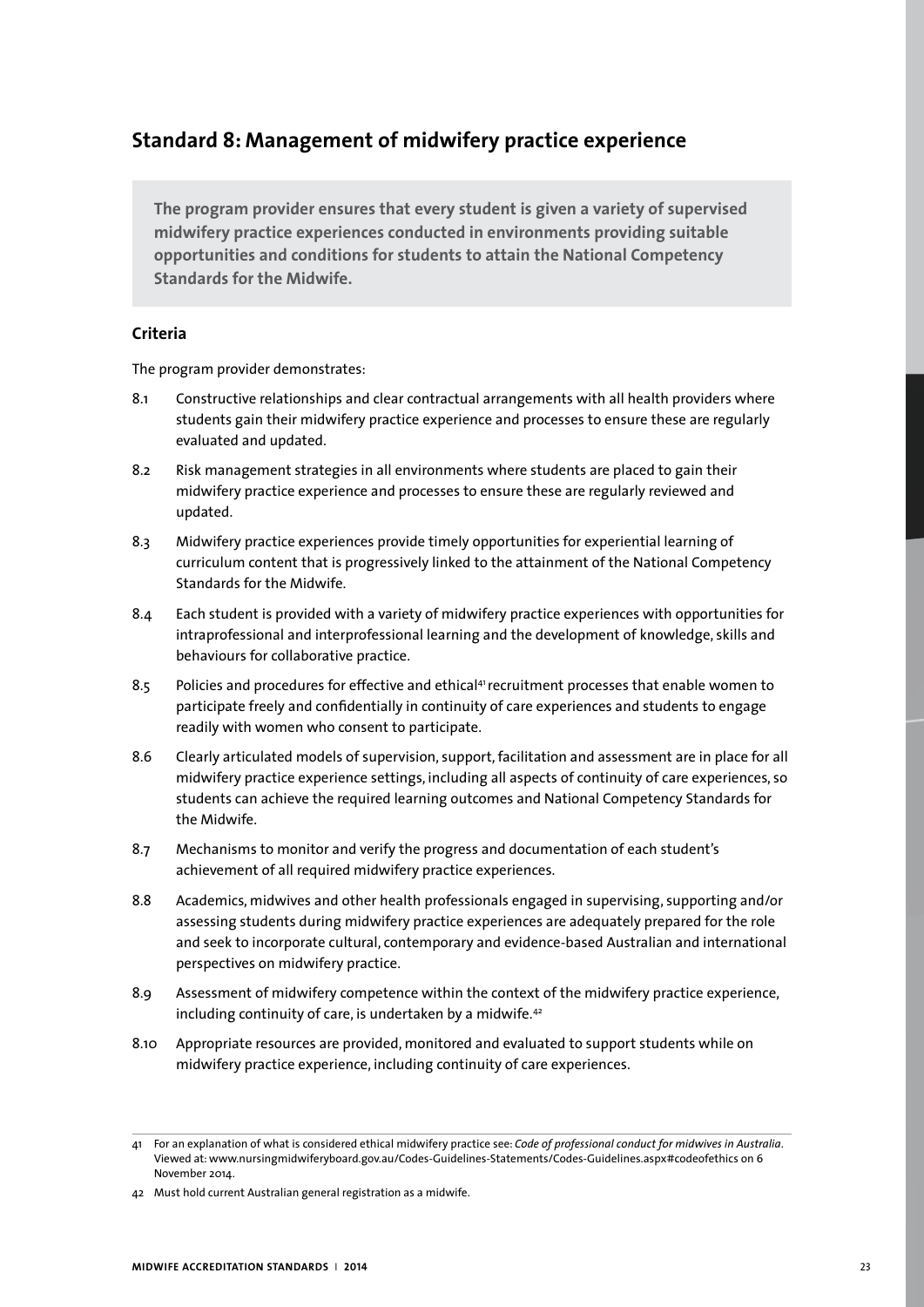8.11 The inclusion of periods of midwifery practice experience in the program, so students can complete the following minimum<sup>43</sup>, supervised midwifery practice experience requirements.<sup>44</sup>

### **Continuity of care experiences**

- a Experience in woman-centred care as part of continuity of care experiences. The student is supported to:
	- i establish, maintain and conclude a professional relationship while experiencing continuity with individual women through pregnancy, labour and birth, and the postnatal period, regardless of model of care
	- ii provide midwifery care within a professional practice setting and under the supervision of a midwife—in collaborative practice arrangements supervision by other relevant registered practitioners (for example, medical officer qualified in obstetrics, child health nurse or physiotherapist) may be appropriate
	- iii engage with a minimum of 10 women—engagement involves attending four antenatal visits, two postnatal visits and, for the majority of women, the labour and birth
	- iv maintain a record of each engagement incorporating regular reflection and review by the education or health service provider.

## **Antenatal care**

b Attendance at 100 antenatal episodes of care.<sup>45</sup> This may include women the student is following as part of their continuity of care experiences.

#### **Labour and birth care**

- c Under the supervision of a midwife, act as the primary *accoucheur* for 30 women who experience a spontaneous vaginal birth, which may include women the student has engaged with as part of their continuity of care experiences. This also involves:
	- i providing direct and active care in the first stage of labour, where possible
	- ii managing the third stage of labour, including the student providing care as appropriate if a manual removal of the placenta is required
	- iii facilitating initial mother and baby interaction, including promotion of skin-to-skin contact and breastfeeding in accordance with the mother's wishes or situation
	- iv assessment and monitoring of the mother's and baby's adaptation for the first hour post-birth including, where appropriate, consultation, referral and clinical handover.
- d Provide direct and active care to an additional 10 women throughout the first stage of labour and, where possible, during birth—regardless of mode.

<sup>43</sup> These are minimum requirements. Where possible, it is recommended that students be provided with opportunities to achieve more than this level of experience to help develop their confidence and competence.

<sup>44</sup> Minimum practice requirements may be counted more than once. Example: as per individual circumstances, continuity of care experiences may also be counted toward episodes of antenatal and postnatal care, acting as primary *accoucheur*, providing labour care, caring for women with complex needs or neonatal examination.

<sup>45</sup> Episodes of care may include multiple episodes of care for the same woman where her care needs have altered. Example: as a result of a natural progression through the antenatal or postnatal periods or due to evolving complex needs.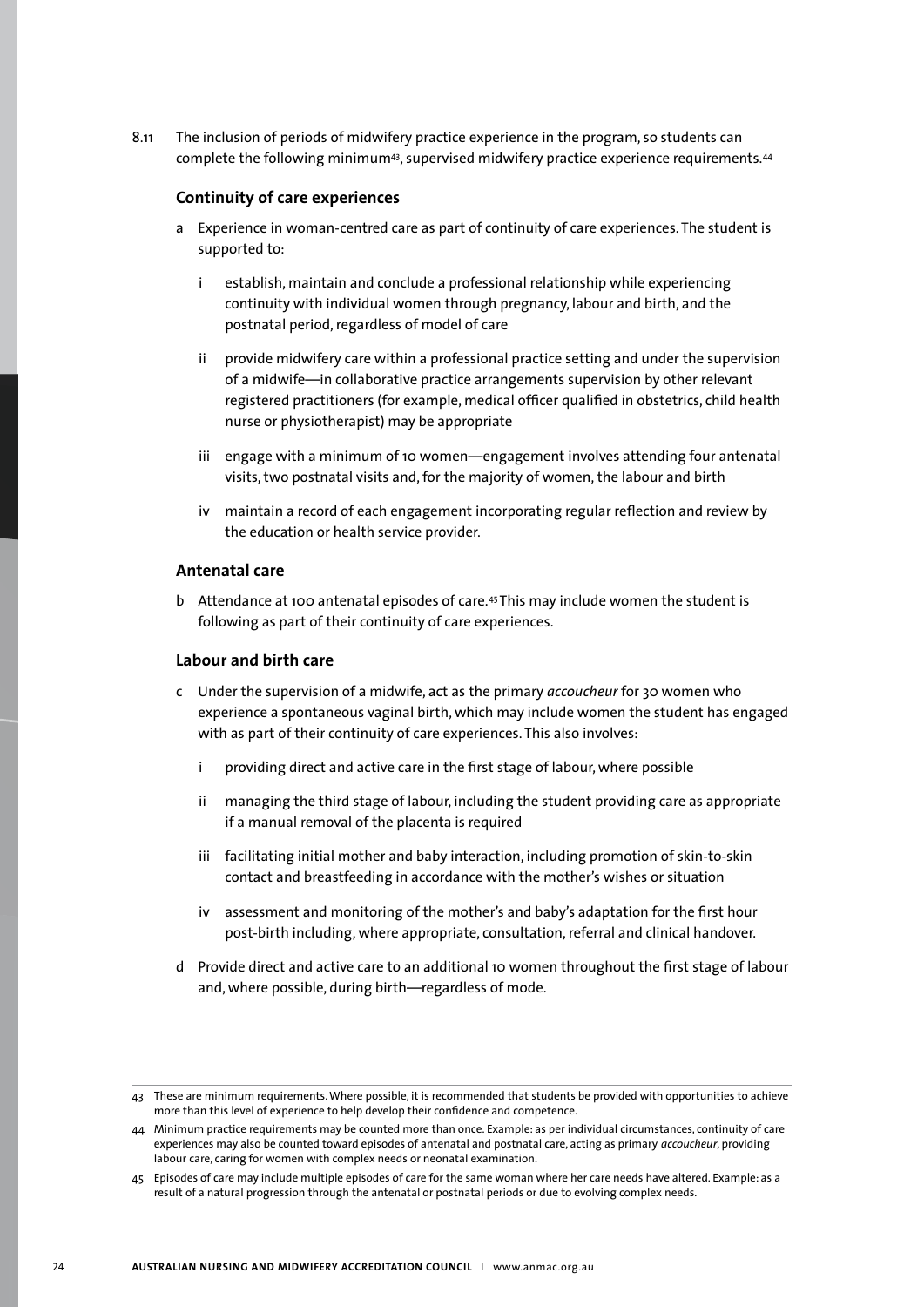### **Complex care**

e Experience in caring for 40 women with complex needs across pregnancy, labour, birth or the postnatal period.46 This may include women the student has engaged with as part of their continuity of care experiences.

## **Postnatal care**

- f Attendance at 100 postnatal episodes of care with women and, where possible, their babies. This may include women the student has engaged with as part of their continuity of care experiences.
- g Experiences in supporting women to feed their babies and in promoting breastfeeding in accordance with best-practice principles advocated by the Baby Friendly Health Initiative.<sup>47</sup>
- h Experiences in women's health and sexual health.
- i Experiences in assessing the mother and baby at four to six weeks postpartum in the practice setting where possible; otherwise by use of simulation.

### **Neonatal care**

- j Experience in undertaking 20 full examinations of a newborn infant.<sup>48</sup>
- k Experiences in care of the neonate with special care needs.<sup>49</sup>

<sup>46</sup> These 40 women may also include women with complex needs who received direct and active care from the student during midwifery practice experiences (a), (b), (c), (d) or (f). Refer to the glossary for an operational definition of 'complex needs'.

<sup>47</sup> The Baby Friendly Health Initiative is underpinned by the 'Ten Steps to Successful Breastfeeding' and is supported by the World Health Organization as an evidence-based initiative to improve the successful establishment of breastfeeding.

<sup>48</sup> This refers to a full examination of the newborn infant that may be initial or ongoing, undertaken post-birth or during postnatal episodes of care including as part of continuity of care experiences.

<sup>49</sup> Refer to the glossary for an operational definition of 'special care needs'.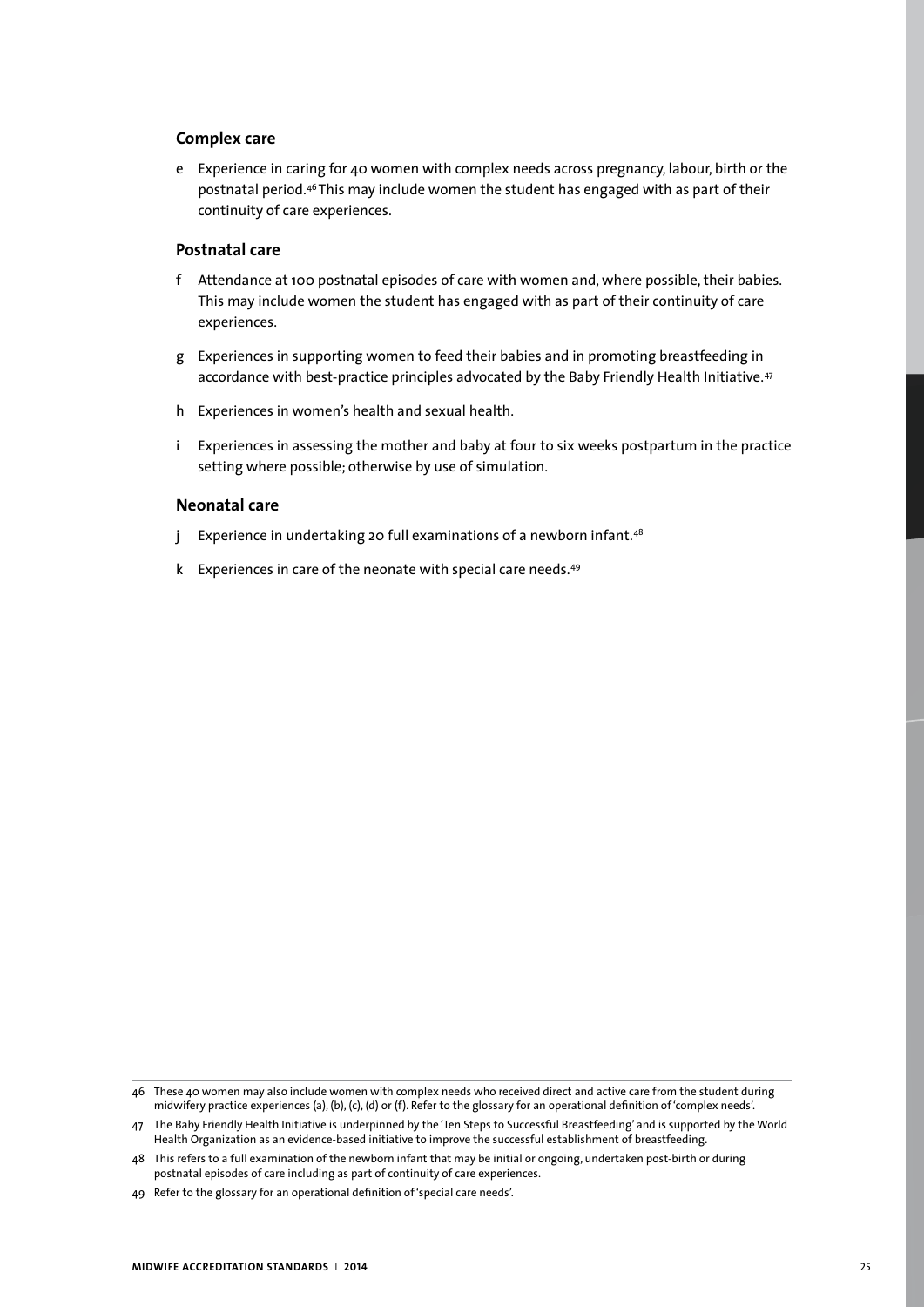# **Standard 9: Quality improvement and risk management**

**The program provider is able to assess and address risks to the program, its outcomes and students, and has a primary focus on continually improving the quality of the teaching and learning experience for students and the competence of graduates.** 

## **Criteria**

- 9.1 Responsibility and control of program development, monitoring, review, evaluation and quality improvement delegated to the school with oversight by the academic board or equivalent.
- 9.2 Regular evaluation of academic and clinical supervisor effectiveness using feedback from students and other sources; systems to monitor and, where necessary, improve staff performance.
- 9.3 Professional and academic development of staff to advance knowledge and competence in teaching effectiveness and assessment.
- 9.4 Quality cycle feedback gained from stakeholders, including consumers, is incorporated into the program of study to improve the experience of theory and practice learning for students.
- 9.5 Regular evaluation and revision of program content to include contemporary and emerging issues surrounding midwifery practice, health care research and health policy and reform.
- 9.6 Students and staff are adequately indemnified for relevant activities undertaken as part of program requirements.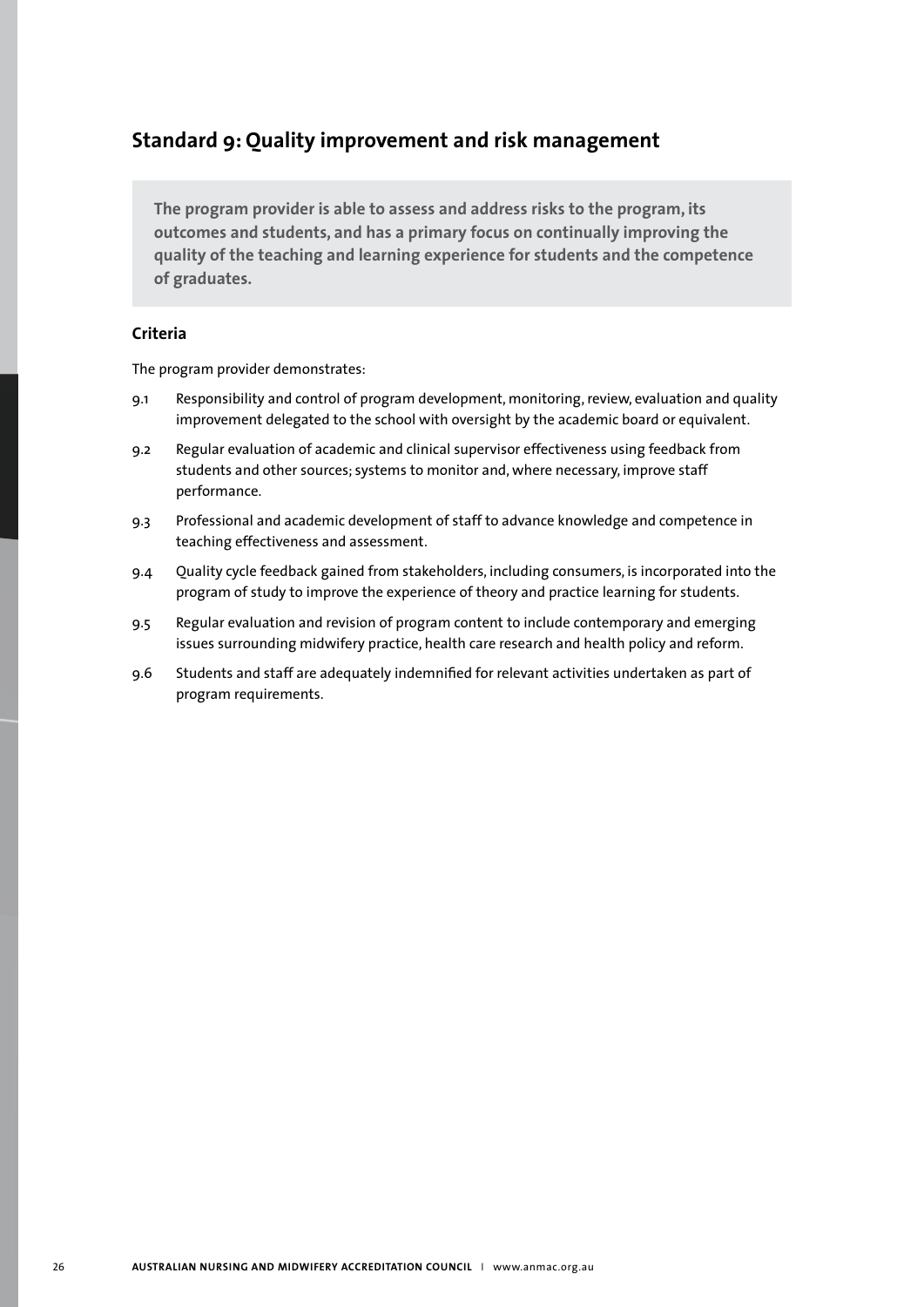# **Glossary and abbreviations**

**Academic staff**—education provider staff who meet the requirements established in Standard 7 (must be registered and hold a relevant qualification higher than that for which the students they instruct are studying) and are engaged in teaching, supervising, supporting and/or assessing students for acquiring required skills, knowledge, attitudes and graduate competency outcomes.50

*Accoucheur*—is used in the standard by its colloquial meaning, that is, a midwife, of any gender, who is the primary birth attendant conducting the birth of the baby.

The French meaning of the word is a male midwife or a man who assists women in birth. The feminine version of this word is *accoucheuse.*

**Advanced standing**—refers to the recognition of prior learning through experience and/or studies.

**Australian Nursing and Midwifery Accreditation Council**—ANMAC is the independent accrediting authority for nursing and midwifery under the National Registration and Accreditation Scheme. ANMAC sets standards for accreditation and accredits nursing and midwifery programs leading to registration and endorsement, and for the providers of those programs.

**Australian Nursing and Midwifery Council**—the ANMC evolved into ANMAC following approval as the accrediting authority for nursing and midwifery. ANMC authored the original set of accreditation Standards as well as the National Competency Standards for the Midwife.

**Australian Qualifications Framework**—the AQF is the national policy for regulated qualifications in Australian education and training. It incorporates the qualifications from each education and training sector into a single comprehensive national qualifications framework.

**Assessment contexts**—includes the professional practice context and simulated or laboratory contexts.51

**Assessment tasks**—includes, for instance, written papers, oral presentations or demonstrations of competence in midwifery practice.

**Assessment types**—includes formative assessment (intended to provide feedback for future learning, development and improvement) and summative assessment (that indicates whether certain criteria have been met or certain outcomes have been achieved).<sup>52</sup>

**Australian Health Practitioner Regulation Agency**—AHPRA is responsible for the implementation of the National Regulation and Accreditation Scheme across Australia. Supports National Health Practitioner Boards (such as the NMBA) in implementing the scheme.

**Australian university**—refers to a higher education provider registered with TEQSA in the 'Australian university' provider category.

ibid.

<sup>50</sup> ANMC (2009). *Midwives Standards and Criteria for the Accreditation of Nursing and Midwifery Courses Leading to Registration, Enrolment, Endorsement and Authorisation in Australia with Evidence Guide.* February 2009, Canberra.

<sup>52</sup> ibid.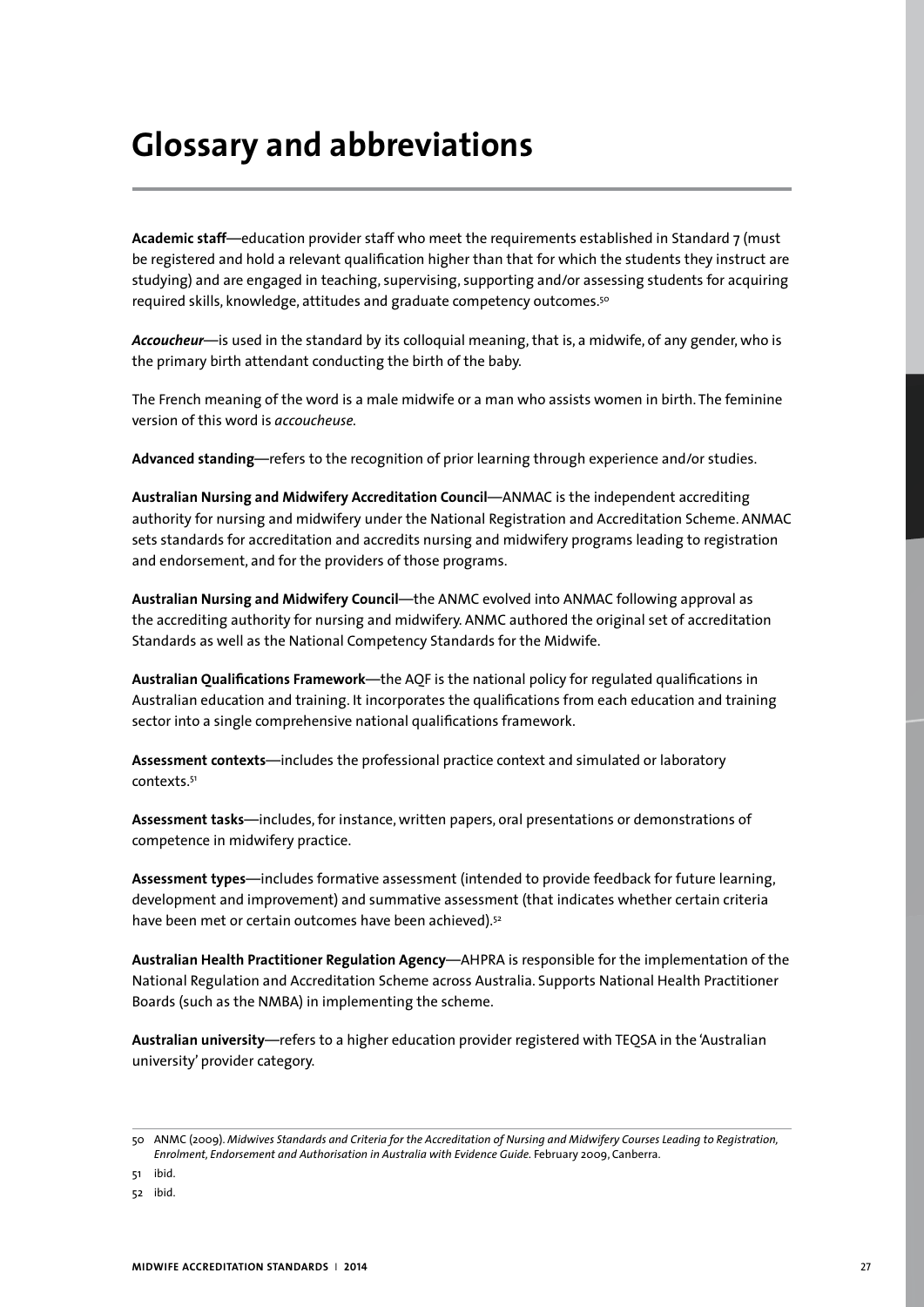**Block credit**—refers to the recognition of previously completed formal training and/or qualifications, such that credit is given for whole stages or components of a program.

**Collaborative practice**—where health professionals work as an effective team, optimising individual skills and talents and sharing case management to reach the highest of patient care standards.

**Competence**—the combination of skills, knowledge, attitudes, values and abilities underpinning effective and/or superior performance in a profession or occupational area.<sup>53</sup>

**Competent**—refers to the person who has competence across all the domains of competencies applicable to the midwife, at a standard judged to be appropriate for the level of midwife being assessed.54

**Complex needs**—relates to women requiring care beyond what would be considered routine or normal by the health service. Refers to the application of care principles for a range of experiences including maternity emergencies and recognising and responding to clinical deterioration in women with complex needs.55 This is inclusive of situations where women may be experiencing risks to social and psychological wellbeing, mental health or requiring medical or surgical care.

**Consumer**—a term used generically to refer to a woman receiving care. Advising consumers of their right to make informed choices in relation to their care, and obtaining their consent, are key responsibilities of all health care personnel.56

**Continuing competence**—the ability of midwives to demonstrate they have maintained their competence in their current area and context of practice.57

**Continuity of care experience**—refers to the ongoing midwifery relationship between the student and the woman from initial contact in pregnancy through to the weeks immediately after the woman has given birth, across the interface between community and individual health care settings. The intention of this experience is to enable students to experience continuity with individual women through pregnancy, labour, birth and the postnatal period, irrespective of the carers chosen by the woman or the availability of midwifery continuity of care models.<sup>58</sup>

**Criminal history**—is defined in the National Law as:

- Every conviction of the person for an offence, in a participating jurisdiction or elsewhere, and whether before or after the commencement of this Law.
- Every plea of guilty or finding of guilt by a court of the person for an offence, in a participating jurisdiction or elsewhere, and whether before or after the commencement of this Law and whether or not a conviction is recorded for the offence.
- Every charge made against the person for an offence, in a participating jurisdiction or elsewhere, and whether before or after the commencement of this Law.

<sup>53</sup> ANMC (2006). *National Competency Standards for the Midwife*, January 2006, Canberra.

<sup>54</sup> ibid.

<sup>55</sup> For examples of women with complex needs refer to Codes B and C in the current *Australian College of Midwives National Midwifery Guidelines for Consultation and Referral.*

<sup>56</sup> ANMC (2009). *Midwives Standards and Criteria for the Accreditation of Nursing and Midwifery Courses Leading to Registration, Enrolment, Endorsement and Authorisation in Australia with Evidence Guide*. February 2009, Canberra.

<sup>57</sup> ANMC (2009). *Continuing Competence Framework*, February 2009, Canberra.

<sup>58</sup> ANMC (2009). *Midwives Standards and Criteria for the Accreditation of Nursing and Midwifery Courses Leading to Registration, Enrolment and Authorisation in Australia with Evidence Guide*. February 2009, Canberra.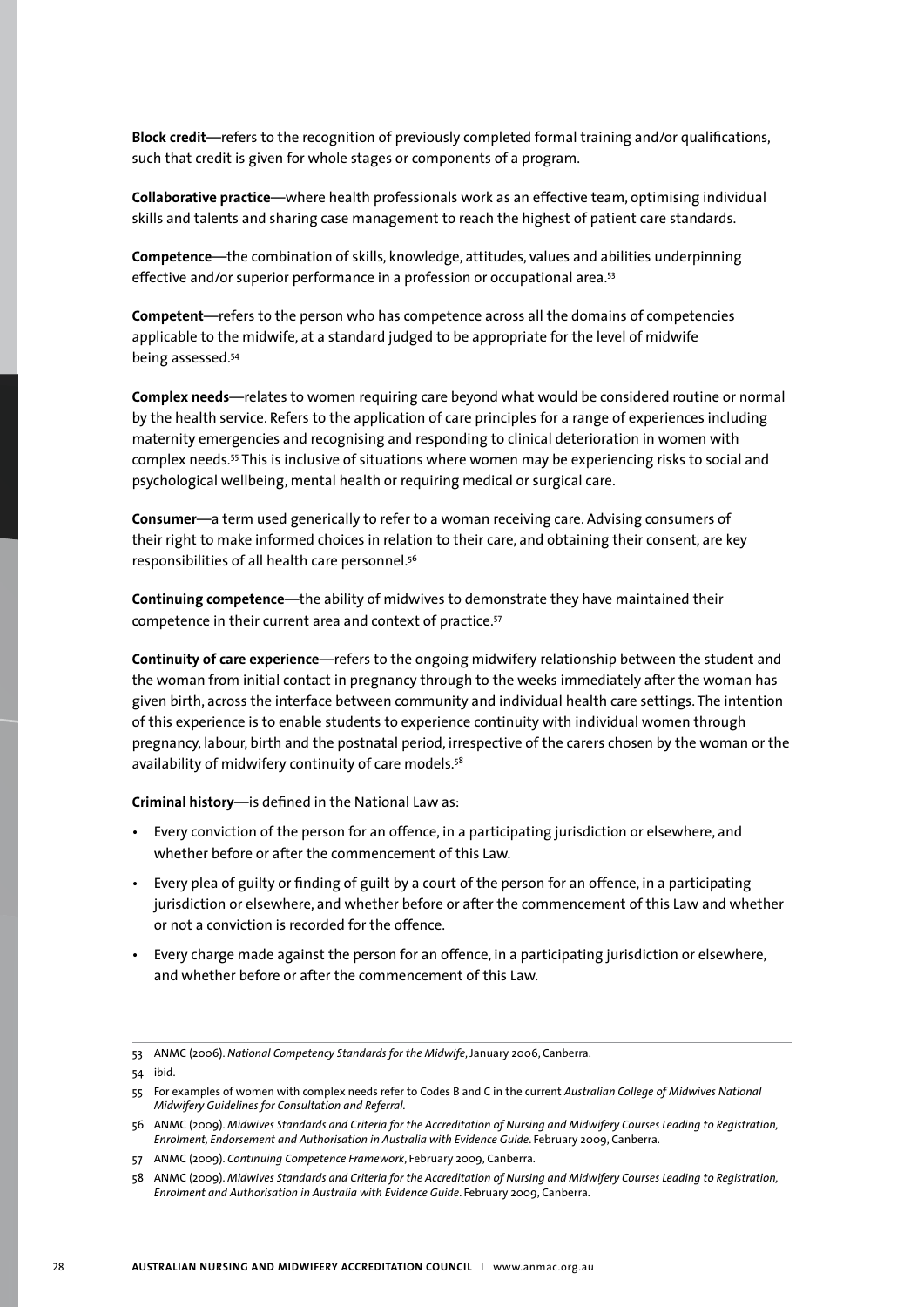• Under the National Law, spent convictions legislation does not apply to criminal history disclosure requirements.59

**Criteria**—refers to statements used to support a standard on which a judgement or decision in relation to compliance can be based.

**Cultural safety**—*t*he effective midwifery practice of a person or a family from another culture, as determined by that person or family. Culture includes, but is not restricted to: age or generation; gender; sexual orientation; occupation and socioeconomic status; ethnic origin or migrant experience; religious or spiritual belief; and disability. The midwife delivering the midwifery service will have undertaken a process of reflection on his or her own cultural identity and will recognise the impact that his or her personal culture has on his or her professional practice. Unsafe cultural practice comprises any action which diminishes, demeans or disempowers the cultural identity and wellbeing of an individual.<sup>60</sup>

**Curriculum**—incorporates the program's total planned learning experience including:

- educational and professional midwifery philosophies
- program structure and delivery modes
- subject outlines
- links between subject learning outcomes, their assessment and the National Competency Standards for the Midwife
- teaching and learning strategies
- midwifery practice experience placement plan.

**Deep versus surface learning**—surface learning is when students accept information at face value and focus on merely memorising it as a set of unlinked facts. This leads to superficial, short-term retention of material, such as for examination purposes. In contrast, deep learning involves the critical analysis of new ideas, linking them to already known concepts and principles. This leads to understanding and long-term retention of concepts so they can be used to solve problems in unfamiliar contexts. Deep learning promotes understanding and application for life.

**Delivery mode**—the means by which programs are made available to students: on-campus or in mixedmode, by distance or by e-learning methods.<sup>61</sup>

**Education provider**—university, or other higher education provider, responsible for a program of study, the graduates of which are eligible to apply to the NMBA for nursing or midwifery registration or endorsement.

**Emotional intelligence**—the ability to understand, identify in oneself and others, and manage emotions. Includes the domains of self-monitoring, self-regulation, self-motivation, empathy and social skills.<sup>62</sup>

<sup>59</sup> NMBA (2010). *Criminal History Registration Standard*. July 2010.

<sup>60</sup> Adapted from Nursing Council of New Zealand, *Guidelines for Cultural Safety, the Treaty of Waitangi and Maori Health in Nursing Education and Practice*, last amended July 2011.

<sup>61</sup> ANMC (2009). *Midwives Standards and Criteria for the Accreditation of Nursing and Midwifery Courses Leading to Registration, Enrolment, Endorsement and Authorisation in Australia with Evidence Guide*. February 2009, Canberra.

<sup>62</sup> Goleman, D (2005). E*motional Intelligence (Why it can matter more than IQ*). 10th anniversary edition. Bantam Books. London.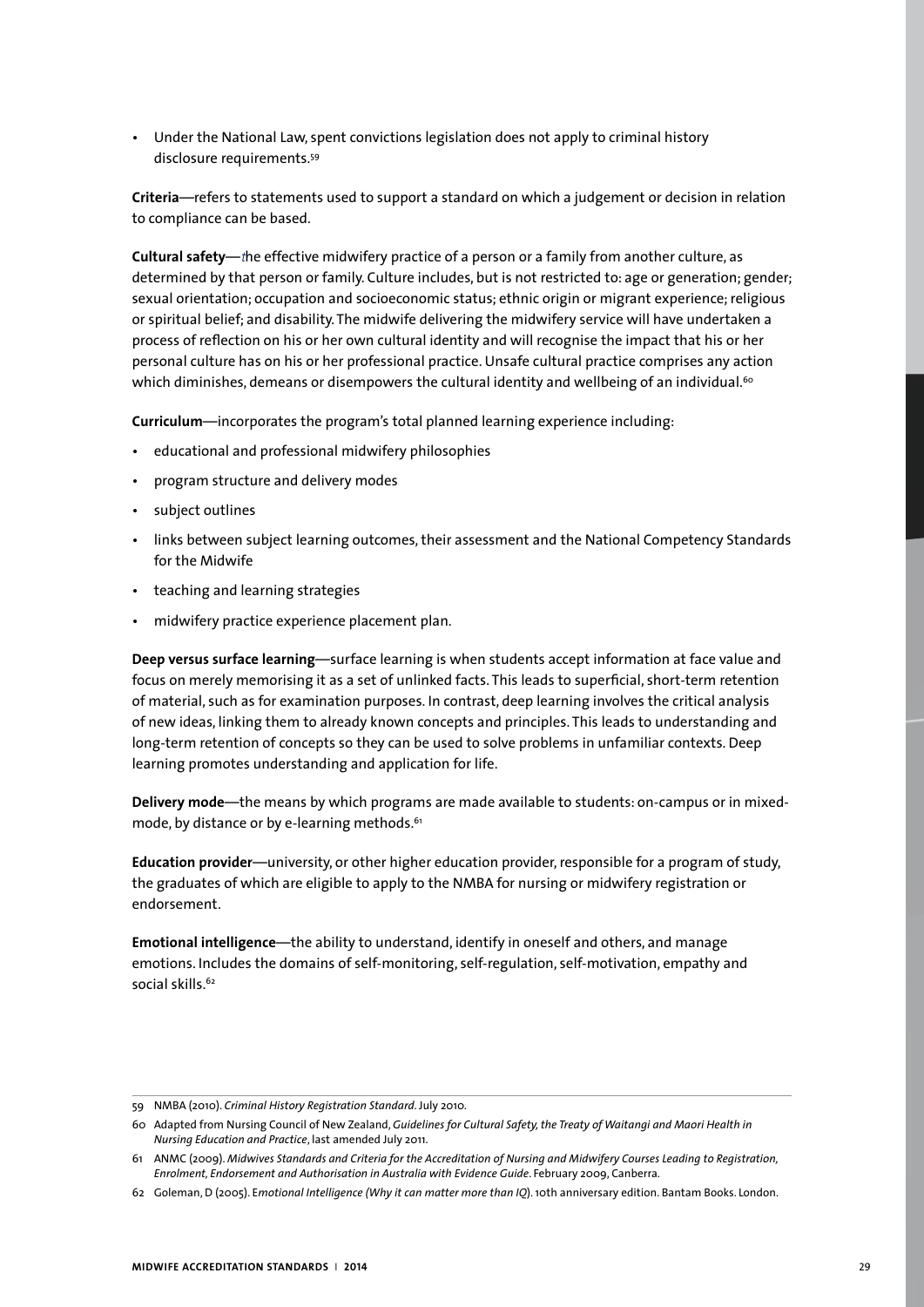**English language proficiency**—where English language skills, including listening, reading, writing and speaking, are at a level enabling the provision of safe, competent practice. Demonstration of English language proficiency, as per the NMBA English Language Skills Registration Standard, is a criterion for registration.<sup>63</sup>

**Equivalent professional experience**—refers to the successful completion of a qualification equivalent to that being taught and sufficient post-graduate professional experience<sup>64</sup> in the discipline being taught, to demonstrate competence in applying the discipline's principles and theory.

**Fitness for practice**—refers to being able to demonstrate no professional impediment, or physical or mental incapacity that would preclude a person from nursing or midwifery practice.<sup>65</sup>

**Governance**—framework, systems and processes supporting and guiding an organisation towards achieving its goals and the mechanisms by which it, and its people, are held to account. Ethics, risk management, compliance and administration are all elements.

**Graduates**—students who, having undertaken a program, are eligible to apply for midwifery registration.<sup>66</sup>

**Head of school/Head of discipline**—refers to the lead midwifery academic responsible for designing and delivering the midwifery program of study on behalf of the education provider.

**Health informatics**—refers to the appropriate and innovative application of the concepts and technologies of the information age to improve health care and health.<sup>67</sup>

*Health Practitioner Regulation National Law Act 2009* **(the National Law)**—this legislation contained in the schedule to the Act, provides for the full operation of the National Registration and Accreditation Scheme for health professions from 1 July 2010 and covers the more substantial elements of the national scheme, including registration arrangements, accreditation arrangements, complaints, conduct, health and performance arrangements, and privacy and information-sharing arrangements. The purpose is to protect the public by establishing a national scheme for regulating health practitioners and students undertaking programs of study leading to registration as a health practitioner. The National Law is legislated in each state and territory. The *Health Practitioner Regulation (Administrative Arrangements) National Law Act 2008* outlines the administrative arrangements established under the first stage of the National Registration and Accreditation Scheme for the Health Professions (Act A).

**Health service providers**—refers to health units or other appropriate service providers, where students undertake supervised professional experience as part of a program, the graduates of which are eligible to apply for midwifery registration (adapted from definition for 'clinical facilities' in the ANMC National Accreditation Framework).<sup>68</sup>

64 To be read in the context of the *Nursing and Midwifery Recency of Practice Registration Standards*, NMBA. Viewed at: www. nursingmidwiferyboard.gov.au/Registration-Standards.aspx on 6 November 2014.

66 ANMC, *Midwives Standards and Criteria for the Accreditation of Nursing and Midwifery Courses Leading to Registration, Enrolment, Endorsement and Authorisation in Australia with Evidence Guide*. February 2009, Canberra.

<sup>63</sup> NMBA (2011). *English Language Skills Registration Standard*. September 2011.

<sup>65</sup> Adapted from NMBA, *Framework for the Assessment of Internationally Qualified Nurses and Midwives for Registration*. July 2010.

<sup>67</sup> Standards Australia (2013). *e-health: What is Health Informatics?* Viewed at www.e-health.standards.org.au/ABOUTIT014/ WhatisHealthInformatics.aspx on 6 November 2014.

<sup>68</sup> ANMC (2009). *Midwives Standards and Criteria for the Accreditation of Nursing and Midwifery Courses Leading to Registration, Enrolment, Endorsement and Authorisation in Australia with Evidence Guide*. February 2009, Canberra.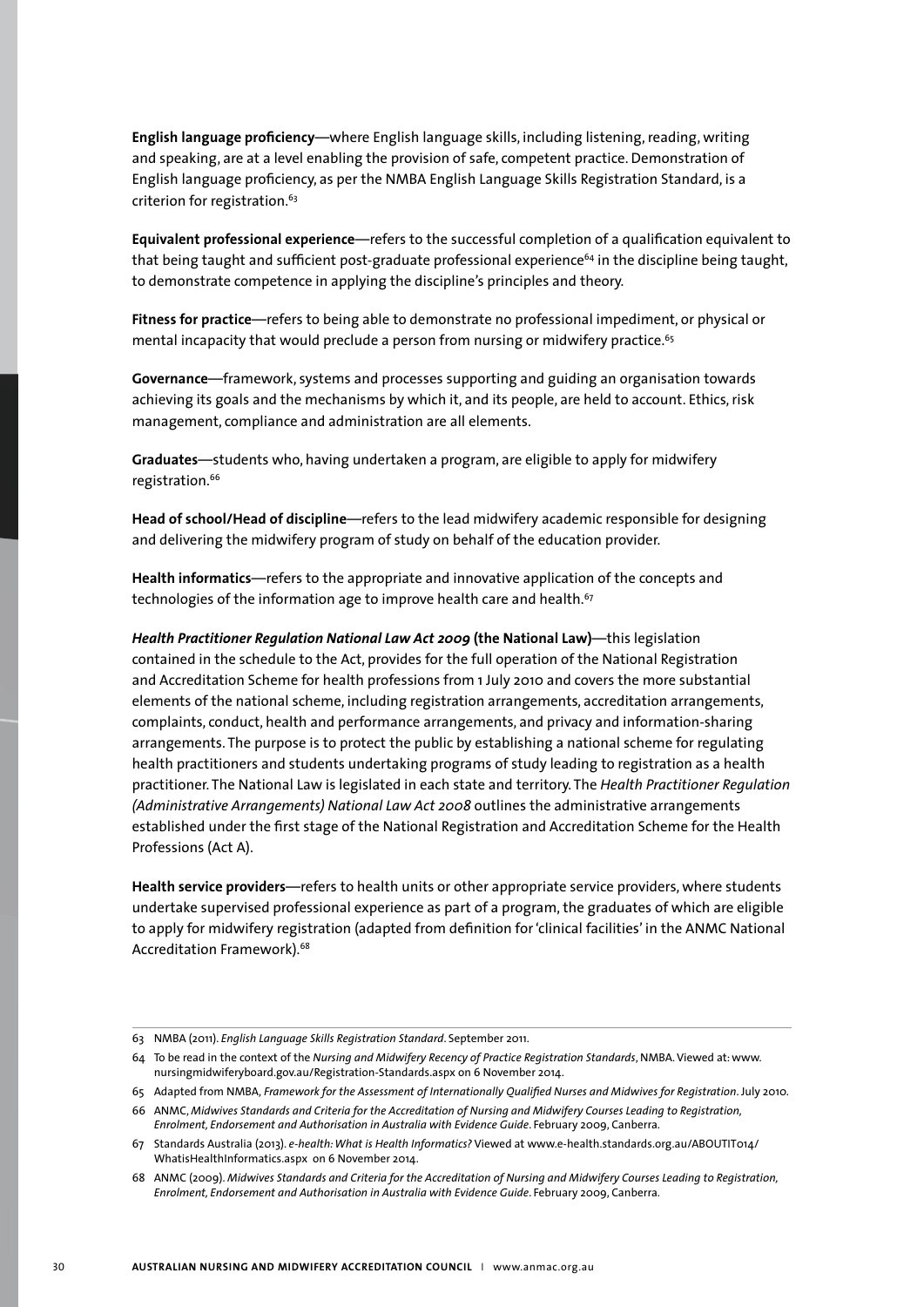**Higher education provider**—tertiary education provider who meets the Higher Education Standards Framework (Threshold Standards) as prescribed by the *Tertiary Education Quality and Standards Agency*  Act 2011 and is registered with TEQSA.<sup>69</sup>

**International definition of the midwife**—a person who has successfully completed a midwifery education program that is duly recognised in the country where it is located and that is based on the International Confederation of Midwives Essential Competencies for Basic Midwifery Practice and the framework of the International Confederation of Midwives Global Standards for Midwifery Education; who has acquired the requisite qualifications to be registered and/or legally licensed to practice midwifery and use the title 'midwife'; and who demonstrates competency in the practice of midwifery.

#### *Scope of practice*

The midwife is recognised as a responsible and accountable professional who works in partnership with women to give the necessary support, care and advice during pregnancy, labour and the postpartum period, to conduct births on the midwife's own responsibility and to provide care for the newborn and infant. This care includes preventative measures, promotion of normal birth, detection of complications in mother and child, access of medical care or other appropriate assistance, and carrying out of emergency measures.

The midwife has an important task in health counselling and education, not only for the woman, but also within the family and community. This work should involve antenatal education and preparation for parenthood and may extend to women's health, sexual or reproductive health and child care.

A midwife may practise in any setting, including the home, community, hospitals, clinics or health units.70

**Interprofessional learning**—occurs when two or more professions learn with, from and about each other to improve collaboration and the quality of care.

**Learning outcomes**—the skills, knowledge and attitudes identified as the requirements for satisfactory program completion including, but not limited to, the graduate competency outcomes. $71$ 

**Life-long learning**—includes learning firmly based in clinical practice situations, formal education, continuing professional development and informal learning experiences within the workplace. Also involves the learner taking responsibility for their own learning, and investing time, money and effort in training or education on a continuous basis.<sup>72</sup>

**Midwife**—is a protected title and refers to a person with appropriate educational preparation and competence for practice, who is registered by the NMBA to practise midwifery in Australia.

**Midwifery practice experience**—refers to all midwifery learning experience, including in simulated environments or midwifery practice experience placements (see next entry) that assist students to put theoretical knowledge into practice. Includes, but may not be limited to, continuity of care experiences.<sup>73</sup>

<sup>69</sup> TEQSA (2011). Higher Education (Threshold Standards) 2011 Legislative Instrument, Chapter 2. Viewed at www.teqsa.gov.au/ higher-education-standards-framework on 6 November 2014.

<sup>70</sup> International Confederation of Midwives (2011). *International Definition of the Midwife*, 15 June2011, Brisbane.

<sup>71</sup> ANMC (2009). *Midwives Standards and Criteria for the Accreditation of Nursing and Midwifery Courses Leading to Registration, Enrolment, Endorsement and Authorisation in Australia with Evidence Guide*. February 2009, Canberra.

<sup>72</sup> Adapted from Homer C, Griffiths M, Ellwood D, Kildea S, Brodie PM and Curtin A (2010). *Core Competencies and Educational Framework for Primary Maternity Services in Australia: Final Report*. Centre for Midwifery Child and Family Health, University of Technology Sydney, Sydney.

<sup>73</sup> Adapted from ANMC's *Midwives Standards and Criteria for the Accreditation of Nursing and Midwifery Courses Leading to Registration, Enrolment, Endorsement and Authorisation in Australia with Evidence Guide*. February 2009, Canberra.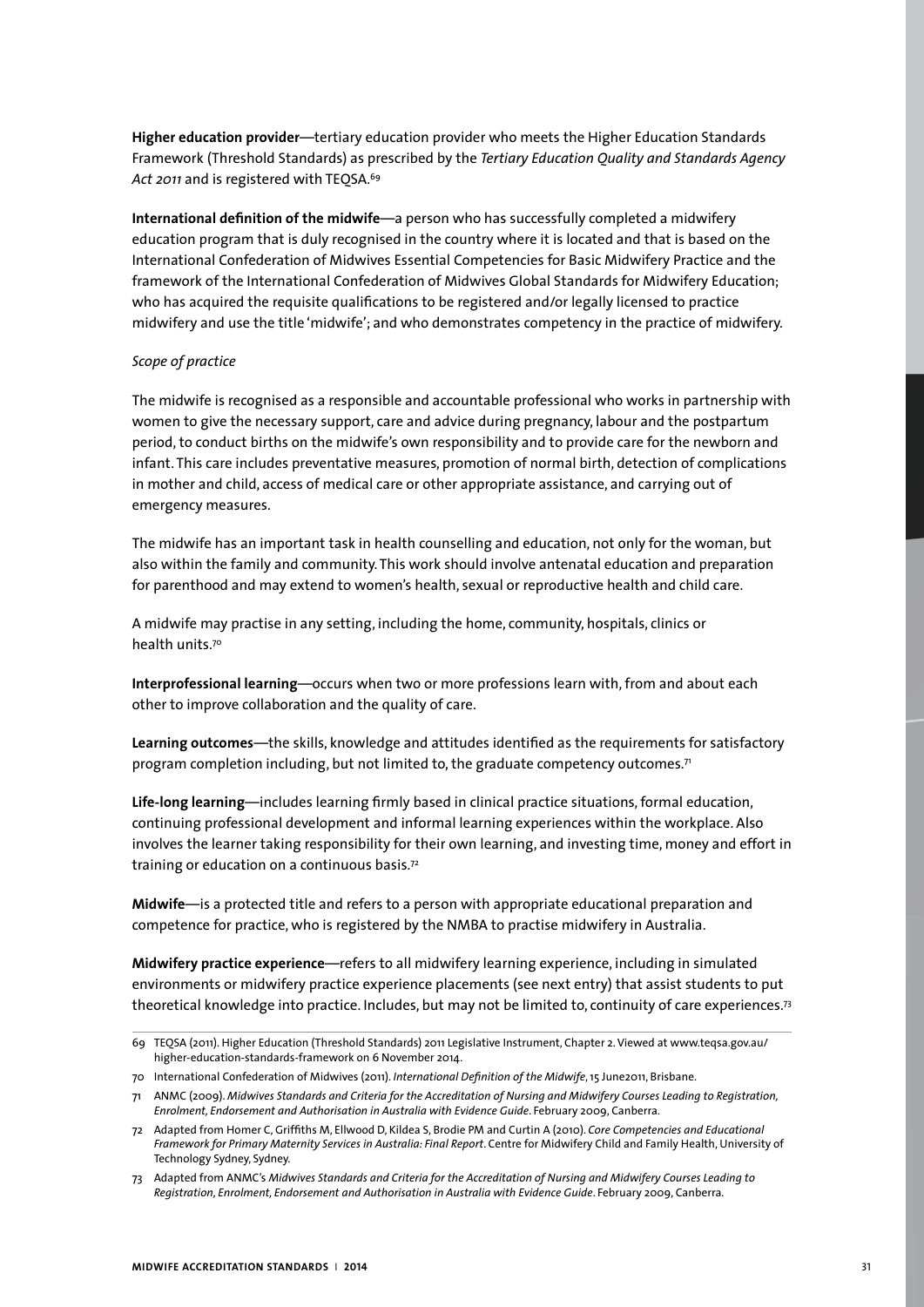**Midwifery practice experience placement**—the component of midwifery education that allows students to put theoretical knowledge into practice within the consumer care environment. Includes, but may not be limited to, continuity of care experiences. Simulation is integral to preparing students for clinical placement experiences; however, it is generally not a component of midwifery practice experience placement.

**National Competency Standards for the Midwife**—core competency or practice standards by which performance and professional conduct is assessed to obtain and retain registration as a registered midwife.74

**Nursing and Midwifery Board of Australia**—The NMBA is the national regulator for the nursing and midwifery professions in Australia. It is established under the Health Practitioner Regulation National Law, as in force in each state and territory. Its primary role is to protect the public and set standards and policies that all nurses and midwives registered within Australia must meet.

**Pharmacodynamics**—study of the biochemical and physiological effects of drugs and the mechanisms of their action in the body.

**Pharmacokinetics**—study of the bodily absorption, distribution, metabolism, and excretion of drugs.

### **Primary health care principles:**<sup>75</sup>

- Reflect and evolve from the economic conditions and socio-cultural and political characteristics of the country and its communities and are based on the application of the relevant results of social, biomedical and health services research and public health experience.
- Address the main health problems in the community, providing promotive, preventive, curative and rehabilitative services accordingly.
- Include at least education concerning prevailing health problems and the methods of preventing and controlling them; promotion of food supply and proper nutrition; an adequate supply of safe water and basic sanitation; maternal and child health care, including family planning; immunisation against the major infectious diseases; prevention and control of locally endemic diseases; appropriate treatment of common diseases and injuries; and provision of essential drugs.
- Involve, in addition to the health sector, all related sectors and aspects of national and community development, in particular agriculture, animal husbandry, food, industry, education, housing, public works, communications and other sectors; and demands the coordinated efforts of all those sectors.
- Require and promote maximum community and individual self-reliance and participation in the planning, organisation, operation and control of primary health care, making fullest use of local, national and other available resources. To this end develops through appropriate education the ability of communities to participate.
- Should be sustained by integrated, functional and mutually supportive referral systems, leading to the progressive improvement of comprehensive health care for all, and giving priority to those most in need.
- Rely, at local and referral levels, on health workers, including physicians, nurses, midwives, auxiliaries and community workers as applicable, as well as traditional practitioners as needed, suitably trained socially and technically to work as a health team and to respond to the expressed health needs of the community.

<sup>74</sup> Adapted from ANMC's *Midwives Standards and Criteria for the Accreditation of Nursing and Midwifery Courses Leading to Registration, Enrolment, Endorsement and Authorisation in Australia with Evidence Guide*. February 2009, Canberra.

<sup>75</sup> ANMAC (2010). *Midwives Standards and Criteria for the Accreditation of Nursing and Midwifery Courses Leading to Registration, Enrolment, Endorsement and Authorisation in Australia with Evidence Guide*. 2010, Canberra.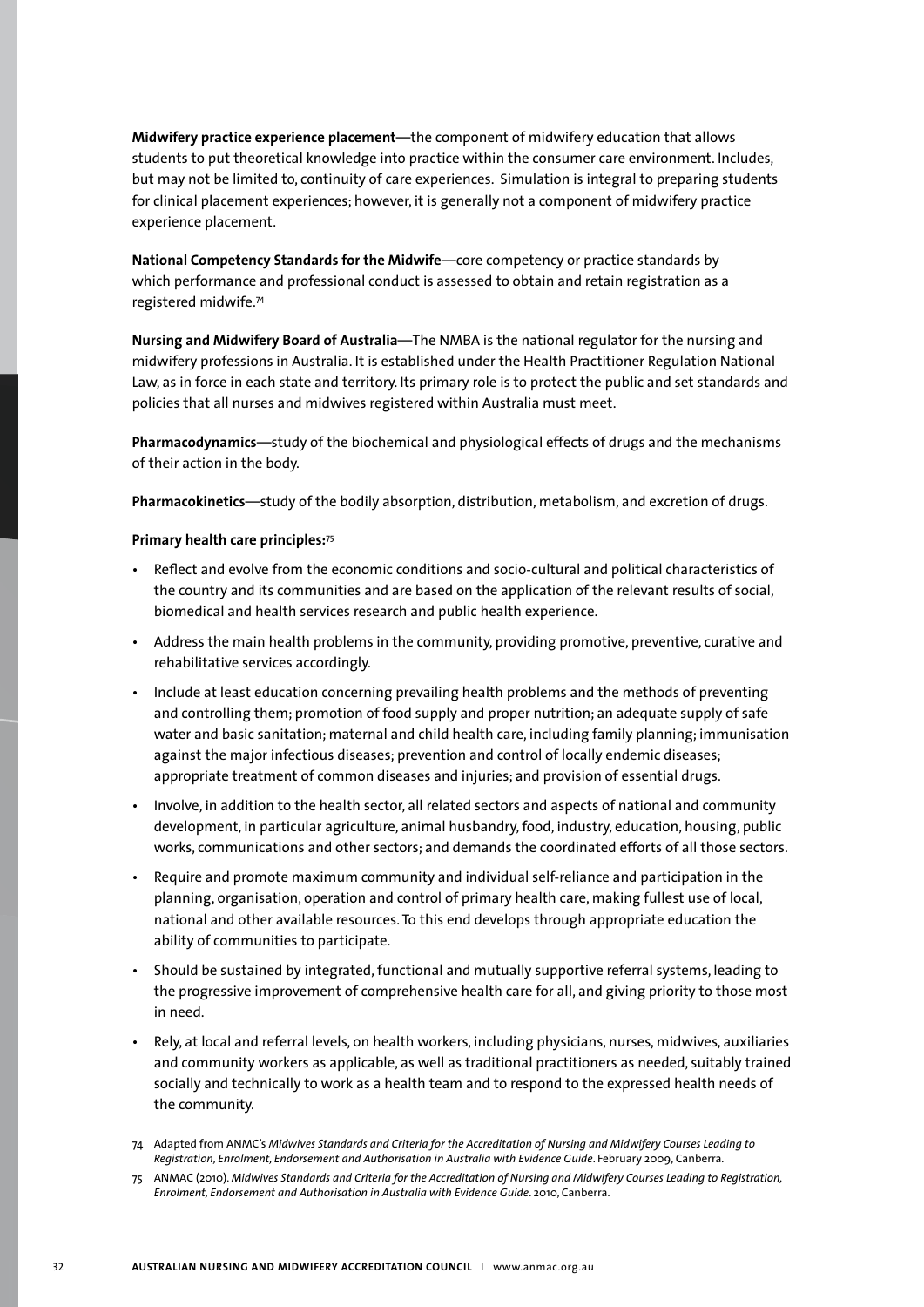**Program**—refers to the full program of study and experiences that must be completed before a qualification recognised under the AQF, such as a Bachelor or Masters of Midwifery, can be awarded.

**Program provider**—refers to the school or faculty responsible for designing and delivering a program of study in midwifery leading to the award of a Bachelor Degree in Midwifery as a minimum.

**Recognition of prior learning**—refers to an assessment process for the students formal and informal learning to determine the extent to which that they have achieved required learning outcomes, competency outcomes or standards for entry to and/or partial or total completion of a qualification.

**Registered nurse**—a person with appropriate educational preparation and competence for practice, who is registered by the NMBA to practise nursing in Australia.

**Regulatory impact statement**—is a key component of the Australian Government's best-practice regulation process, containing seven elements setting out:

- 1. problems or issues that give rise to the need for action
- 2. desired objectives
- 3. options that may achieve the desired objectives (at a minimum a regulatory option, a nonregulatory or light-handed regulatory option, and a do-nothing option)
- 4. assessment of impact (costs, benefits and, where relevant, levels of risk) of options for consumers, business, government and the community
- 5. consultation
- 6. recommended option
- 7. strategy to implement and review the preferred option.

The purpose of a regulatory impact statement is to give decision makers a balanced assessment based on the best available information and to inform interested stakeholders and the community about the likely impact of the proposal and the information decision makers took into account.<sup>76</sup>

**Research**—according to Department of Industry, Innovation, Climate Change, Science, Research and Tertiary Education specifications for the Higher Education Research Data Collection, research comprises:

- creative work undertaken on a systematic basis to increase stock of knowledge, including knowledge of man, culture and society, and the use of this stock of knowledge to devise new applications
- any activity classified as research which is characterised by originality; should have investigation as a primary objective and the potential to produce results that are sufficiently general for humanity's stock of knowledge (theoretical and/or practical) to be recognisably increased; most higher education research work would qualify as research
- pure basic research, strategic basic research, applied research and experimental development.

**Scholarship**—refers to application of a systematic approach to acquiring knowledge through intellectual inquiry. Includes disseminating this knowledge through various means such as publications, presentations (verbal and audio-visual) and professional practice. Also includes applying this new knowledge to the enrichment of the life of society.

<sup>76</sup> Office of Best Practice Regulation (2013). *Best Practice Regulation Handbook*. Viewed at: www.finance.gov.au/obpr/proposal/ handbook/Content/01-productivity-evidence-based-policy.html on 12 August 2013.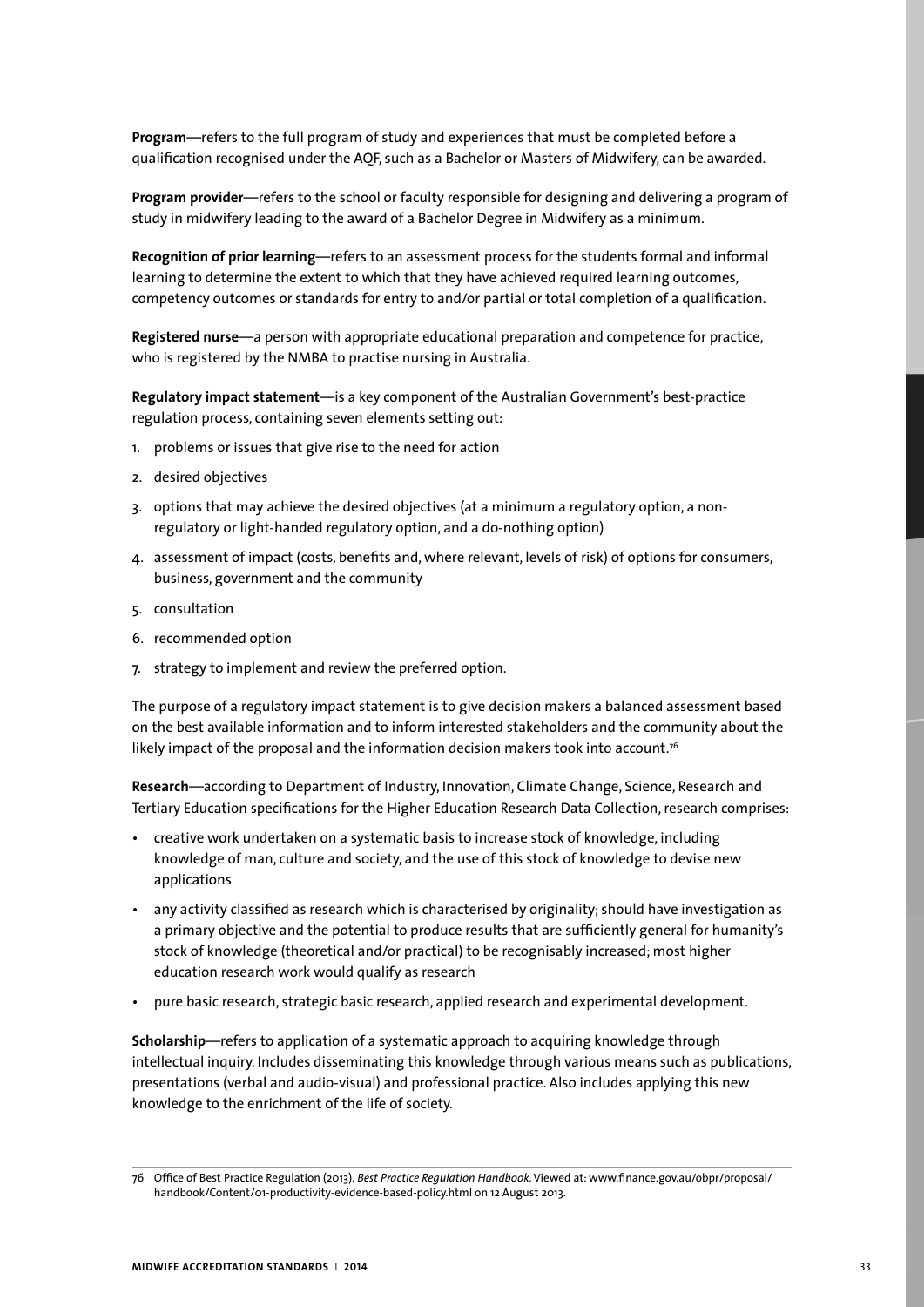**School**—refers to an organisational entity of an education provider responsible for designing and delivering a program of study in nursing or midwifery. Where the school of midwifery is part of a larger faculty, the school is regarded as the program provider for these standards.

**Simulated learning**—educational methods or experience evoking or replicating aspects of the real world in an interactive manner. As an educational method it can provide learning conditions to develop competency in less common clinical practice areas such as maternity and neonatal emergencies, vaginal breech births, perineal infiltration and episiotomies. It may also be used to develop foundational skills including, but not limited to, venepuncture, cannulation, catheterisation, perineal repair and interpretation of fetal heart patterns.

**Special care needs**—relates to babies experiencing a deviation from physiological functioning or normal postnatal adaptation and who require care beyond what is considered normal or routine by the health service. Refers to the application of care principles for a range of experiences including neonatal resuscitation, stabilisation for transfer and recognising and responding to clinical deterioration in the neonate.77

**Spontaneous vaginal birth**—when a woman gives birth vaginally, unassisted by forceps or vacuum extractor. The labour may or may not be spontaneous.

**Standard**—a level of quality or attainment.

**Student**—any person enrolled in a program leading to midwifery registration.

**Student assessment**—process to determine a student's achievement of expected learning outcomes. May include written and oral methods and practice or demonstration.

**Subject**—unit of study taught within a program of study.

**Supervision and/or support**—where, for instance, an academic staff member or midwife supports and/ or supervises a student undertaking a program for entry to the midwifery profession on a professional experience placement. Includes supervision and/or support provided for the student's participation in continuity of care experiences.

**Tertiary Education Quality and Standards Agency**—TEQSA was established in July 2011 to regulate and assure the quality of Australia's large, diverse and complex higher education sector. From January 2012, TEQSA registers and evaluates the performance of higher education providers against the new Higher Education Standards Framework. TEQSA also undertakes compliance and quality assessments.

**University/universities**—institutions listed as Australian universities on the AQF Register. Being listed on the register indicates that the Ministerial Council of Education, Employment, Training and Youth Affairs vouches for the quality of the institution. The institutions meet the requirements of protocols A and D of the National Protocols for Higher Education Processes (2006), are established by an Australian legislative instrument, as defined in Part 3 of the National Protocols, and may include institutions operating with a 'university college' title or with a specialised university title, where they meet these protocols.

**Woman**—a term including the woman, her baby (born and unborn), and, as negotiated, with the woman, her partner, significant others and the community.<sup>29</sup>

<sup>77</sup> For examples of neonates with special care needs refer to postpartum infant clinical indications, codes B and C, in the current *Australian College of Midwives, National Midwifery Guidelines for Consultation and Referral.*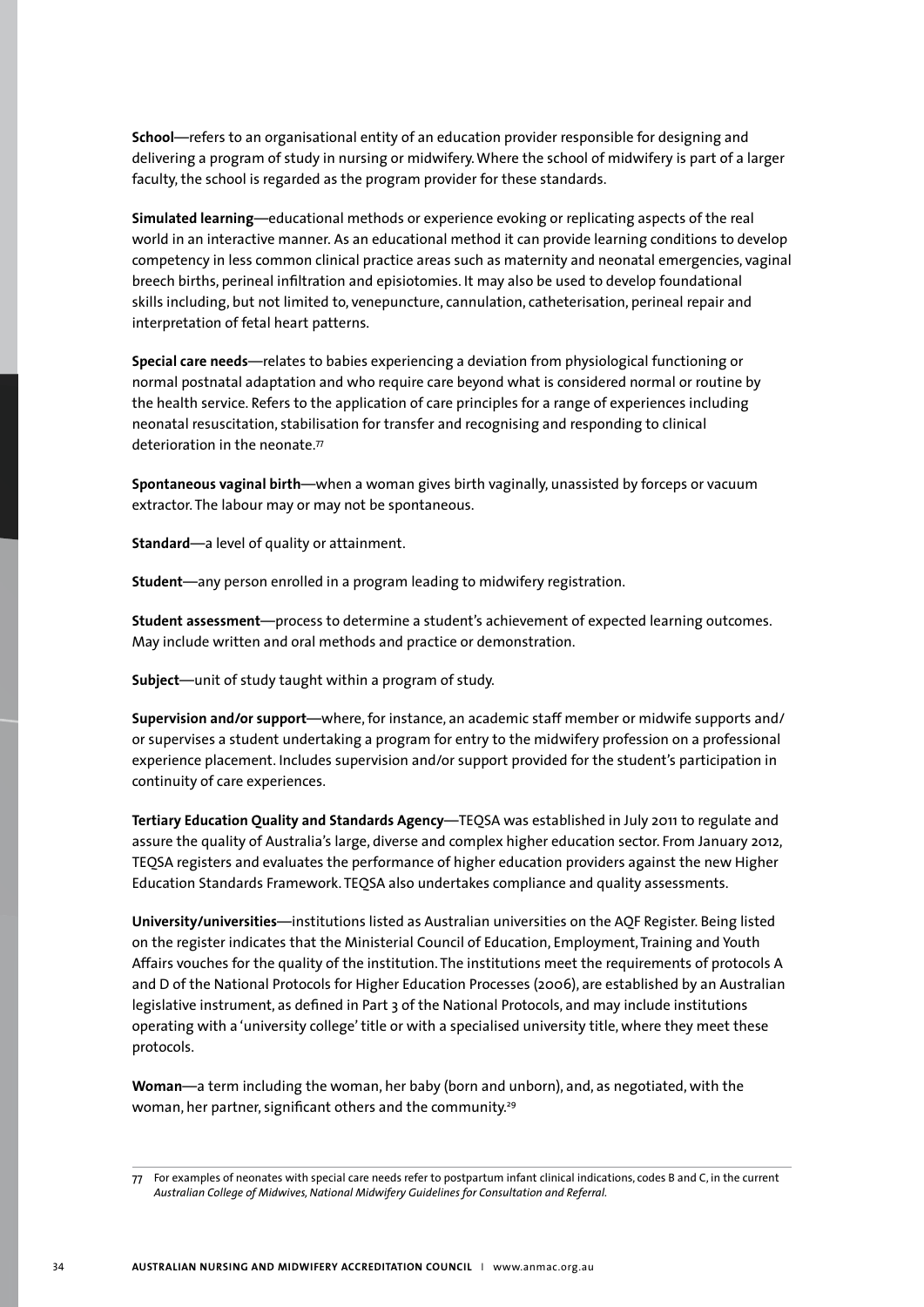**Woman-centred midwifery**—principles of woman-centred midwifery are identified in the Australian Council of Midwives' philosophy statement. Midwife means 'with woman'. This meaning shapes midwifery's philosophy, work and relationships. Midwifery is founded on respect for women and on a strong belief in the value of women's work in bearing and rearing each generation. Midwifery considers women in pregnancy, during childbirth and early parenting to be undertaking healthy processes that are profound and precious events in each woman's life. These events are also seen as inherently important to society as a whole. Midwifery is emancipatory because it protects and enhances the health and social status of women which, in turn, protects and enhances the health and wellbeing of society.

Midwifery is a woman-centred, political, primary health care discipline founded on the relationships between women and their midwives.

#### Midwifery:

- focuses on a woman's health needs, her expectations and aspirations
- encompasses the needs of the woman's baby, and includes the woman's family, her other important relationships and community, as identified and negotiated by the woman herself
- is holistic in its approach and recognises each woman's social, emotional, physical, spiritual and cultural needs, expectations and context as defined by the woman herself
- recognises every woman's right to self-determination in attaining choice, control and continuity of care from one or more known caregivers
- recognises every woman's responsibility to make informed decisions for herself, her baby and her family with assistance, when requested, from health professionals
- is informed by scientific evidence, by collective and individual experience and by intuition
- aims to follow each woman across the interface between institutions and the community—through pregnancy, labour and birth and the postnatal period—so all women remain connected to their social support systems
- focuses on the woman, not on the institutions or professionals involved
- includes collaboration and consultation between health professionals.<sup>78</sup>

<sup>78</sup> ANMC (2009). *Midwives Standards and Criteria for the Accreditation of Nursing and Midwifery Courses Leading to Registration, Enrolment, Endorsement and Authorisation in Australia with Evidence Guide*. February 2009, Canberra.